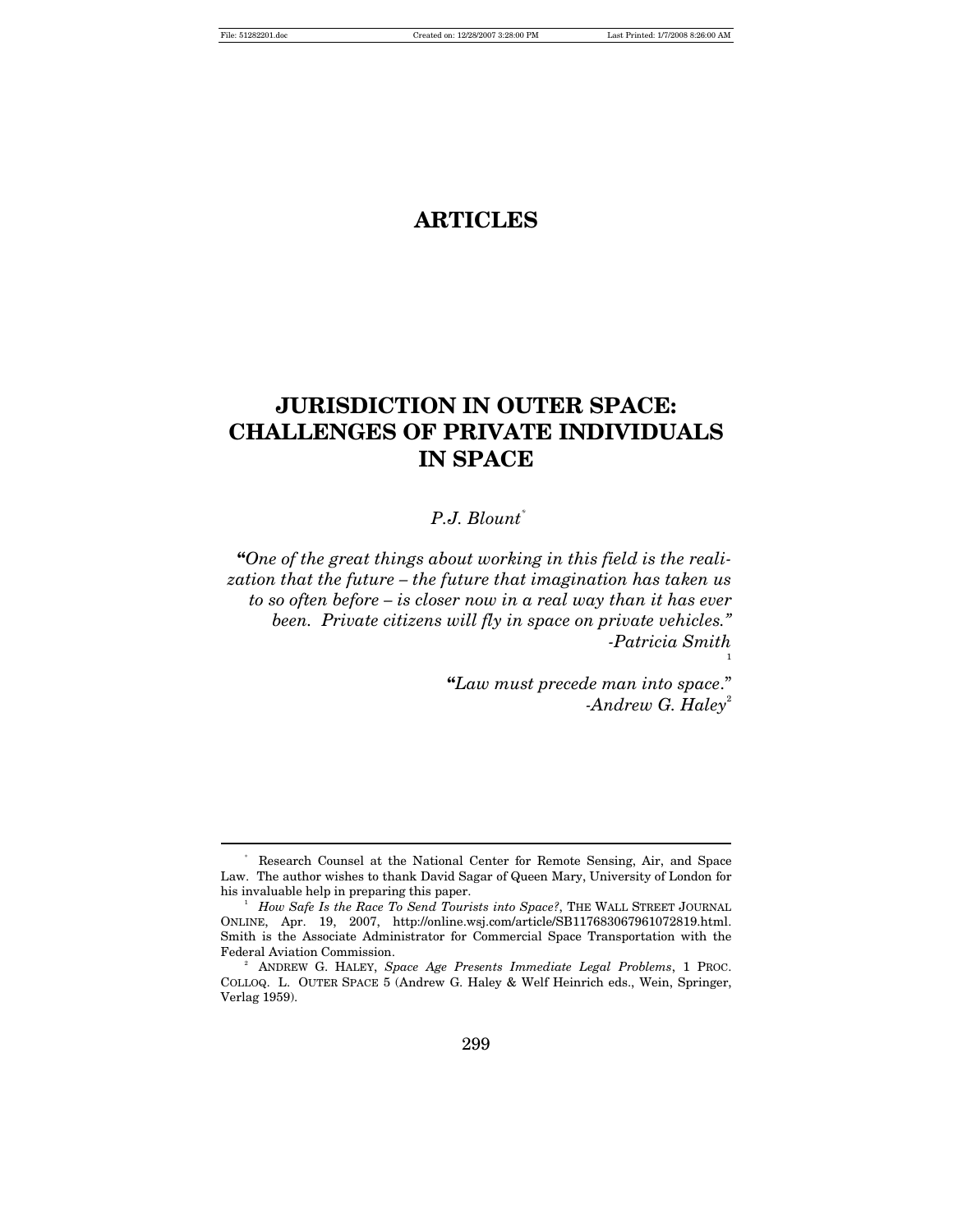#### I. INTRODUCTION

#### *A. The problem of Judicial Jurisdiction in Space*

In the midst of the space race that began in the 1950s, jurists began defining what legal rules would apply in outer space. The United Nations formed the United Nations Committee on the Peaceful Uses of Outer Space (UNCOPUOS) which drafted the so called Outer Space Treaty  $(OST)^3$  This treaty (and the four other general treaties on space that followed) set out rules that governed the interactions between States in outer space. These treaties as a whole, though, tend to ignore the gamut of possible interactions between individuals in space. Because there are "no detailed rules . . . in the treaty on Outer Space governing the exercise of State Jurisdiction in outer space,"4 there are nebulous jurisdictional areas in space. The state parties did agree that space would be the "province of all mankind,<sup>35</sup> creating an extra-jurisdictional international territory. At the time this did not present a real problem because "[t]he great cost of space exploration mean[t] that it [was] a matter for government appropriations."6

In recent decades the climate of space exploration has changed dramatically. The private sector has become more instrumental in the exploration and exploitation of space. This means that there will soon be new types of relationships occurring between individuals in space who are not necessarily representatives of a state entity and that the treaty regimes have not anticipated. As one jurist stated: "Human Nature being what it is ... what criminal law will guide and judge the behav-

<sup>3</sup> Treaty on Principles Governing the Activities of States in the Exploration and Use of Outer Space, Including the Moon and Other Celestial Bodies, Jan. 27, 1967, 610 U.N.T.S. 205 [hereinafter OST]. 4

<sup>&</sup>lt;sup>4</sup> IMRE ANTHONY CSABAFI, THE CONCEPT OF STATE JURISDICTION IN INTERNATIONAL SPACE LAW 3 (Nijhoff 1971). It should be noted that Csabafi's book was written before the ratification of the Registration Treaty.

OST, *supra* note 3, at art. 1. 6

EILENE GALLOWAY, *The Community of Law and Science*, 1 PROC. COLL. L. OUTER SPACE 62 (Andrew G. Haley & Welf Heinrich eds., Wein, Springer, Verlag 1959).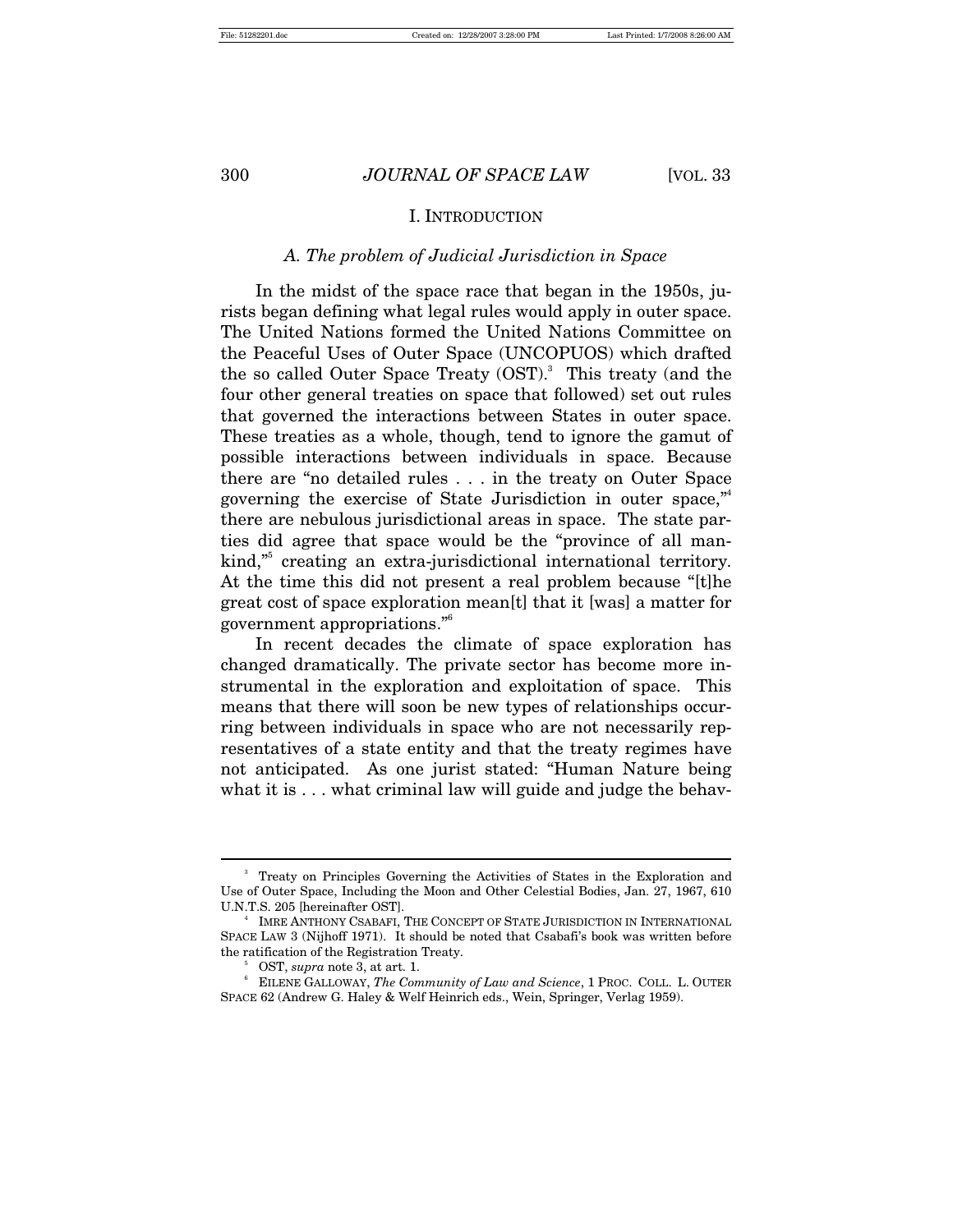ior of mankind in space?"<sup>7</sup> This question should rightly be expanded to include civil law issues as well. As the law stands there are jurisdictional lacunae in which man may soon find himself. At the First Colloquium on the Law of Outer Space, Andrew G. Haley stated that "law must precede man into space."<sup>8</sup> The laws of the early days of space exploration were sufficient to precede states into space, but now new laws must be developed in order to precede the growing private sector into space. This will be a daunting task since there has not been a new space treaty since the Moon Agreement<sup>9</sup> which entered into force in 1984 and has not been widely ratified.<sup>10</sup>

Since the "notion of jurisdiction finds its origins in the concept of territory, the principle of sovereign equality, and noninterference with the domestic affairs of states," nations will have to use new and innovative legal regimes in order to exert legal controls over people in space.<sup>11</sup> This paper will survey the current national and international jurisdictional regimes that are present in the context of outer space. First, it will address both international customary law and treaty law contexts for jurisdiction in outer space. It will then identify the lacunae which are left open by the international regimes. Following this analysis, it will look at ways in which states have used national laws to fill these gaps in jurisdiction. In so doing, the paper will illustrate that states have only created a jurisdictional patchwork that will be ineffective in the coming space boom. Finally, this paper will propose the concept of a space visa which will serve as a way to create an internationally uniform jurisdictional regime. The space visa will seek to treat spaceports as border regions, much as airports are treated today. Through

<sup>7</sup> Hans Sinha, *Criminal Jurisdiction on the International Space Station*, 30 J. SPACE L. 85, 86 (2004).<br>
<sup>8</sup> HALEY, *supra* note 2.

<sup>&</sup>lt;sup>8</sup> HALEY, *supra* note 2.<br><sup>9</sup> Agreement Governing the Activities of States on the Moon and Other Celestial Bodies, Dec. 18, 1979, 1363 U.N.T.S. 3 [hereinafter Moon Agreement].<br><sup>10</sup> United Nations Treaties and Principles on Outer Space, Addendum, STATUS OF

INTERNATIONAL AGREEMENTS RELATING TO ACTIVITIES IN OUTER SPACE AS AT 1 JANUARY 2005 at 8-15, ST/SPACE/11/Add. 1/Rev. 2, U.N. Sales No. E.02.I.20 (2005), *available at* http://www.unoosa.org/pdf/publications/ST\_SPACE\_11\_Add1\_Rev2E.pdf [hereinafter STATUS].<br><sup>11</sup> CSABAFI , *supra* note 4, at 49.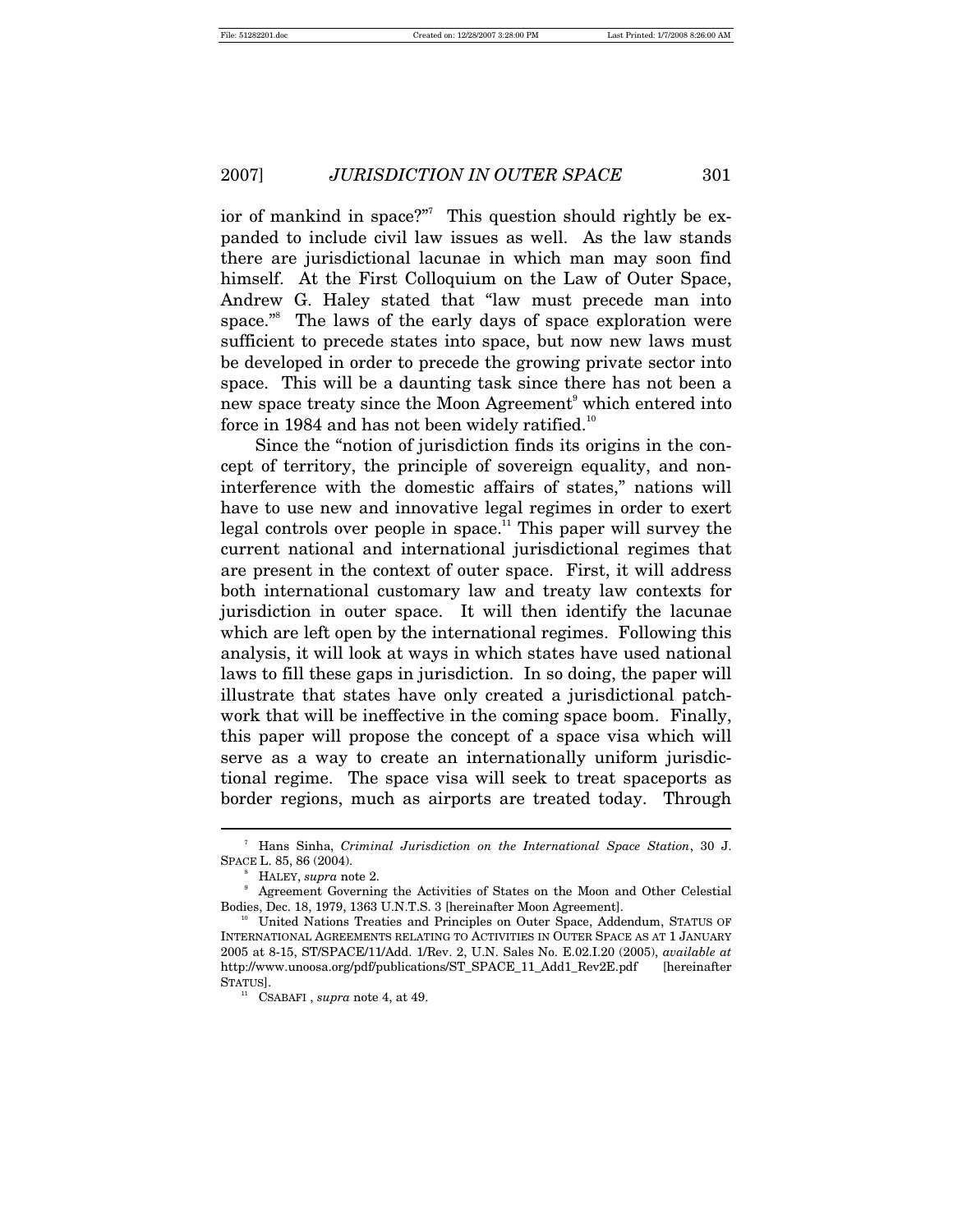the auspices of the space visa, a state will grant permission to leave the territory and enter space. In exchange for the permission, the space traveler will subjugate himself to the personal jurisdiction and laws of that state. The result will be a regime in which every individual in space will be subject to at least one state's jurisdiction at all times, and that states will be better equipped to fulfill their duty to supervise non-governmental entities in space.

# *B. Why it's important - New ways for humans to interact in space*

#### 1. Space Tourism

One of the newest developments in relation to outer space is the idea of space tourism. On April 30, 2001 Dennis Tito became the first space tourist when he visited the International Space Station (ISS) as a guest of the Russian Government.<sup>12</sup> While Tito's trip was groundbreaking, it is most likely not the model for future space tourism. Tito was the guest of a government entity and therefore under a significant amount of government control.<sup>13</sup> Space tourism of the future will most likely be more closely modeled on the terrestrial tourist industry in which private companies provide the service of facilitating space travel. This model is exhibited in ventures such as Virgin Galactic, which is scheduled for its first flight into space with space tourists on board in  $2008<sup>14</sup>$  With at least 100 people signed up for the initial flight at \$200,000 a ticket, there might be enough interest to make this business venture profitable at some point.15 According to Steve Attenborough, Virgin's head of astronaut relations, if Virgin can prove that space tourism is "commercially viable," then "potentially there is a wall of  $\overline{a}$ 

<sup>&</sup>lt;sup>12</sup> R. Thomas Rankin, *Space Tourism: Fanny Packs, Ugly T-Shirts, and the Law in Outer Space*, 36 SUFFOLK U.L. REV. 695 (2003).<br><sup>13</sup> Trips like this are brokered through a private entity, Space Adventures, Ltd. As

of April 2007, 5 civilians have made such a flight. *See* WALL STREET JOURNAL ONLINE,

 $^{14}$  Simon Hattenstone, *Joy Ride*, THE GUARDIAN WEEKEND, Nov. 11, 2006, at 20 (on  $^{14}$ file with author).  $I\!d.$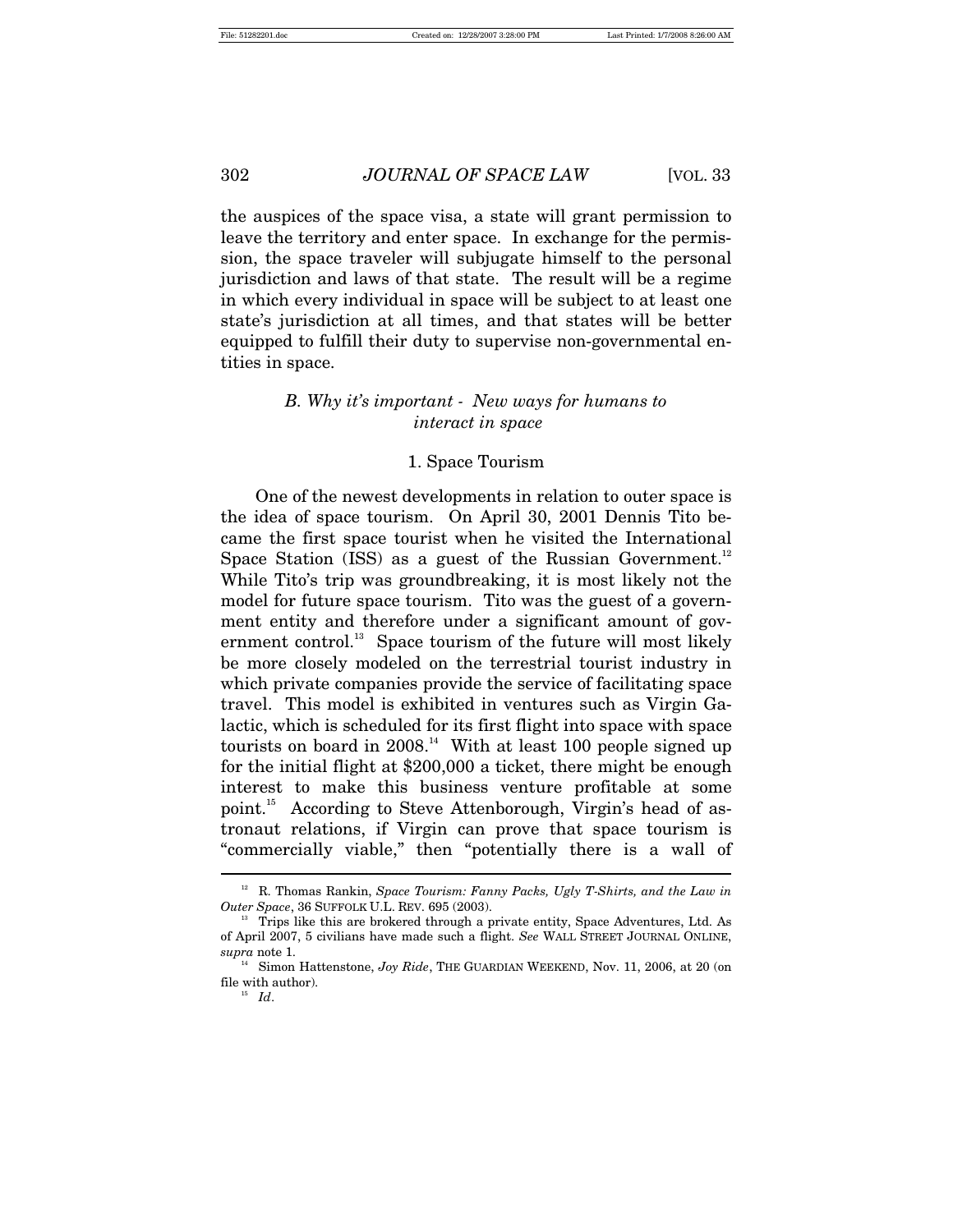money, of private sector money, that will come into the industry and then you could see things develop very quickly."16 Virgin Galactic is not the only player in the game either. A quick look at the Personal Spaceflight Federation's web page shows at least 15 businesses that are all working towards the goal of commercial personal space flight, and this list can hardly be seen as exhaustive.<sup>17</sup>

If Attenborough's prediction is correct and Virgin can create a working business model, then it is possible that space tourism could be the biggest boost the space industry has received since the Cold War infused the space race of the 1960's with public support. It could also serve to create the biggest challenges for the legal regime in space since the initial rush of treaties that followed the moon landing. Those treaties, which created a legal regime amongst state actors in space, could prove vastly insufficient when addressing the new ways in which private citizens could be interacting with each other in frontiers of space. Tourists could be an especially volatile development, since they are not military-esque state actors that have generally been sent to space as the "envoys of mankind,"<sup>18</sup> nor would they even feel constrained by the rules and regulations of a private company with operations in space as an employee of that company might. Their interactions would most closely resemble interactions of the average citizen on earth where crime and other conflicts regularly occur.

#### 2. Renewed interest in Moon exploration

The renewed interest in exploration and possible commercial exploitation of the moon and its resources is another development that enhances the need for clarification of jurisdictional rules. The United States, Great Britain,<sup>19</sup> China,<sup>20</sup> and Japan<sup>21</sup>

 $16$   $^{16}$   $\,$   $Z$   $^{16}$   $\,$   $Z$   $^{16}$   $\,$   $Z$   $^{16}$   $\,$   $Z$   $^{16}$   $Z$   $^{16}$   $Z$   $^{16}$   $Z$   $^{16}$   $Z$   $^{16}$   $Z$   $^{16}$   $Z$   $^{16}$   $Z$   $^{16}$   $Z$   $^{16}$   $Z$   $^{16}$   $Z$   $^{16}$   $Z$   $^{16}$   $Z$   $^{16}$   $Z$   $^{16}$   $Z$ 

flight.org/members.htm (last visited June 15, 2007).<br><sup>18</sup> OST, *supra* note 3, at art 5.<br><sup>19</sup> *See Joint Statement of Intent for Cooperation in the Field of Space Exploration by the United States National Aeronautics and Space Administration and the United Kingdom British National Space Centre*, U.S.- U.K., Apr. 4, 2007, http://www.nasa.gov/pdf/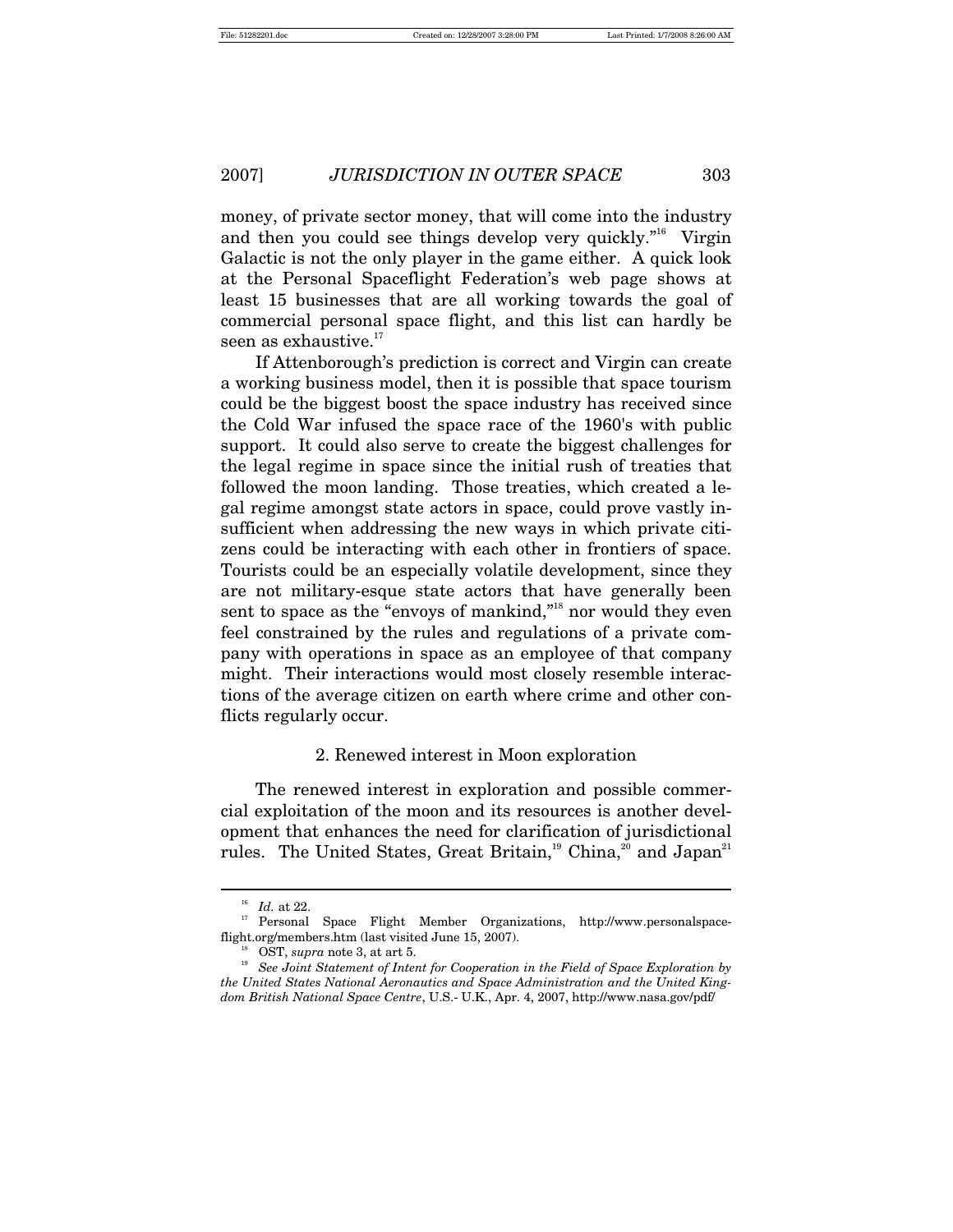have all expressed renewed interest in lunar exploration. Exploration of the moon as an economic resource could be big business for those involved. These nations' interest is rooted in "industrial competitiveness that could lead to securing rights to acquire resources in outer space in the future. $22$  For example, China's space policy is based around its desire to "develop its economy and continuously push forward its modernization drive."<sup>23</sup> Attenborough's principle on space tourism can be applied to the interest in exploiting the resources on the moon: if it is commercially feasible, the private sector will get involved. This investment could lead to large numbers of private individuals interacting on the moon. These private individuals are cause for concern. The companies they will work for are currently well regulated under national laws, however the discrete individual is left to guess at what law applies and where.

# II. THE LAW APPLICABLE IN OUTER SPACE

While space law itself is not a "coherent or self-contained body of law," its main source is international law.<sup>24</sup> Article 3 of the OST states that state parties will act "in accordance with international law, including the Charter of the United Nations."25 Outside the five space treaties, general international

<sup>174684</sup>main\_Signed\_Joint\_Statement.pdf (specifically addressing future moon exploration by the two countries). 20 Marc Kaufman, *NASA Chief Says China May Make It to the Moon*, THE

WASHINGTON POST, March 16, 2007, at A06.<br><sup>21</sup> Japan Aerospace Exploration Agency, *JAXA Vision - JAXA 2025*, at ii-iii, *avail-*

*able at* http://www.jaxa.jp/about/2025/index\_e.html (last visited June 15, 2007). Japan seeks specifically is seeking to create a lunar base as it considers exploration of the moon the "as the first step in efforts to broaden the horizon of human activities" in space. *Id.* at 31*.*

<sup>&</sup>lt;sup>22</sup> *Id.* at 32.<br><sup>23</sup> Yin Wenjuan, *Presentation made by Ms. Yin Wenjuan At the UN/Republic of Korea workshop on Space Law*, *in United Nations treaties on outer space: actions at the national level*, PROCEEDINGS OF THE UNITED NATIONS/REPUBLIC OF KOREA WORKSHOP ON SPACE LAW, U.N. Office of Outer Space Affairs, ST/SPACE/22, at 31 (Daejeon, Republic of Korea, Nov. 3-6, 2003) *available at* http://www.unoosa.org/pdf/publications/st\_space\_22E.pdf. 24 PHILLIP DANN, *The Future Role of Municipal Law in Regulating Space-related* 

*Activities*, *in* SPACE LAW: VIEWS OF THE FUTURE 125 (Tanja L. Zwaan eds., Kluwer 1988). 25 OST, *supra* note 3, at art. 3.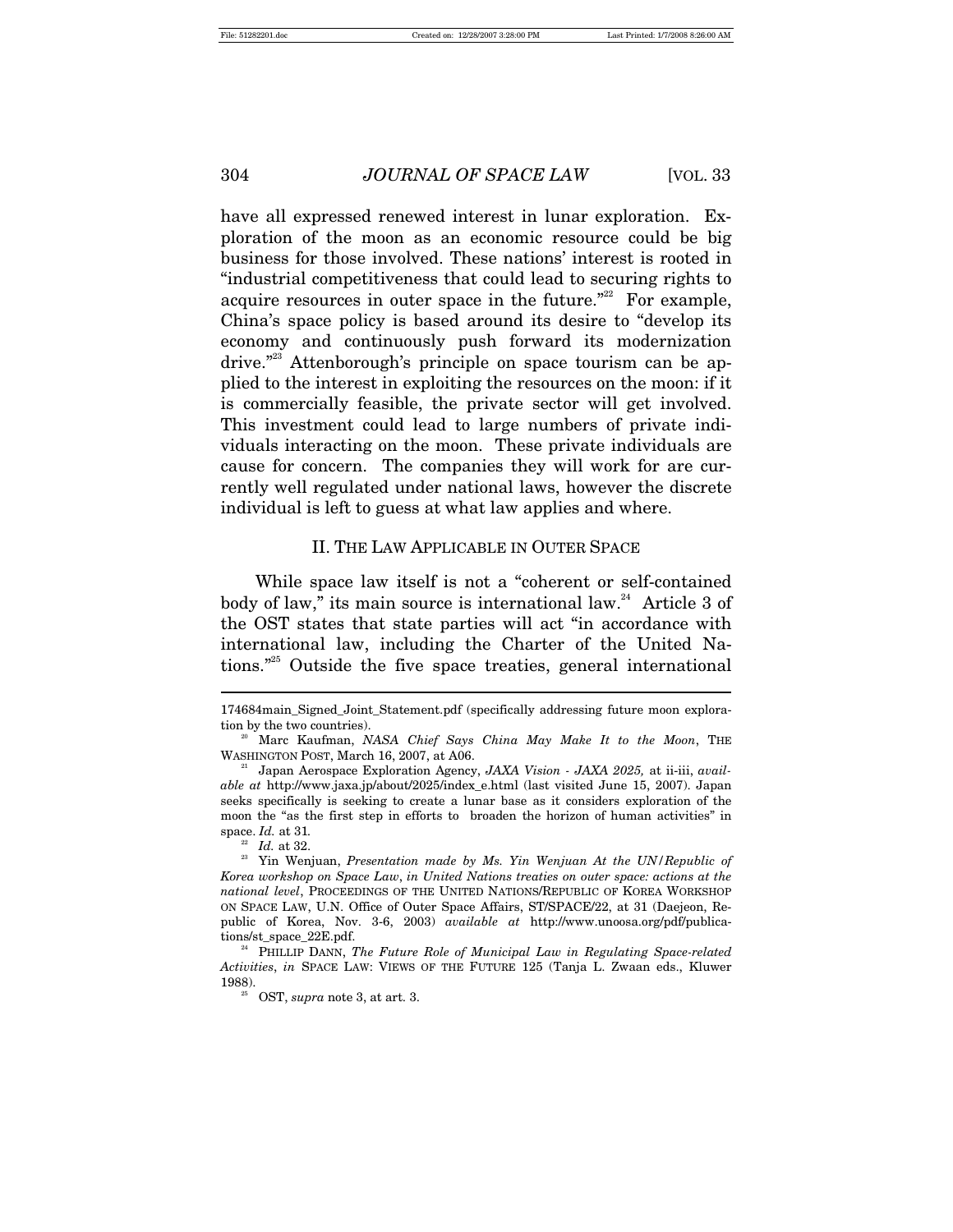law is the governing law in space. The sources of international law are stated in the Statute of the International Court of Justice, which is "widely recognised as the most authoritative statement as to the sources of international law."26 The Statute states that the court in deciding disputes shall apply:

(a) international conventions, whether general or particular, establishing rules expressly recognized by the contesting States;

(b) international custom, as evidence of a general practice accepted as law;

(c) the general principles of law recognized by civilised nations;

(d) subject to the provisions of article 59, judicial decisions and the teachings of the most highly qualified publicists of the various nations, as a subsidary means for the determination of the rules of law. $27$ 

Of the four sources recognized by the Statute only three are binding on the court, and these are the ones that can be seen as substantive international law. The other items, judicial decisions and the teachings of scholars, are only persuasive. This paper will deal primarily with law made through international conventions and international custom.

The general principles of law as a source of international law have a "fairly limited scope" in determining actual principles of international law.28 These principles usually represent very broad and indefinite determination; this is especially true when it comes to things such as jurisdiction and criminal acts. For example it can be assumed that murder is illegal in all legal systems, but the constituent elements of murder may differ dramatically from one system to the next, leaving no concrete international definition for the term. Procedure is one of the

<sup>&</sup>lt;sup>26</sup> MALCOLM N. SHAW, INTERNATIONAL LAW 55 (Cambridge University Press  $4<sup>th</sup>$  ed. 1997). 27 Statute of the International Court of Justice art. 38(1), June 26, 1945, T.S. 993.

*available at* http://www.icj-cij.org/documents/index.php?p1=4&p2=2&p3=0#CHAPTER 11. 28 SHAW, *supra* note 26, at 78.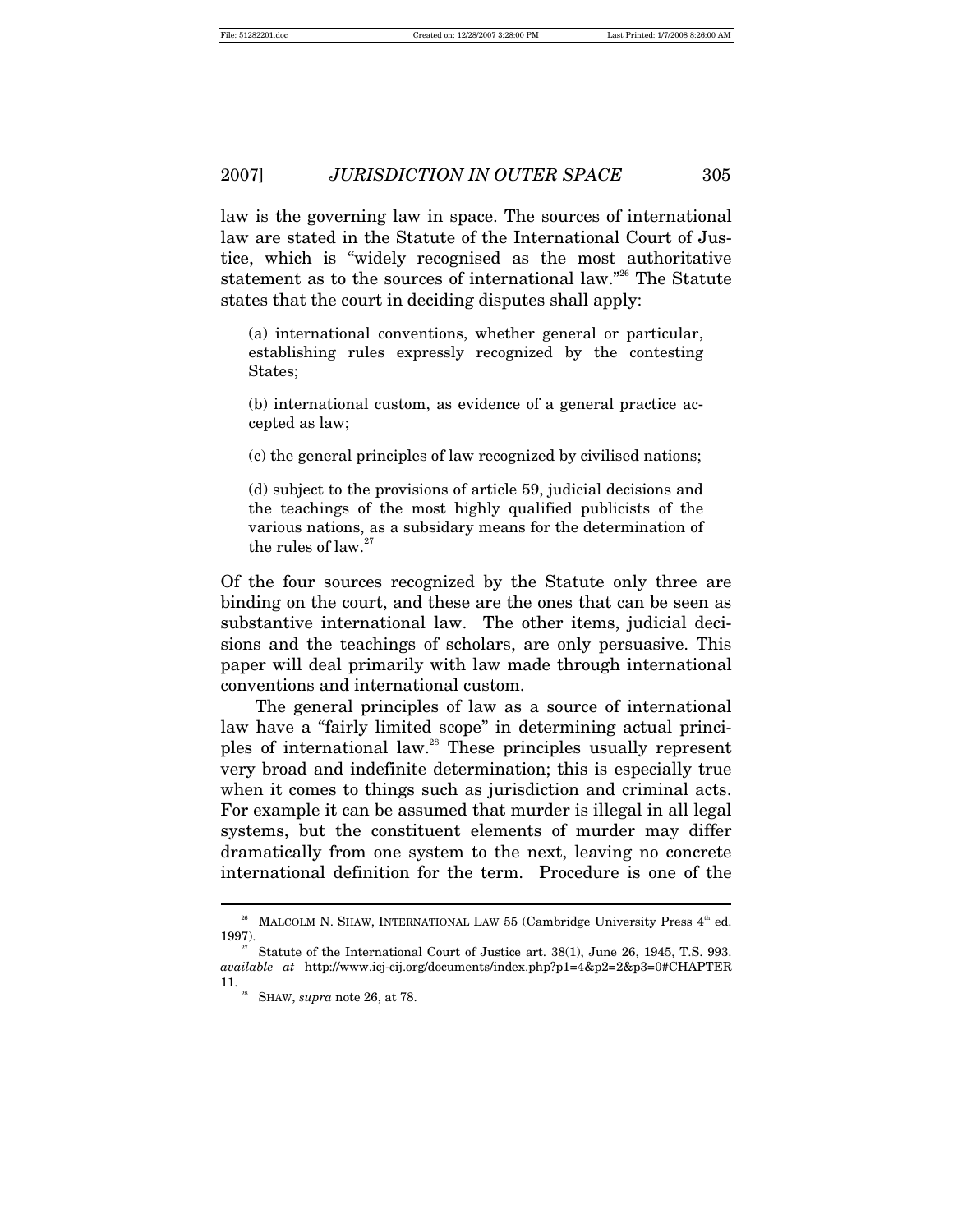"most fertile fields" for development of international principles from general principles of law.<sup>29</sup> This would include jurisdictional determinations, but these also vary drastically across practice of the states. Therefore, jurisdictional bases must be examined from perspective of those customarily accepted within the international framework.

It should also be noted, that municipal law from the individual states is an active legal force in the arena of outer space and "its relative importance is likely to increase."<sup>30</sup> Most importantly, while jurisdictional bases are accepted through custom and state practice, for a court to exercise that jurisdiction domestically it must be a valid basis in the domestic law of the particular state. Municipal law, while exceedingly important to space law, can result in a patchwork of norms that are not uniform in outer space.

#### III. CRIMINAL JURISDICTION UNDER INTERNATIONAL LAW

#### *A. Customary International Law*

Criminal Jurisdiction can be a slippery thing: a crime can be blatantly committed, but if there is no entity with jurisdiction to prosecute the crime then it can go unpunished. Furthermore, due to the internationally accepted principle of *nullum crimen sine lege* and the invalidity of *ex post facto* proceedings, obvious bad acts can go unpunished due to there being no law proscribing that particular act.<sup>31</sup> Customary international law recognizes five bases for criminal jurisdiction: "territorial, nationality, protective, passive personality, and universal."<sup>32</sup> Additionally, for a state to prosecute, the basis of jurisdiction must be an accepted part of that state's domestic law.

Territorial jurisdiction is the first and most often invoked principle because "[o]ne of the main functions of a state is to

<sup>&</sup>lt;sup>29</sup> Id. at 79.<br><sup>30</sup> DANN, *supra* note 24.<br><sup>31</sup> ANTONIO CASSESE, INTERNATIONAL CRIMINAL LAW 139-145 (Oxford University Press 2003). 32 Sinha, *supra* note 7, at 93.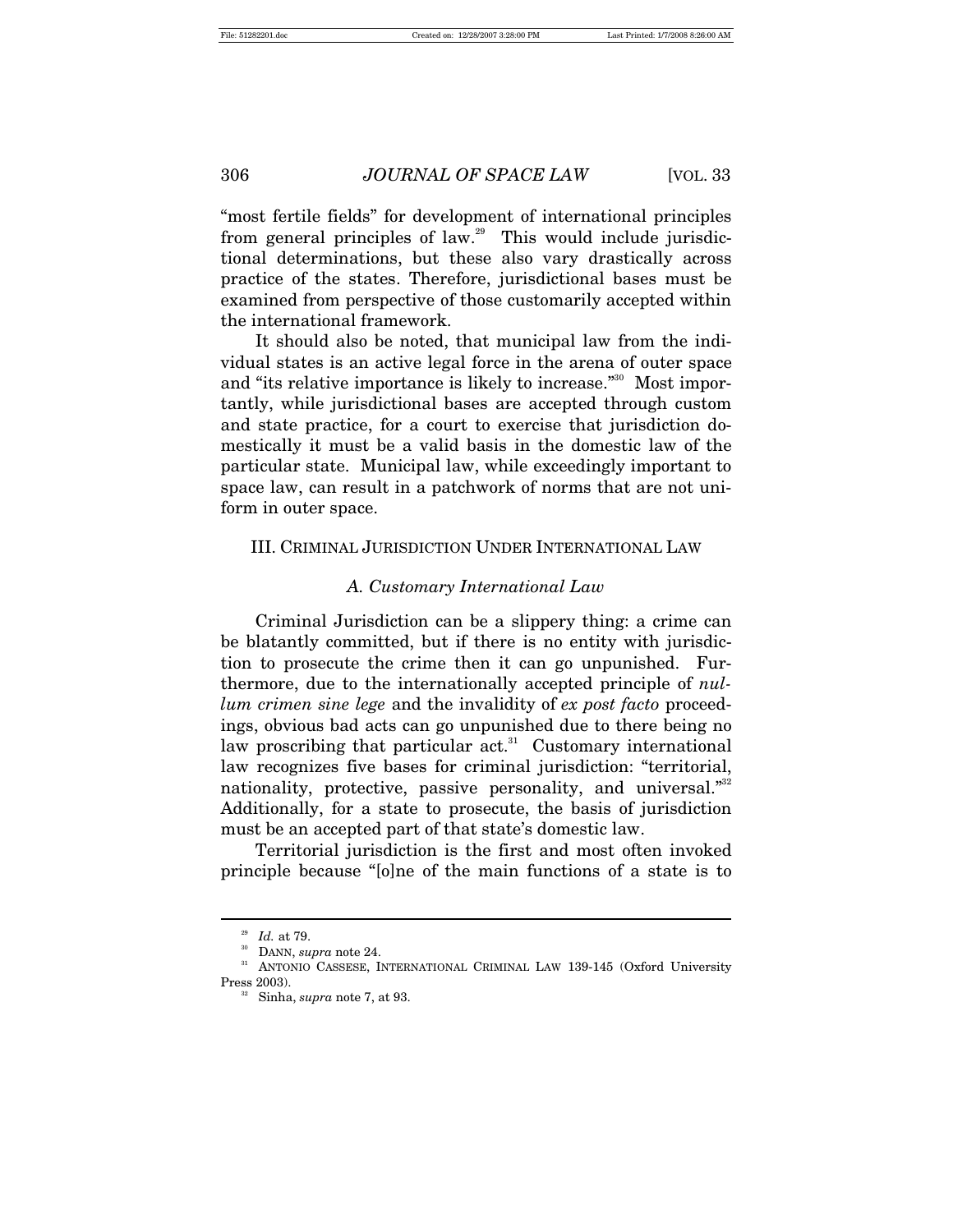maintain order within its own territory.<sup>"33</sup> This type of jurisdiction can apply when the criminal conduct occurred in part or in whole within the territory of a state. The key inquiry is whether a "constituent element of the offense occurred" in the state's territory.<sup>34</sup> It should be remembered that the *lex loci* is controlling, thus a person can be convicted of criminal conduct in a foreign state even if the same conduct is not criminalized in that person's home state.<sup>35</sup> Many states, though, have extended this principle to include "offences committed abroad which merely produce effects on [or in] their territory.<sup>356</sup> This innovation has allowed states to extend their jurisdiction over criminals outside their territory. A classic example would be a defamatory statement made and communicated to another in state X. If the person defamed suffers damage in state Y, then state Y could claim jurisdiction over the offender. This approach has been criticized as leading to a "slippery slope which leads away from the territorial principle towards universal jurisdiction."<sup>37</sup> It is essentially a problem of line drawing in which Michael Akehurst (in his seminal article on jurisdiction under international law) argues that only the country where the "primary effect is felt" can claim jurisdiction.<sup>38</sup> A primary effect rule would limit jurisdiction, but Akehurst gives no test for determining what the primary effect constitutes. Arguments could be made both for a temporal test or a gravity of harm test and conflicting claims to jurisdiction could easily result. This doctrine has "provoked considerable controversy" and is now generally limited to cases where asserting jurisdiction is considered "reasonable" in light of a balancing test. $39$  The principle could be important if a crime were committed in space and had effects within the terrestrial borders of a state.  $\overline{a}$ 

<sup>&</sup>lt;sup>33</sup> Michael Akehurst, *Jurisdiction in International Law*, 46 BRIT. Y.B. INT'L L. 145, 152 (1972-73). Akehurst notes that while civil law countries rely much more heavily on the nationality principle than do common law countries, the territorial principle remains the most heavily relied on basis in civil as well as common law countries. *Id.*  $\frac{34}{1}$  *Id.* 

<sup>34</sup> *Id*. 35 *Id.* at 154. 36 *Id.* at 153. These effects need not be a constituent element of the crime. *Id.*

<sup>37</sup> *Id.* at 154. 38 *Id.*

<sup>39</sup> SHAW, *supra* note 26, at 484-85.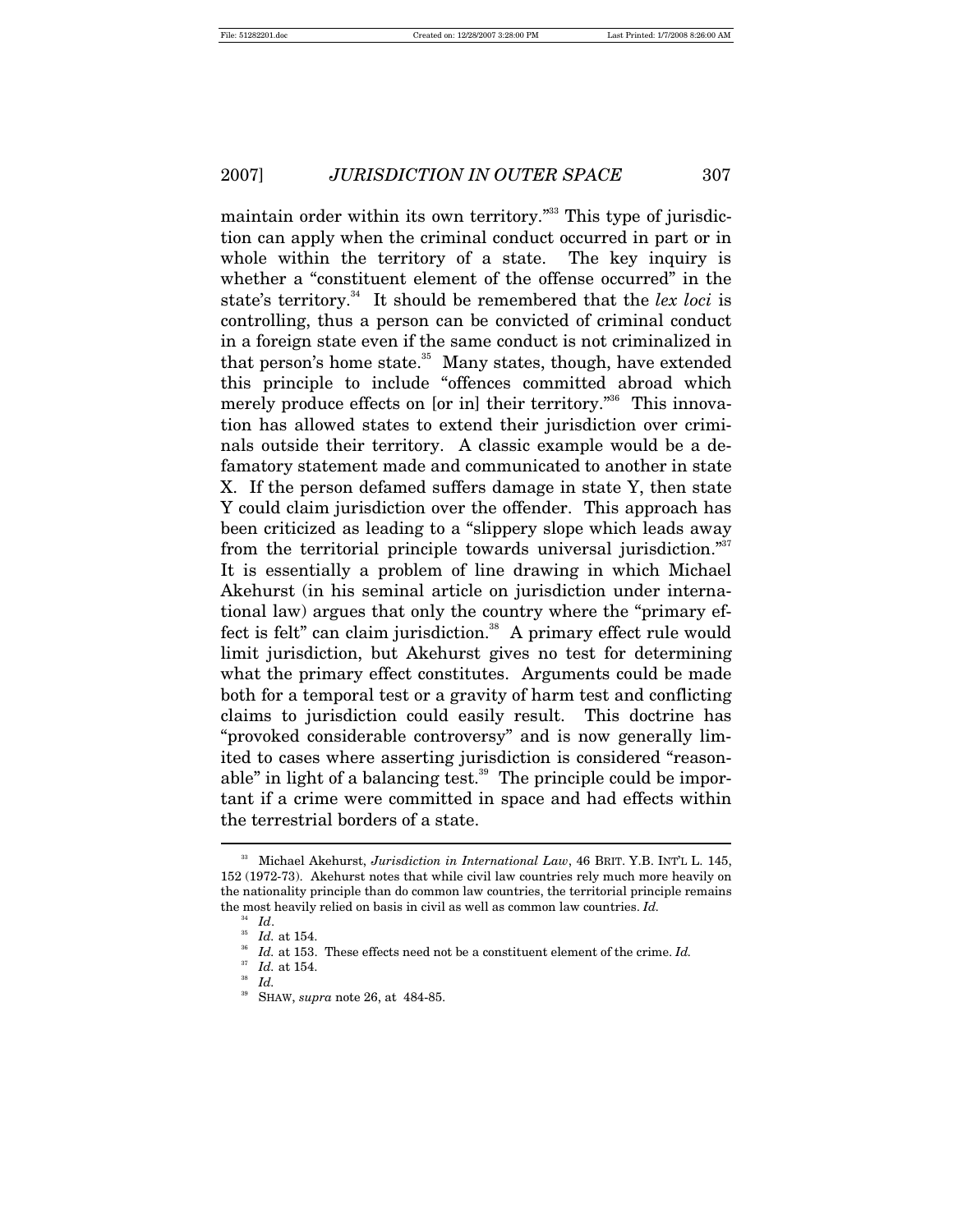The second basis for criminal jurisdiction under international law is that of nationality. Nationality allows a state to exercise jurisdiction over crimes of its nationals committed abroad. Different states exercise different limitations to this type of jurisdiction; for example some states "require proof that the act is also criminal under the *lex loci*, or restrict jurisdiction to serious crimes or cases where the injured party or his government request prosecution."<sup>40</sup> This of type jurisdiction only applies to the accused national and does not extend jurisdiction over his alien accomplices.<sup>41</sup>

Thirdly, states may turn to the protective principle in order to assert jurisdiction. This covers acts "committed by aliens abroad which threat [en] the state." $42$  The doctrine, though, must be limited in such a way that it prevents a state from imposing its ideology on "aliens living in foreign countries."43 Akehurst again argues for a "primary effect" test by which it must be shown that the "*primary* effect of the accused's action was to threaten that state."<sup>44</sup> This test looks to the intent of the accused, and is particularly relevant to the current problem of global terrorism in which states are attempting to extend jurisdiction over terrorist cells that function outside the borders of the state.

Next, there is the universality approach, which originates in the "centuries" old rule that any state may try pirates. $45$  Universal Jurisdiction is asserted "solely on the nature of the crime."46 Piracy was the first crime to have this sort of jurisdiction applied to it. Since it "originates from nonsovereign territory (i.e. the sea), it is a threat that cannot be countered by the

<sup>40</sup> Akehurst, *supra* note 33, at 158. It should be noted that such limitations are not required under international law: "a state has an unlimited right to base jurisdiction on the nationality of the accused." *Id.*

 $Id.$ 

<sup>&</sup>lt;sup>42</sup> *Id.* at 157-58.<br><sup>43</sup> *Id.* at 159.<br><sup>44</sup> *Id.* 

<sup>&</sup>lt;sup>45</sup> *Id.* at 160.<br><sup>46</sup> PRINCETON PRINCIPLES ON UNIVERSAL JURISDICTION, at princ. 1(1) (Stephen Macedo ed., Princeton 2001).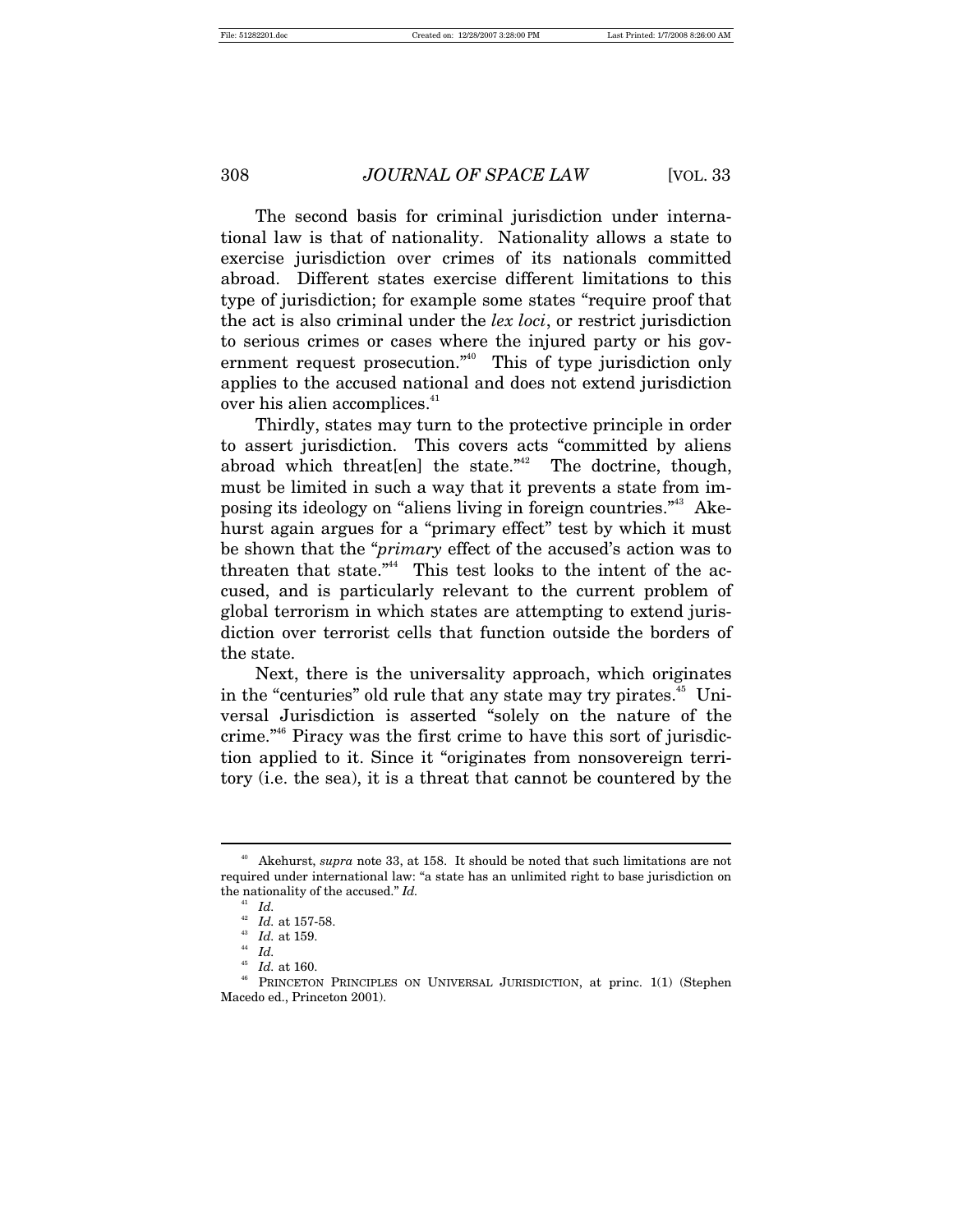practice of sovereign protection of domestic territory."47 Universality was applied to piracy because states felt a need to "fight jointly" against it due to piracy's adverse effects on all states.<sup>48</sup> It was later used in the 1949 Geneva Conventions in relation to war crimes and also in the 1984 Convention Against Torture on the grounds that states should "protect *universal* values."49 This new rationale reflected the view that there were some crimes of such "gravity and magnitude" that the whole of society should work to prevent them.<sup>50</sup> It is, however, a controversial form of jurisdiction due to the uncertainty as to exactly which crimes fall under it. While it is affirmatively codified in some treaties, it is also generally extended to *jus cogens* criminal offenses.<sup>51</sup> It is problematic "that every individual is or may be subject to the laws of every State at all times and in all places,"<sup>52</sup> but this is only so if "the laws vary from place to place, if they are the same in all countries the individual suffers little hardship."53 *Jus cogens* offences are the only offences that can be said to universally fit this paradigm, as they are prohibited in all jurisdictions as violations of international law. While there is not an exhaustive list of these offenses, some accepted ones could be committed in space (e.g. piracy or torture). Furthermore, it could be argued that the ideals set out in the OST that outer space should only be used for "peaceful purposes" has entered into customary international law, $54$  and that a violation of this principle could constitute a *jus cogens* offense.

<sup>47</sup> MARK B. SALTER, RIGHTS OF PASSAGE: THE PASSPORT IN INTERNATIONAL RELATIONS 17 (Lynne Riemer Publishers 2003).<br><sup>48</sup> CASSESE, *supra* note 31, at 284.<br><sup>49</sup> *Id.* at 284-5.<br><sup>50</sup> *Id.* at 285.<br><sup>51</sup> The content of *jus cogens* is under debate due to the stringent nature of their

development. SHAW, *supra* note 26, at 97-98. The Princeton Principles list piracy, slavery, war crimes, crimes against peace, crimes against humanity, genocide, and torture as crimes covered, but this list is not treated as exhaustive and allows for other unspecified crimes. PRINCETON PRINCIPLES, *supra* note 46, at princ. 2. 52 Akehurst, *supra* note 33, at 165 (citing J.L. Brierly, *'Lotus' Case*, 44

L.Q.R.154,161 (1928)). 53 *Id.*

<sup>&</sup>lt;sup>54</sup> BIN CHENG, STUDIES IN INTERNATIONAL SPACE LAW 125-149 (Clarendon Press 1997).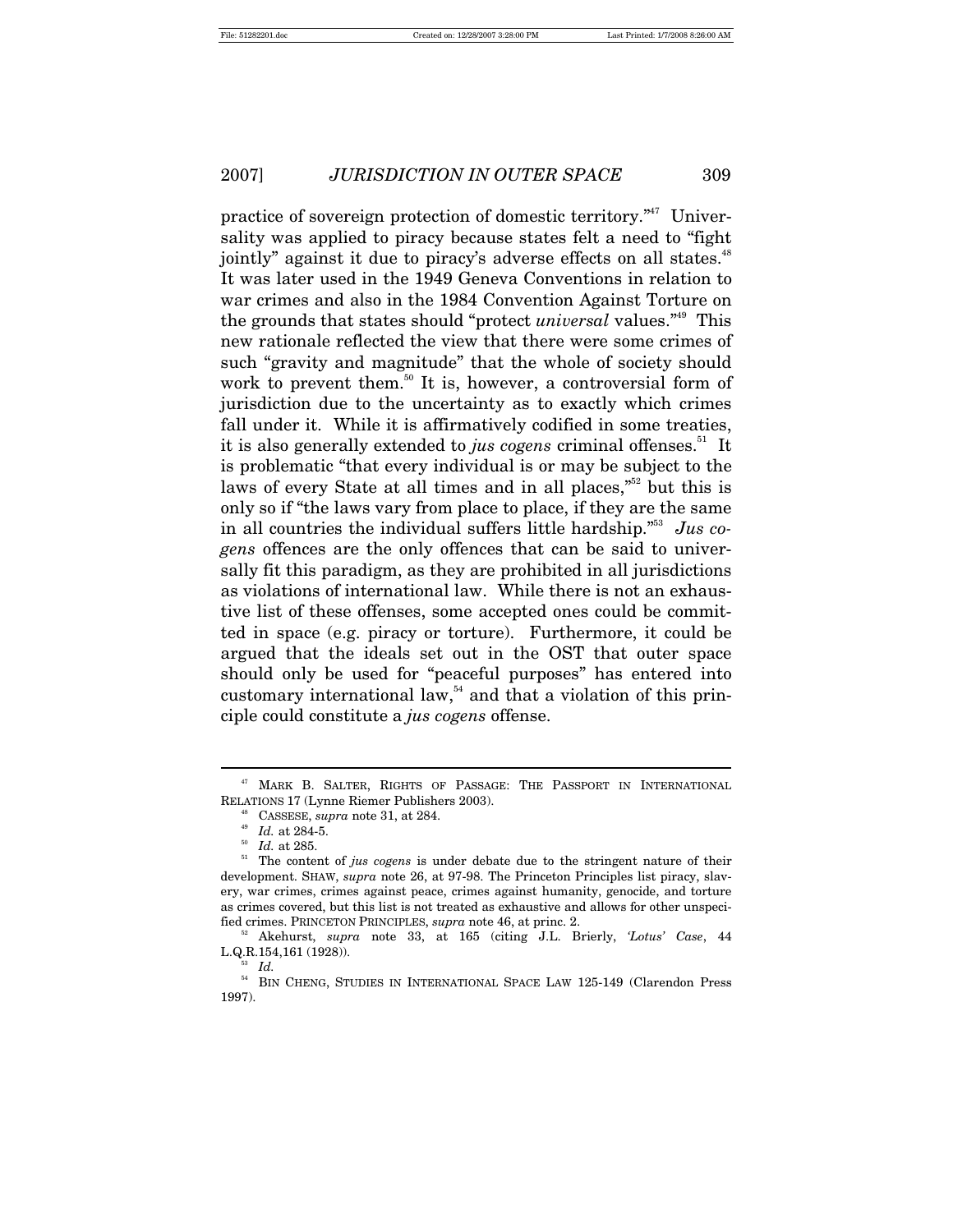Finally, the most controversial innovation of the jurisdictional regimes in international law is that of passive personality. Passive personality allows a state to extend jurisdiction over "any act committed outside its territory by a foreigner which substantially affects the person or property of a citizen."<sup>55</sup> The difference between the passive personality principle of jurisdiction and the protective principle is that the protective principle allows a state jurisdiction when the state itself is threatened, whereas passive personality allows a state to extend jurisdiction over "crimes committed abroad against [its] own nationals."56 The principle reflects the states interest in "the need to protect nationals living or residing abroad" and "a substantial mistrust in the exercise of jurisdiction by the foreign territorial state.<sup> $557$ </sup> Generally, this principle is limited by states in that it requires "double criminality," i.e. the act is a crime in both the state in which it was committed and in the state which is exercising jurisdiction.<sup>58</sup> This is also a requirement of extradition, and it works as an effective limitation when the accused is still abroad.<sup>59</sup> This type of jurisdiction, however, is seen by many as "dubious ground" for jurisdiction and has been opposed by the United States and the United Kingdom.<sup>60</sup> However, it has recently been more widely accepted for certain crimes, especially those dealing with terrorism.<sup>61</sup>

<sup>55</sup> GLENN REYNOLDS & ROBERT MERGES, OUTER SPACE: PROBLEMS OF LAW AND POLICY 277 (Westview Press, 2<sup>nd</sup> ed. 1997).<br><sup>56</sup> CASSESE, *supra* note 31, at 282.<br><sup>57</sup> *Id.* (emphasis removed).<br><sup>58</sup> *Id. id.* at 282-3.

 $^{60}$  SHAW,  $supra$  note 26, at 467. There are a few federal laws in the US that allow for such jurisdiction such as 18 U.S.C. 7(7) (2006), which grants jurisdiction in "any place outside the jurisdiction of any nation with respect to an offense by or against a national of the United States." 61 SHAW, *supra* note 26, at 468. *See also* United States v. Yunis, 924 F. 2d 1086,

<sup>1091 (</sup>C.A.D.C. 1991) (holding that both universality and passive personality to be proper in grants of jurisdiction over plane hijackers whose only connection to the US were the presence of US citizens on the plane).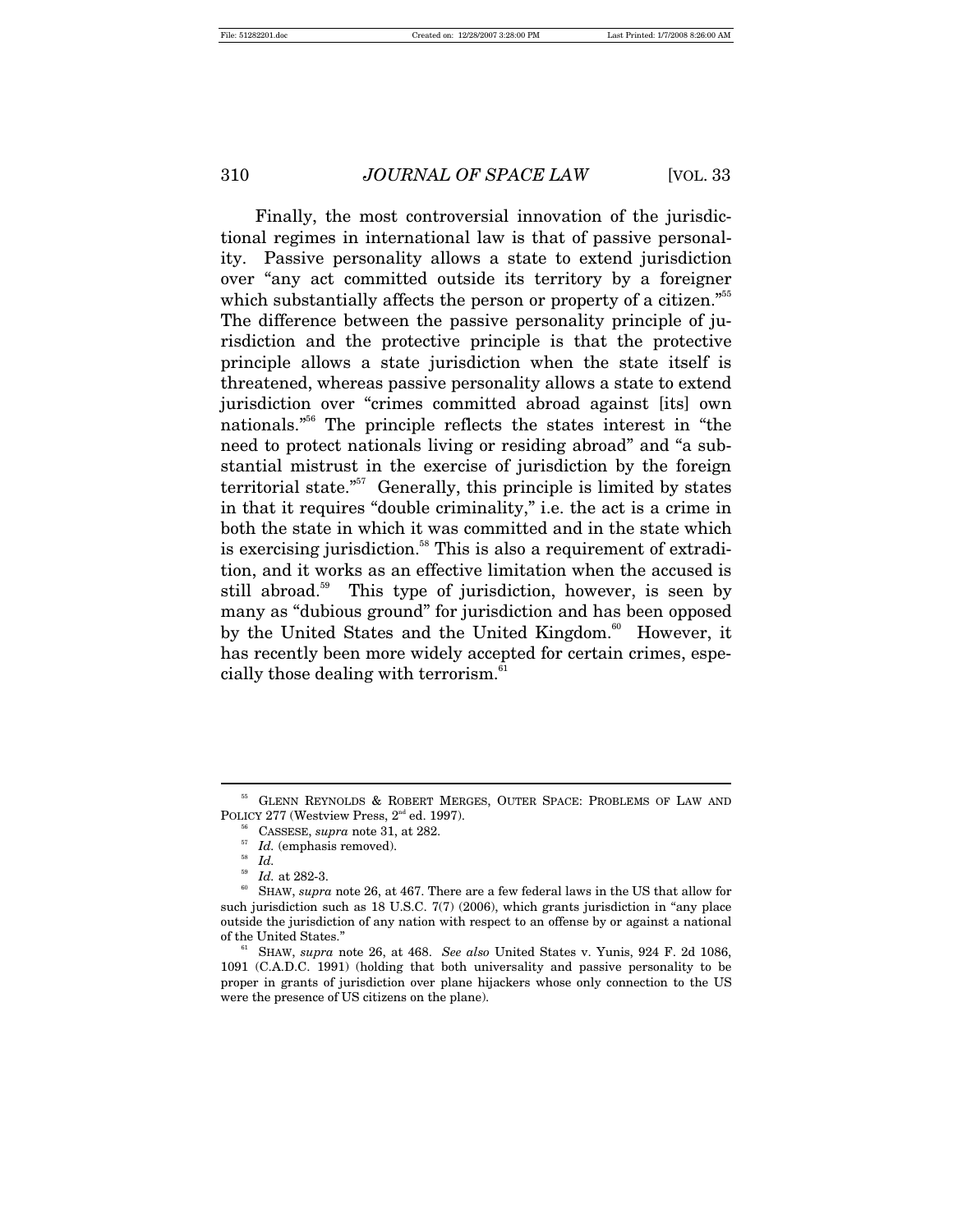## *B. Treaty Law*

States may also use treaties to allocate criminal jurisdiction. For the purposes of space law there are four treaties particular to space that are pertinent. They are the OST; the Registration Convention; $62$  the Moon Agreement; and the ISS Agreement<sup>63</sup>. Also pertinent is the Rome Statute<sup>64</sup> establishing the International Criminal Court and the impact that it could have on criminal jurisdiction in space.

The OST was the initial treaty that was passed by the United Nations at the dawn of Space Exploration. One of its most important functions is to distinguish space as the "province of all mankind."65 Further, it declares that space shall not be "subject to national appropriation by claim of sovereignty, by means of use or occupation."<sup>66</sup> It, in essence, sets space aside as an extra-jurisdictional territory. This does not preclude states exercising "jurisdiction and control over people, institutions, and objects in outer space."<sup>67</sup> The only jurisdiction that the OST affirmatively recognizes is that of a state over an "object launched into outer space . . . and over any personnel thereof, while in outer space or on a celestial body."<sup>68</sup> Thus, the OST does not comment on jurisdiction outside space objects or personnel, except to "designate international law as applicable to space activities."69 In reading articles 6 and 8 together it is implicit that

 $62$  Convention on Registration of Objects Launched into Outer Space, Jan. 14, 1975, 1023 U.N.T.S. 15 [hereinafter Registration Convention].<br><sup>63</sup> Agreement Among the Government of Canada, the Governments of the Member

States of the European Space Agency, the Government of Japan, the Government of the Russian Federation and the Government of the United States of America Concerning Cooperation on the Civil International Space Station, State Dept. No. 01-52, Jan. 9, 1998, *available at* 2001 WL 679938 [hereinafter ISS Agreement].

Rome Statute of the International Criminal Court, June 17, 1998, 2187 U.N.T.S. 90 [hereinafter Rome Statute].<br>
<sup>65</sup> OST, *supra* note 3, at art. 1.<br>
<sup>66</sup> *Id.* at art.2.<br>
<sup>67</sup> STEPHEN GOROVE, *Legal Problems of Manned Space Flight*, *in* THE USE OF

AIRSPACE AND OUTER SPACE FOR ALL MANKIND IN THE  $21^{st}$  CENTURY 246 (C.J. Cheng ed.,

Kluwer 1995).<br><sup>68</sup> OST, *supra* note 3, at art. 8.<br><sup>69</sup> Mary McCord, *Responding to the Space Station Agreement: The Extension of U.S. Law into Space*, 77 GEO. L. J. 1933, 1936 (June 1989). McCord also notes that the treaty is silent as to the extent that domestic law applies in space. *Id.*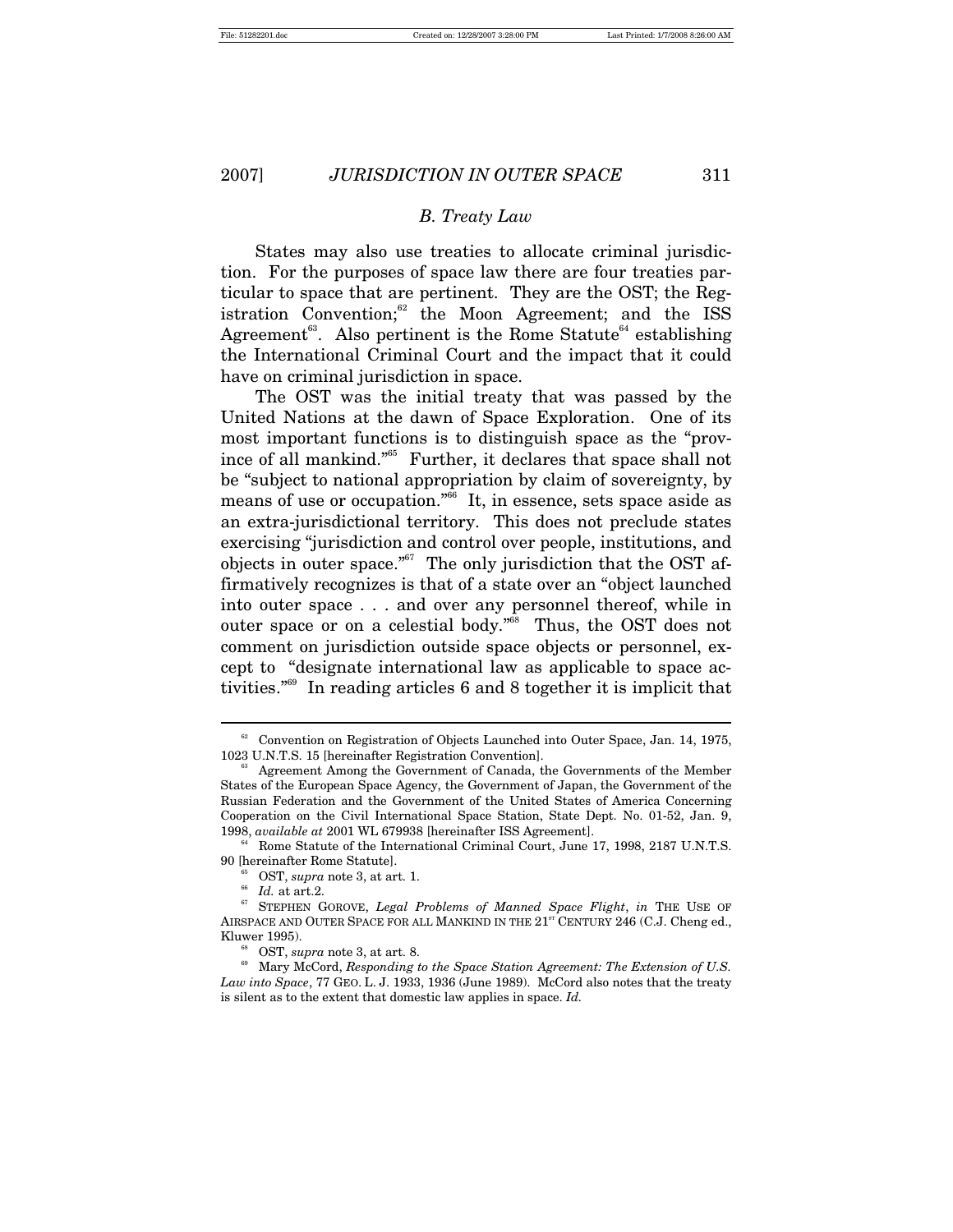states have the authority to exert jurisdiction over individuals in space, but as argued below, this is not generally done in an effective manner. Furthermore, the extent to which states must supervise these non-governmental entities is uncertain as "the minimum degree of control of a nation-state over its private 'national' space object remains . . . barely touched by the 1967 Treaty" and subsequent ones.<sup>70</sup> The OST was followed by the Registration Agreement, which requires states to register "space objects" that they launch into outer space "in an appropriate registry. $"^{71}$  It is the state of registry that exercises jurisdiction over any given space object.<sup>72</sup> This only adds to the OST by acknowledging that, when there are multiple launching states, states may allocate jurisdiction over the space object through agreements concluded between the launching states.<sup>73</sup>

The last of the five general space treaties passed by UNCOPUOS is the Moon Agreement. It adds very little to the jurisdictional regime in space established by the other treaties. This is especially so in light of its low number of state parties.<sup>74</sup> It, like the OST, establishes that the moon and other celestial bodies are to be used only for "peaceful purposes."<sup>5</sup> In light of this, it prohibits states from establishing military bases on the moon, which could have ramifications in the area of law enforcement.76 Additionally, the Moon Treaty prevents the Moon from becoming the private property of "any state, international intergovernmental or non-governmental organization, national organization or non-governmental entity or of any natural person" even by the placement of structures on the moon.<sup>77</sup>

The ISS Agreement should be mentioned as it is the only positive source of criminal law that currently exists in outer

<sup>70</sup> SIEGFRIED WIESSNER, *Human Activities in Outer Space: A Framework for Decision-Making*, *in* SPACE LAW: VIEWS OF THE FUTURE 14 (Tanja L. Zwaan ed., Kluwer 1988).<br>
<sup>71</sup> Registration Agreement, *supra* note 62, at art. 2.<br>
<sup>72</sup> GOROVE, *supra* note 67.<br>
<sup>73</sup> Registration Agreement, *supra* note 62, at art. 2.<br>
<sup>74</sup> As of Jan. 1, 2006 only 12 states have ratified the treaty.

*supra* note 9. All of the major space powers are conspicuously missing. <sup>75</sup> Moon Agreement, *supra* note 9, at art. 3(1). <sup>77</sup> *Id.* at art. 11(3). <sup>77</sup> *Id.* at art. 11(3).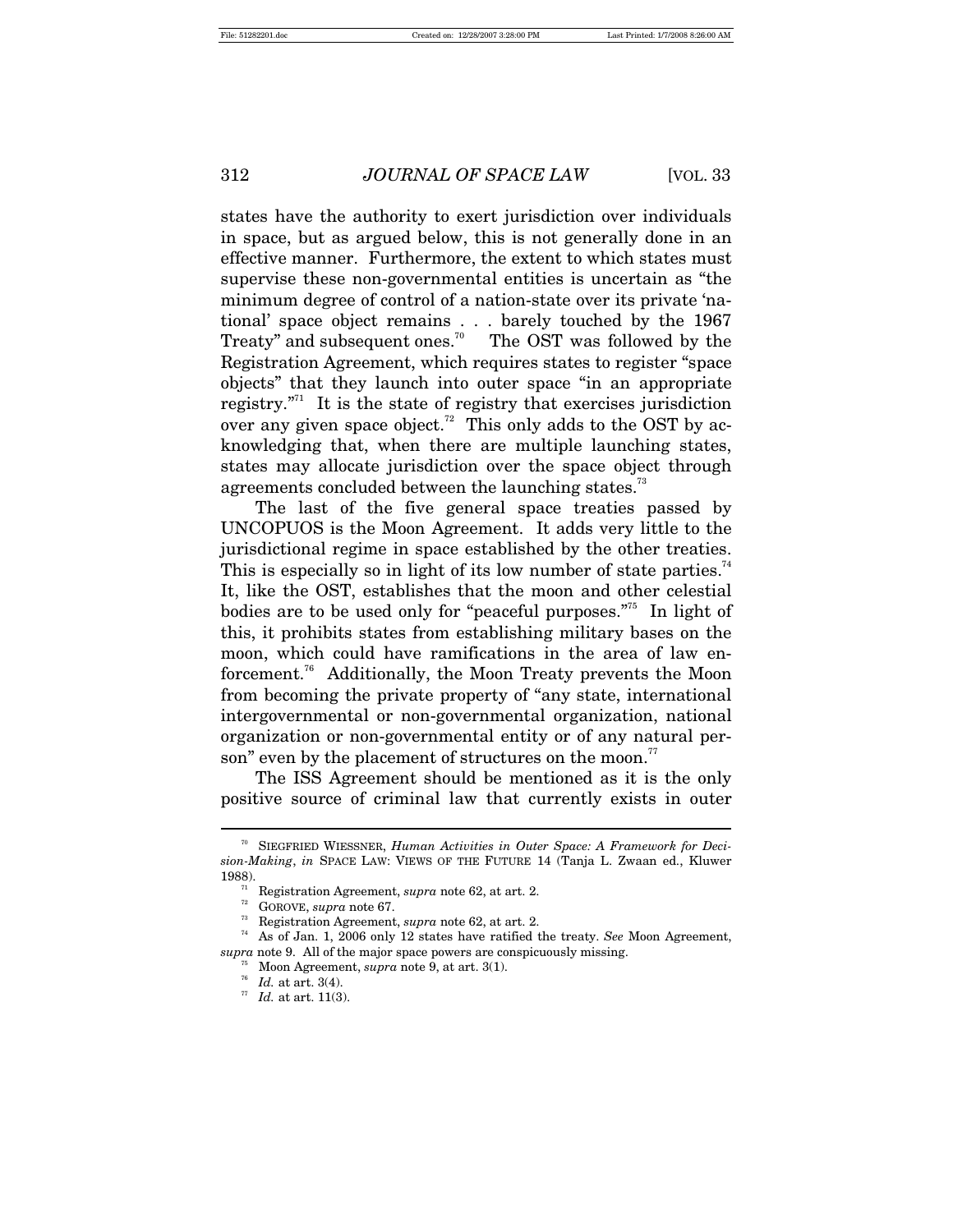space.<sup>78</sup> It is not a general treaty; instead it represents the type of agreement envisioned under the Registration Agreement in which parties have allocated jurisdiction amongst themselves. The agreement, which governs the international space station developed by Canada, the European Space Agency, Japan, the Russian Federation and the United States, adopts a nationality approach to criminal jurisdiction on board. It grants each state jurisdiction "over personnel in or on any flight element who are their respective nationals."79 It also includes elements of passive personality jurisdiction. If a crime "affects the life or safety of a national of another party" or "occurs in or on or causes damage" to another party's flight element (the station is made up of elements that are registered to the party that launched it), then injured states or the state of the injured party can request consultations.<sup>80</sup> If the state of the accused party refuses to either concur in granting jurisdiction to the aggrieved state or refuses to assert jurisdiction itself, then the aggrieved state may assert jurisdiction. $81$  Of course, this criminal regime is only applicable on board the ISS and only to "personnel" on board. Unfortunately, the drafters of the agreement failed to define personnel, so the true extent of the jurisdiction is somewhat open ended, but the agreement does represent a significant step for dealing with these types of issues. This is especially so in that the first space tourists have been visiting the ISS.

Finally, a cursory look must be given to the Rome Statute of the International Criminal Court. Under this treaty some crimes can have jurisdiction taken up by a supra-jurisdictional International Criminal Court (ICC). However, due to the nature of these crimes they are unlikely to be committed in space. The court has jurisdiction over genocide, crimes against humanity, war crimes, and the crime of aggression.<sup>82</sup> Both genocide and crimes against humanity have scale requirements that are

<sup>&</sup>lt;sup>78</sup> For an in depth look at criminal jurisdiction on the ISS *see* Sinha, *supra* note 7.<br><sup>79</sup> ISS Agreement, *supra* note 63, at art. 22(1).<br><sup>80</sup> Id. at art. 22(2).<br><sup>81</sup> Id. at art 22(2).<br><sup>81</sup> Id. at art 22(2).<br><sup>81</sup> Rom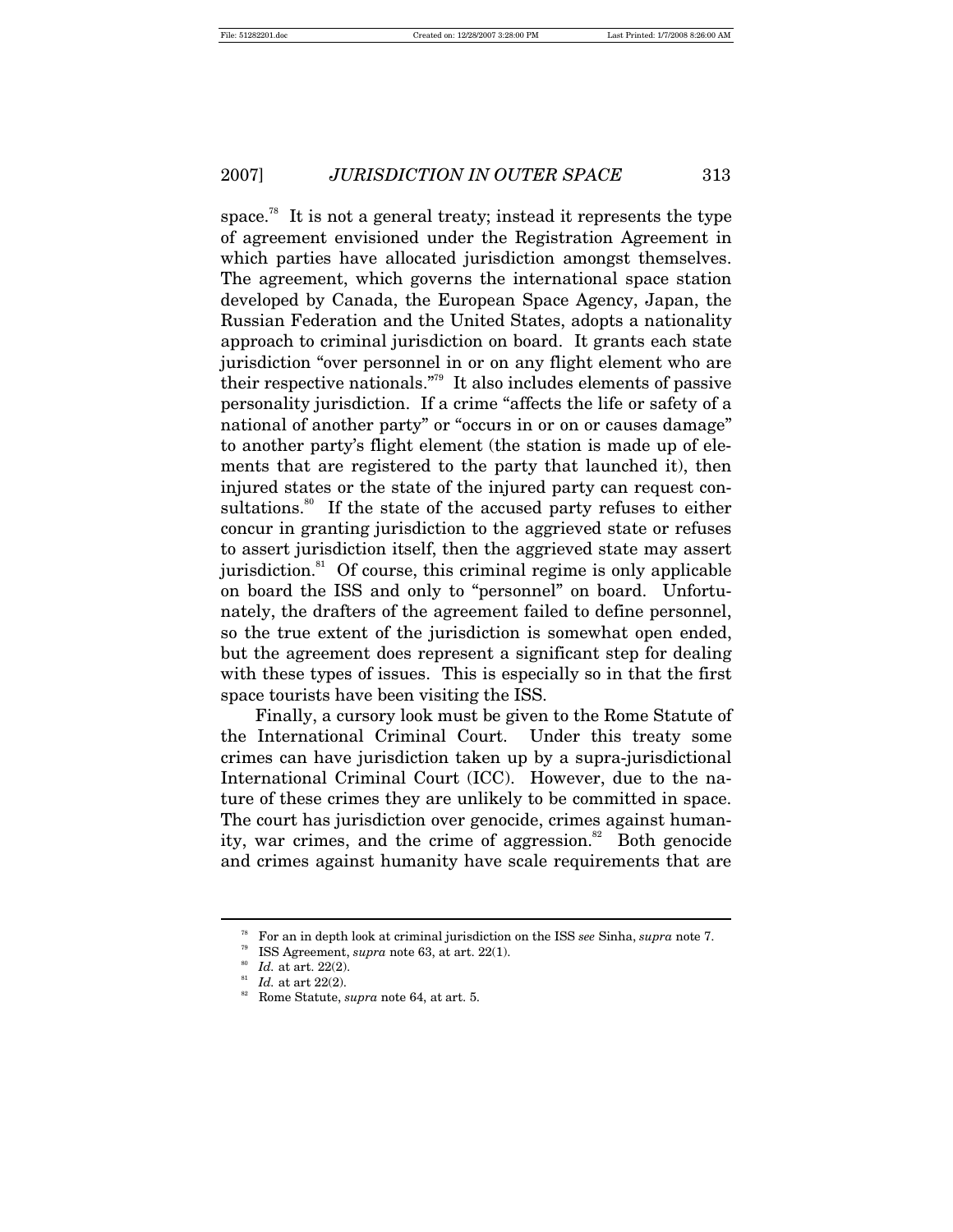unlikely to be met in outer space anytime in the near future.<sup>83</sup> For war crimes and crimes of aggression to occur in space one would have to presuppose a collapse of space law as now extant, since the OST states that space will only be used for "peaceful purposes."84 Furthermore, for the ICC to gain jurisdiction over the accused the actions of the accused must occur within the territory of a state party or be a national of a state party.<sup>85</sup> If these sorts of crimes were to occur in space a referral to the ICC might be likely due to the nature of the investigation which many states would find too costly. While the Rome Statute is a pertinent piece of international criminal law its application to space seems remote, but could eventually have some impact.

#### *C. Other Considerations*

## 1. Enforcement

While somewhat outside the scope of this paper, a related issue to jurisdiction is the actual enforcement of the rule of law in space. While in the future there may be ample opportunity for a plethora of peoples to be able to gain access to outer space, it will most likely remain that only a very few governments will have extensive space programs in the initial years of the new space boom, creating two significant implications. First, the burden of enforcement of rules of law will fall upon the governments that have the resources to enforce them. Secondly, and following from the first, this could mean that there is a selective enforcement of laws in space, which will be biased in favor of the enforcing government.

Another, problem that might arise is that the government that is functioning as the enforcer in space could feasibly attempt to assert jurisdiction over crimes based on the fact that it  $\overline{a}$ 

 $83$  Id. at arts. 6 & 7. To be a crime that occurred only in the confines of space would require large groups of individuals to be in space. While one can come up with hypotheticals to meet the elements of these crimes in space, the application of the treaty

would be quite remote.<br><sup>84</sup> OST, *supra* note 3, at art. 4.<br><sup>85</sup> Rome Statute, *supra* note 64, at art. 12. In addition to this, the Security Council can refer a case to the ICC, which would grant jurisdiction over a person or event. *Id.* at art. 13(b).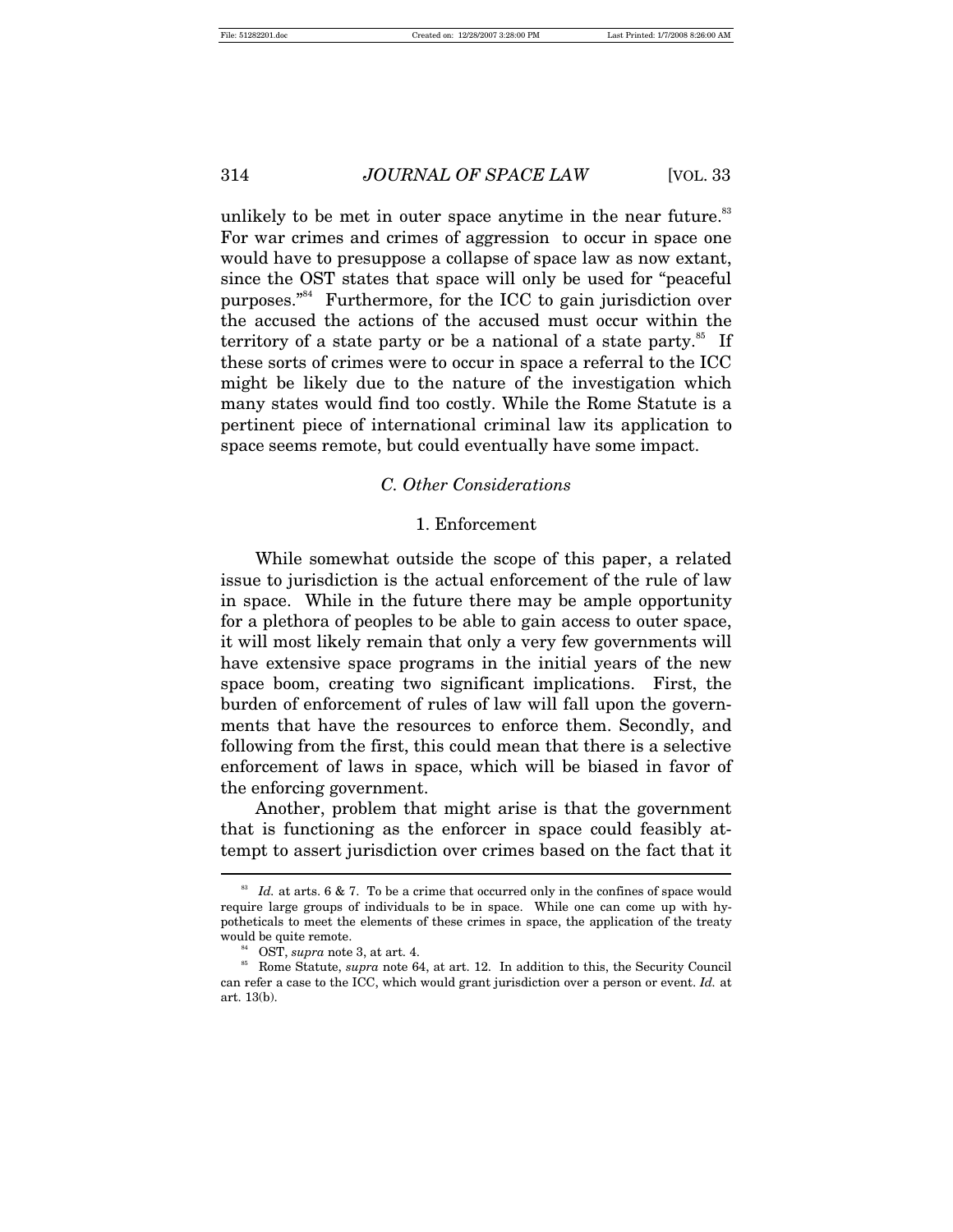enforced the law i.e. that the only link between the state and the alleged criminal act is that the state enforced. Under the current jurisdictional regimes in customary international law (as discussed above) there must be "some genuine link between the state and the persons, property, or events over which jurisdiction is claimed."<sup>86</sup> The problems with this would be twofold. If claimed as a new form of jurisdiction it creates an atmosphere of "might makes right" in that only the powerful can claim criminal jurisdiction in space. On the flip side, if the state does not claim a new form of jurisdiction but instead tries to fit it into one of the already accepted regimes it could look as though that state were actually asserting a territorial claim on outer space. For instance, if a citizen of state X assaults a citizen of state Y and state Z enforces, then State Z would most likely apply its domestic law. The result is that even if it attempts to use the universality basis for jurisdiction it has actually created the precedent that its domestic assault law is applicable to all persons in the territory of space, effectively extending its control and jurisdiction in violation of the OST.

It is beyond the scope of this paper to discuss in depth the pros and cons of an international enforcement body for outer space, so suffice it to say that any such body is decades if not longer in the future. While such a body might be able to clear up difficulties in the enforcement area, its remoteness does not help to address the current needs of space exploration in which there is the probability of a wrongful act in space but not the necessity for a full time enforcement body.

# 2. Legislative Jurisdiction

While this paper is intended to primarily discuss the exercise of judicial jurisdiction, another related problem is that of legislative jurisdiction. States may not, due to the constraints of the OST, extend their jurisdiction over outer space. This includes legislative jurisdiction, which "refers to the supremacy of the constitutionally recognized organs of the state to make bind-

<sup>86</sup> REYNOLDS & MERGES, *supra* note 55, at 276.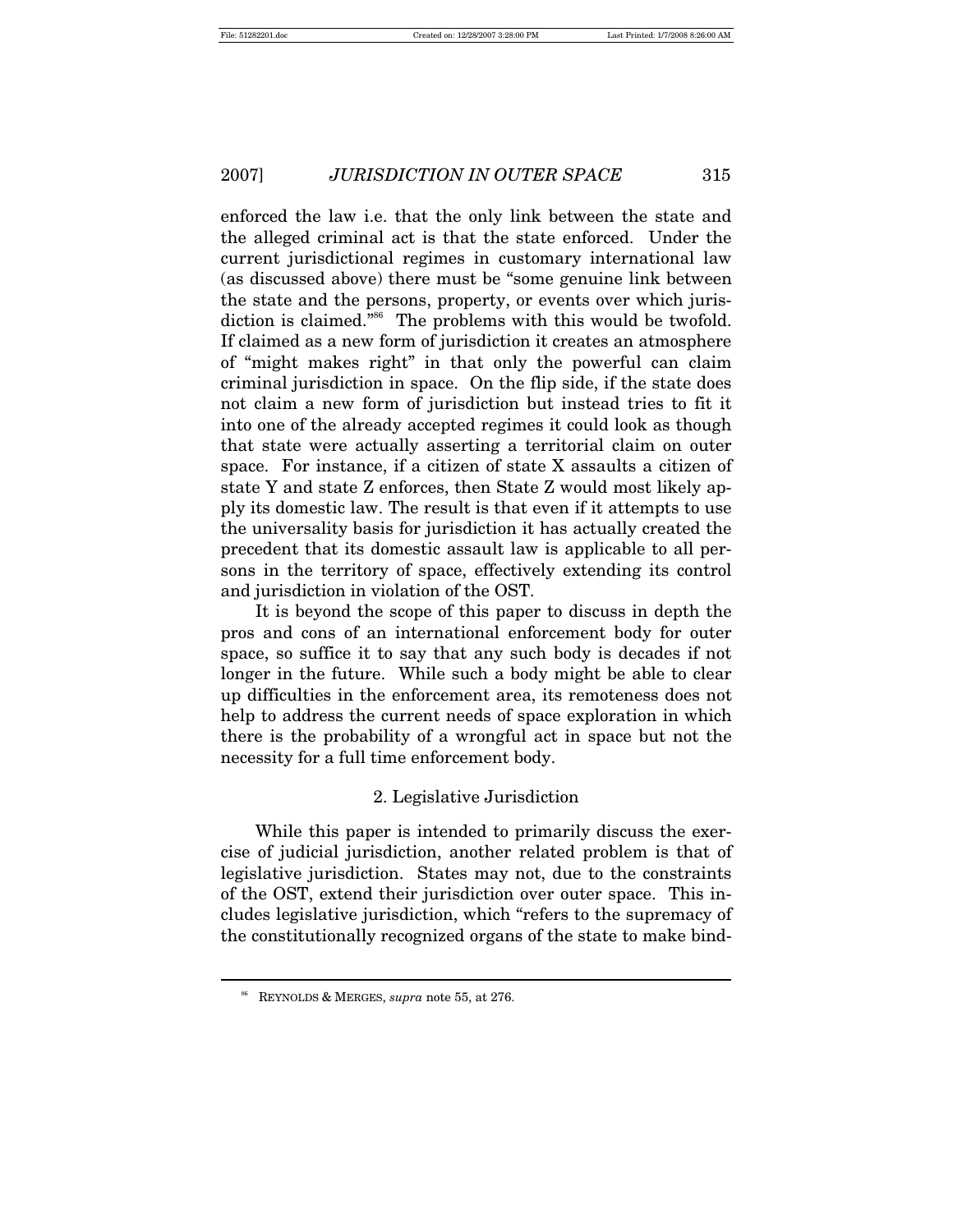ing laws within its territory."<sup>87</sup> This does not inhibit states from extending legislative jurisdiction over its nationals abroad. For instance, a state could make it illegal to for its citizens to chew gum in space. The state cannot, however, abuse the right to legislate, especially in such a way that would "infringe the sovereignty and independence" of another state.<sup>88</sup>

Complications arise when a state attempts to extend legislation over foreigners. It is not entirely clear whether a state, using passive personality, has violated the OST if it passes a law that makes it a crime for anyone to assault one of its citizens in space. Crimes are usually legislated on a territorial basis, thus a law such as this could be seen as an extension of a states jurisdiction into space. This legislative problem obviously creates a loop hole in which some acts could be crimes on Earth, and not in space (if a state has not properly extended its criminal statutes).<sup>89</sup> This creates a good argument for an international space code; but, like an international enforcement body, will be long in the making and is unlikely in the near future.<sup>90</sup>

#### *D. Specific Problems*

#### 1. Mugging on the Moon

The most controversial of all the space treaties is the Moon Agreement. While the agreement has entered into force, it lacks the ratification of many major space powers, making it effectively powerless as a control on moon activities.<sup>91</sup> However, for the purposes of jurisdiction, the Moon Agreement added little to

<sup>&</sup>lt;sup>87</sup> SHAW, *supra* note 26, at 456.<br><sup>88</sup> *Id.*<br><sup>89</sup> *See* United States y Cordovs

See United States v. Cordova, 89 F. Supp. 298 (E.D.N.Y 1950) (holding that congress had not extended its Special Maritime Jurisdiction over airplanes, thus it could

not exercise jurisdiction over an assault occurring in a plane over the high seas).<br><sup>90</sup> *But see* George S. Robinson, *Astronauts and a Unique Jurisprudence: A Treaty for Spacekind, 7 HASTINGS INT'L & COMP. L. REV. 483 (1* 

Leslie Tennen, *Commentary on Emerging System of Property Rights in Outer Space in United Nations treaties on outer space: actions at the national level*, PROCEEDINGS OF THE UNITED NATIONS/REPUBLIC OF KOREA WORKSHOP ON SPACE LAW, U.N. Office of Outer Space Affairs, ST/SPACE/22, at 343 (Daejeon, Republic of Korea, Nov. 3-6, 2003) *available at* http://www.unoosa.org/pdf/publications/st\_space\_22E.pdf.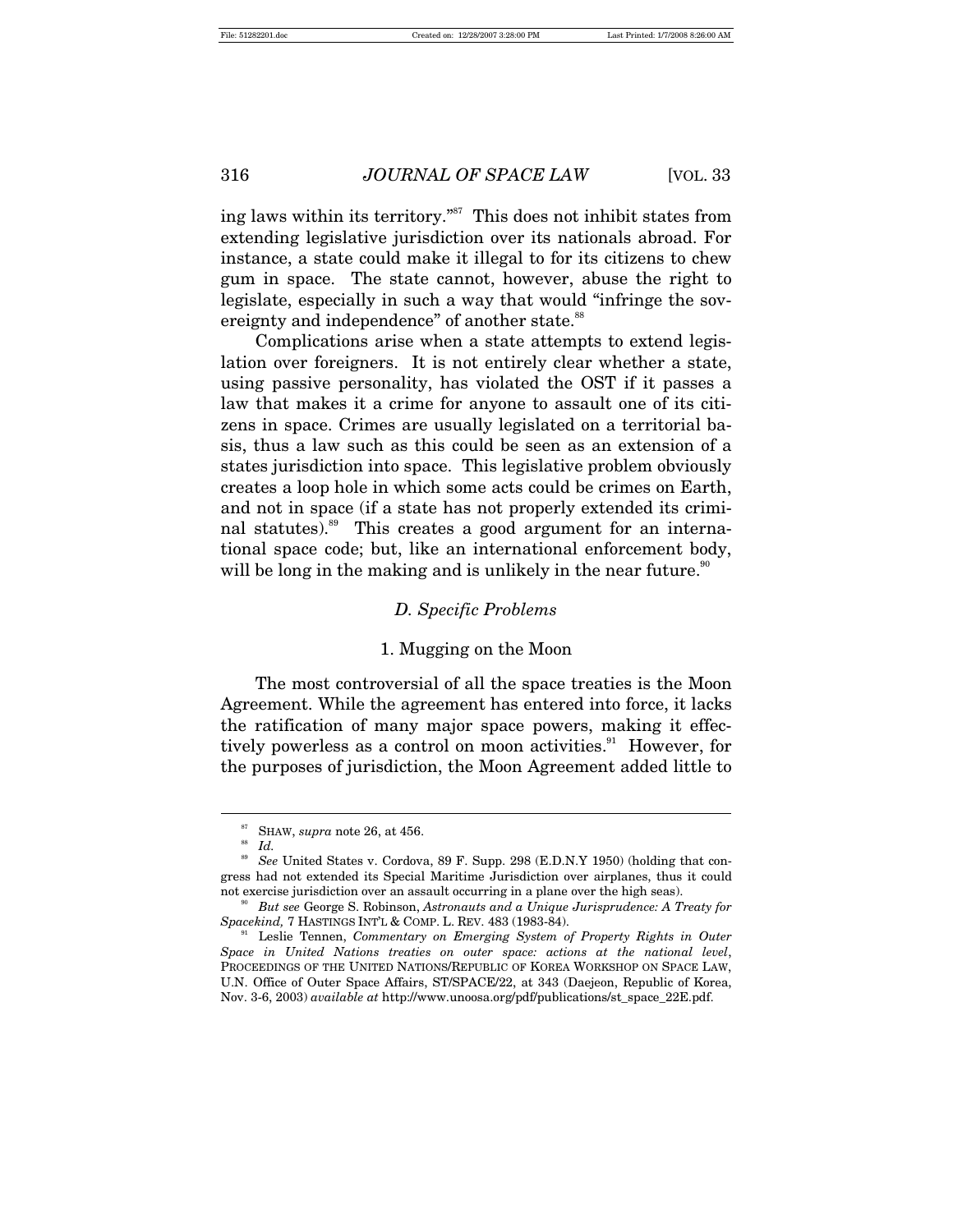the regimes already put in place by the OST. $92$  Stephen Gorove, in an early article, identified four areas in space where a crime can occur: "in outer space itself, that is in the void, or on board a spacecraft, space laboratory or another space object in outer space, or on such craft or on a celestial body or on a celestial body but not aboard such craft either within a particular facility or without it."93 As seen in the discussion of the treaty law above, a space object with a registered launching state will be under the jurisdiction of at least one state, thus the concern here are crimes that could occur in the void of space or on a celestial body. Specifically, the Moon will be addressed as it is the most likely place where two humans might meet each other (though the problem could be similarly formulated if the crime were on another celestial body or in the void of space).

If a person from state X were to mug a person from state Y on the moon, it is feasible that no state could assert jurisdiction. The crime certainly occurs outside the territory of any state (and it would be absurd to claim that it affected the territory of either state) so the territoriality principle could not be asserted. The nationality principle might be used by state X in order to punish a national, but only barring any limitations that State X might have on the principle. For example, if state X will only use the nationality principle for serious offenses, then mugging may not rise to the level of seriousness required. Or, if state X limits itself to crimes that are also illegal in the *lex loci*, then it can not be said with certainty that mugging is illegal in the frontiers of space, as there is no *lex loci* in outer space as of yet. Indeed, a mugging in space might not even be illegal under state X's criminal code if the definition of the crime uses a territorial action as an element. $94$  It should be noted that a state

 $^{92}$  The OST had already set the moon aside as an extra-jurisdictional zone. OST,  $supra$  note 3, at art. 2.

<sup>&</sup>lt;sup>33</sup> Stephen Gorove, *Criminal Jurisdiction in Outer Space*, 6 INT<sup>'</sup>L L. 313 (1972).<br><sup>34</sup> In order for a state to assert any basis for jurisdiction it must have properly legislated it into domestic law. For example, the criminal code of Western Australia holds that an offense is only committed under the code when "at least one of the acts, omissions, events, circumstances or states of affairs that make up those elements occurs in Western Australia." Criminal Code of Western Australia, pt. I div. III §12 (1)(b) (2004). Part (c) of this legislation does allow for the extraterritorial application of some laws, however it is highly unlikely that this jurisdiction has been extended by statute to a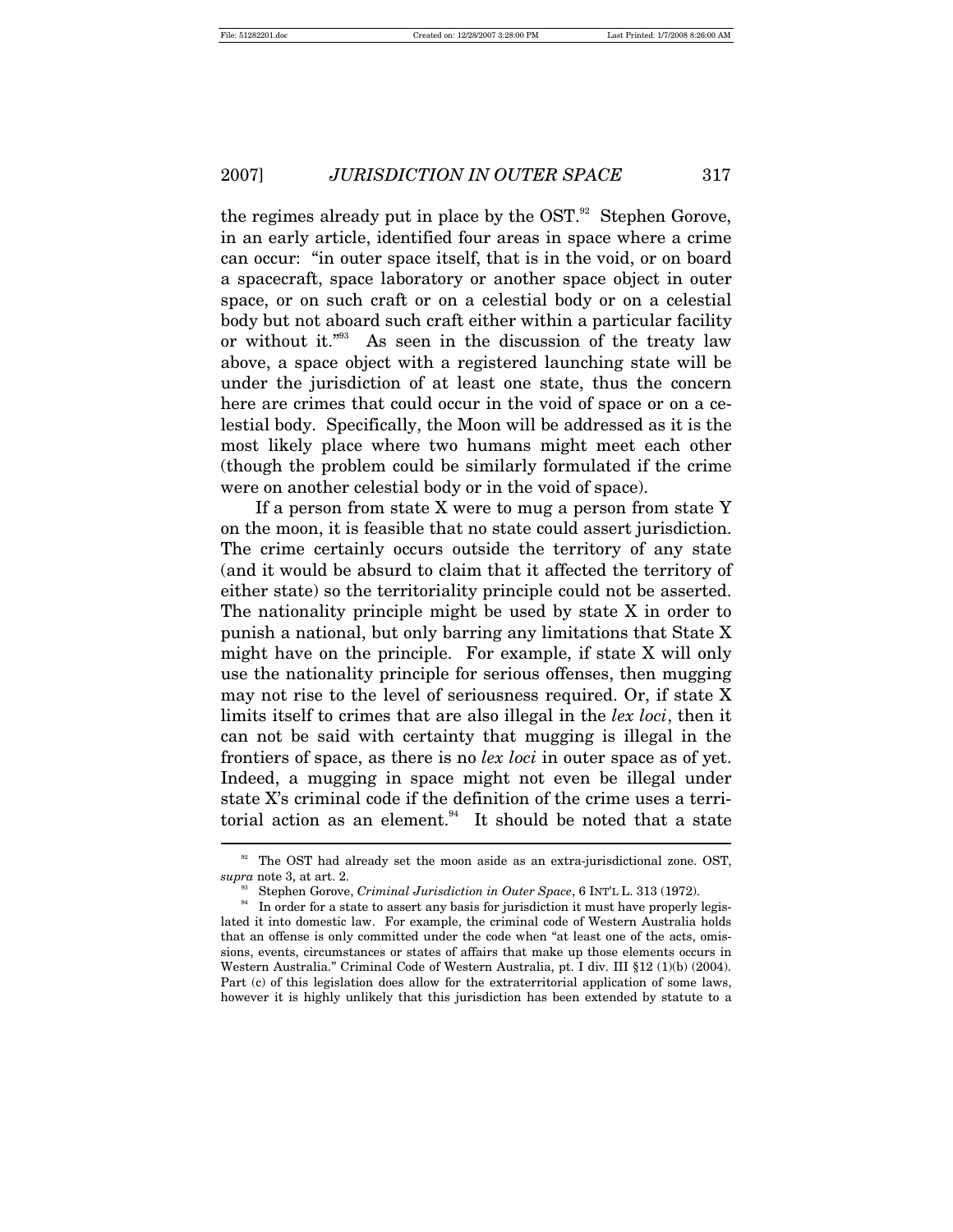could argue that theft by force is illegal in all legal systems and thus a violation of a general principle of municipal law, meaning that it could reasonably assert that there is double criminality. State Y will not be able to use the protective principle as a mugging will not significantly threaten the state (unless, for example, the mugged is carrying secret state documents). The crime is certainly not a *jus cogens* violation, so universality would not apply. Finally, passive personality might be asserted by state Y if it accepts such grounds for jurisdiction. However, many states would not assert this sort of jurisdiction for such a small violation of the criminal code. In addition, double criminality is often used as a limitation on passive personality. Even if state Y extended its criminal code to include a mugging in space, it could only properly do so over its nationals and its space objects; otherwise, it would be in violation of the OST by extending its jurisdiction into space in a territorial manner. The result is that state Y would lack sufficient grounds for asserting jurisdiction under passive personality.

If jurisdiction under the customary international law rules cannot be asserted a state could turn to the space treaties. These, could very well leave jurisdiction lacking also. Under the space treaties the only reasonable argument would be that the launching state or state of registry would have jurisdiction to prosecute, but under the language of the treaties that state only has jurisdiction over its space object and its personnel.<sup>95</sup> It could be argued that asserting jurisdiction over the mugger by state A would be acceptable as a proper supervision of a non-state entity, but this could be seen as lacking since this supervision applies to "national activities."96 The exact meaning of national activities is unclear, but a stroll on the surface of the moon might be below the bar and be considered a private or nonnational activity. It is unclear what "national activities" means and one commentator suggests that the term would not include

crime such as mugging. If State A were to have a criminal code of this sort it would be

impossible for it to correctly assert jurisdiction.<br><sup>95</sup> OST, *supra* note 3, at art. 8.<br><sup>96</sup> *Id.* at art. 6. Furthermore, the definition of space activities is left largely undefined. *Id.*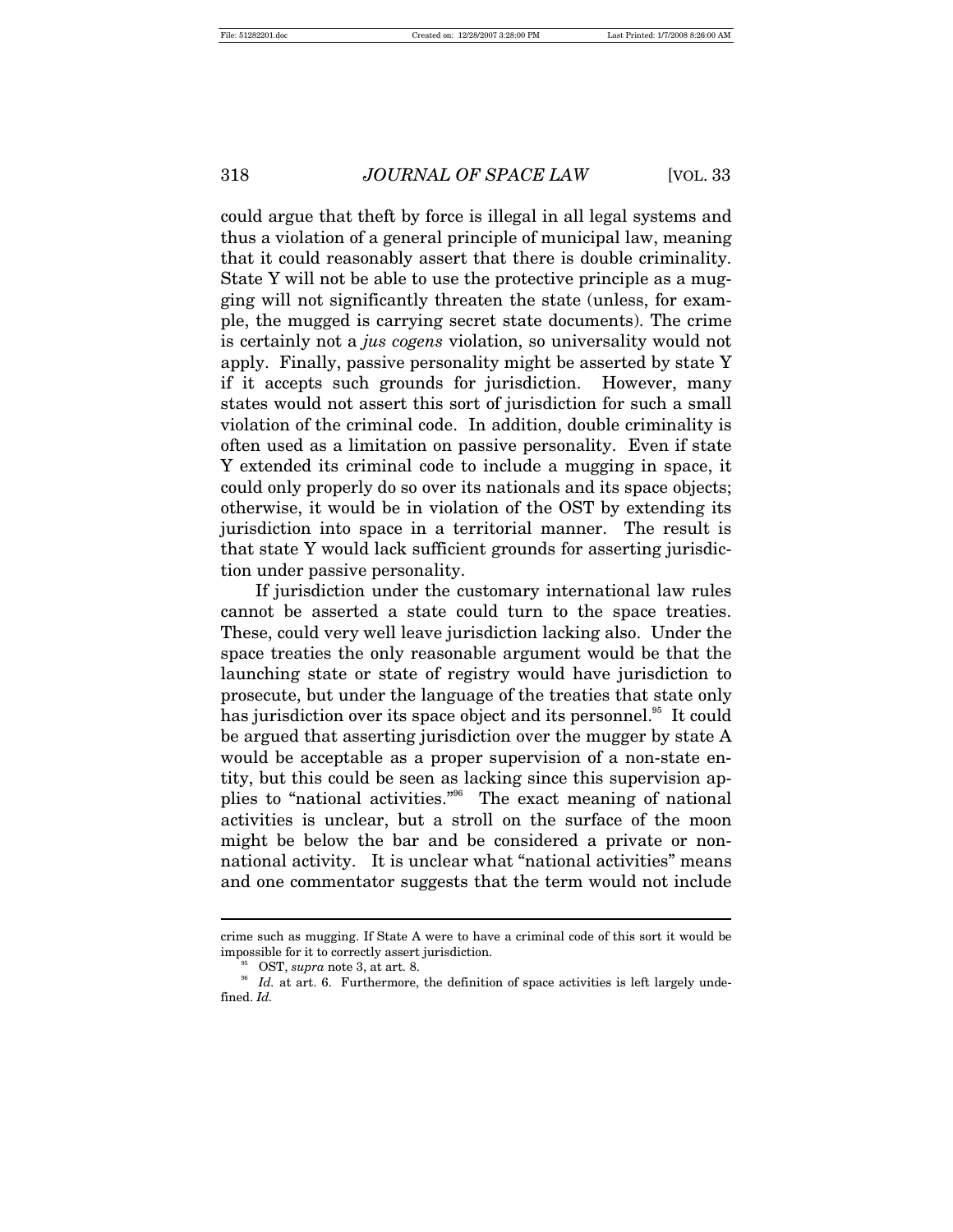$\overline{a}$ 

# 2007] *JURISDICTION IN OUTER SPACE* 319

activities "conducted by the nationals of a State when they are not within either its territorial or quasi-territorial jurisdiction."<sup>97</sup> Furthermore, the treaties mention nothing about what criminal code applies, thus the mugger is in danger of multiple and unexpected criminal codes being applied to him and the mugged is in danger of no code at all being applied.

#### 2. The Launching Stateless Space Object

Similar problems could occur in the case of a space object that lacks a launching state. As stated by the Liability Convention, a launching state is the state that launches a space object, the state that procures the launching of a space object, or the state from whose territory or facility an object is launched.<sup>38</sup> It is possible for a space object to lack a launching state if it is launched by a private entity, from a private facility located in international waters or on Antarctica. Furthermore, there might not be a violation of international law if the entity is from a country that has not acceded to the OST or a country that has not implemented any domestic legislation to restrict its citizens from taking part in such an exercise.

The jurisdiction on this object would suffer from all the problems outlined in the problem of the mugging on the moon scenario, but additionally, there would be no launching or registering state that could even attempt to extend jurisdiction over the criminal.

#### IV. CIVIL LAW

#### *A. Customary International Law*

Civil law jurisdiction, as regulated under customary international law, is less controversial when exerted by domestic courts. This is because "the rules governing the Jurisdiction in

<sup>&</sup>lt;sup>97</sup> CHENG, *supra* note 54, at 238-39. According to Cheng, a person not on board a craft and not part of the personnel of that craft would be outside the quasi-territorial jurisdiction of the state. *Id.* at 232. 98 Superioristic on International Liability for Damage Caused by Space Objects, art.

<sup>1(</sup>c), Mar. 29 1972, 961 U.N.T.S. 187 [hereinafter Liability Convention].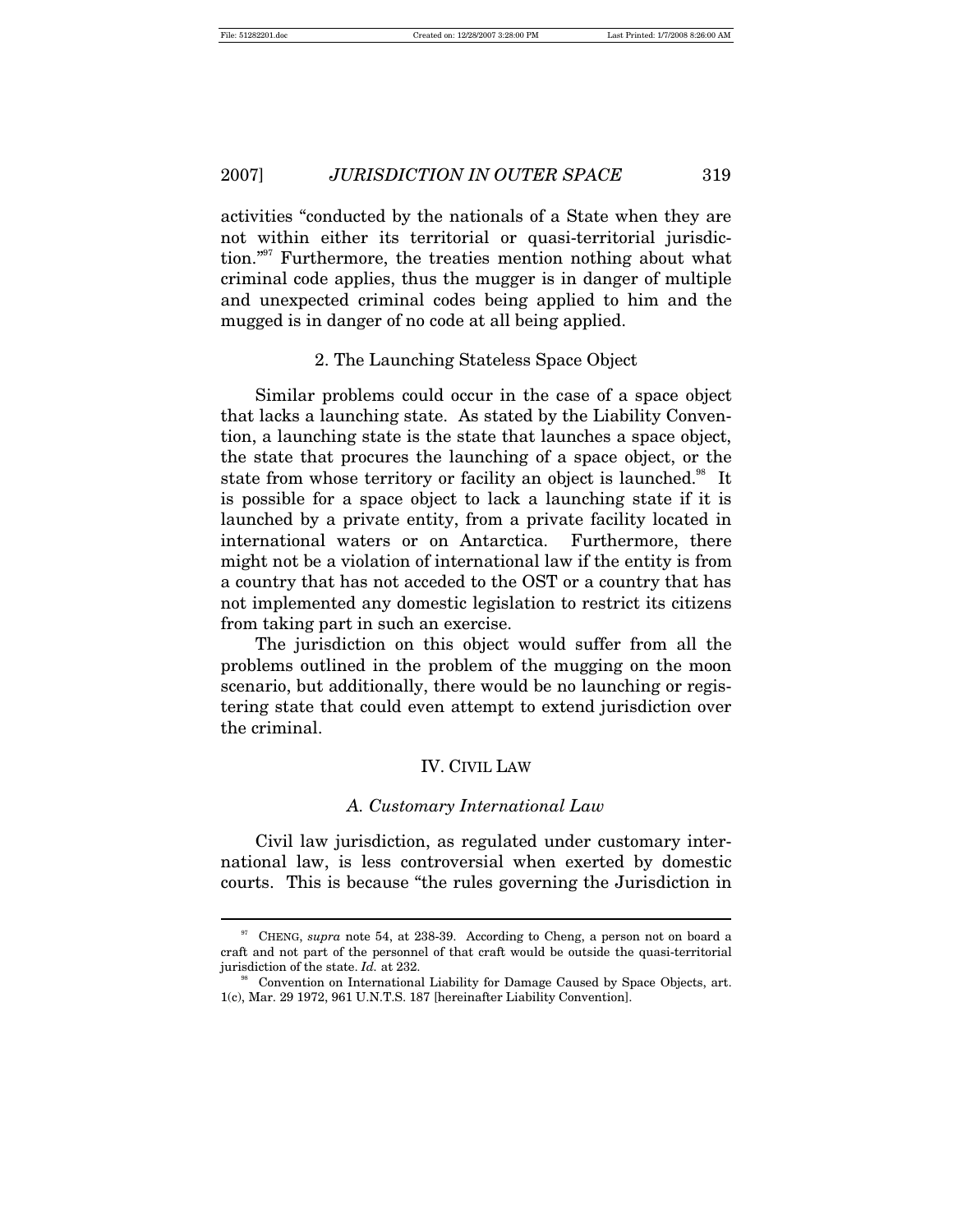civil and criminal cases are founded in many respects on radically different principles."99 As a result the same reasoning that gives a state jurisdiction in a criminal case will not necessarily give a state jurisdiction in a civil case.<sup>100</sup> In fact it has been argued that "the only limitation on jurisdiction in civil trials [is] contained in the principle of effectiveness. $"$ <sup>101</sup> In support of this argument Akehurst asserts that "states claim jurisdiction over all sorts of cases and parties having no real connection with them and that this practice has seldom if ever given rise to diplomatic protests,"<sup>102</sup> which is "partly due to the fact that public opinion is far more easily roused where a person is tried abroad for criminal offenses."<sup>103</sup> As a result "international law has tended to focus on penal rather than civil jurisdiction."<sup>104</sup>

Courts have used "far wider grounds than has been the case in criminal jurisdictional matters" to assert civil jurisdiction.<sup>105</sup> In common law states, the most prevalent basis for jurisdiction is service upon the defendant while within the borders of the state. This presence can be temporary, but it is based on a common law principle and may be seen as suspect in noncommon law States.<sup>106</sup> Under common law, service of process on a defendant while that defendant is within territory of the jurisdiction of the court gives the court jurisdiction over that defendant. There is no set length of time for this presence, and "in theory a visit lasting a few seconds would be sufficient."<sup>107</sup> US courts have even held that the rule applies when the party is within the state "transiently," with one court even upholding

<sup>&</sup>lt;sup>99</sup> Akehurst, *supra* note 33, at 170 (internal cites omitted John Basset Moore).<br>
<sup>100</sup> *Id.*<br>
<sup>101</sup> *IJ* 

 $\begin{array}{cc} ^{101} & Id.. \ ^{102} & Id.. \ \end{array}$ 

<sup>&</sup>lt;sup>103</sup> SHAW, *supra* note 26, at 457.<br><sup>104</sup> Christopher L. Blakesley, *Criminal Law: The United States Jurisdiction Over* 

*Extraterritorial Crime*, 73 J. CRIM. L. & CRIMINOLOGY 1109 (1982).<br><sup>105</sup> SHAW, *supra* note 26, at 457.<br><sup>106</sup> Akehurst, *supra* note 33, at 171. Akehurst notes that civil law jurisdictions require service of process as a form of notice, but that the service does not create jurisdiction: "Jurisdiction must exist before a writ can be served." A judgment based on this type of jurisdiction "would almost certainly be refused recognition outside the common law world," but that there has been no protest that this jurisdiction is contrary to international law. *Id.* 107 *Id.* at 170-71.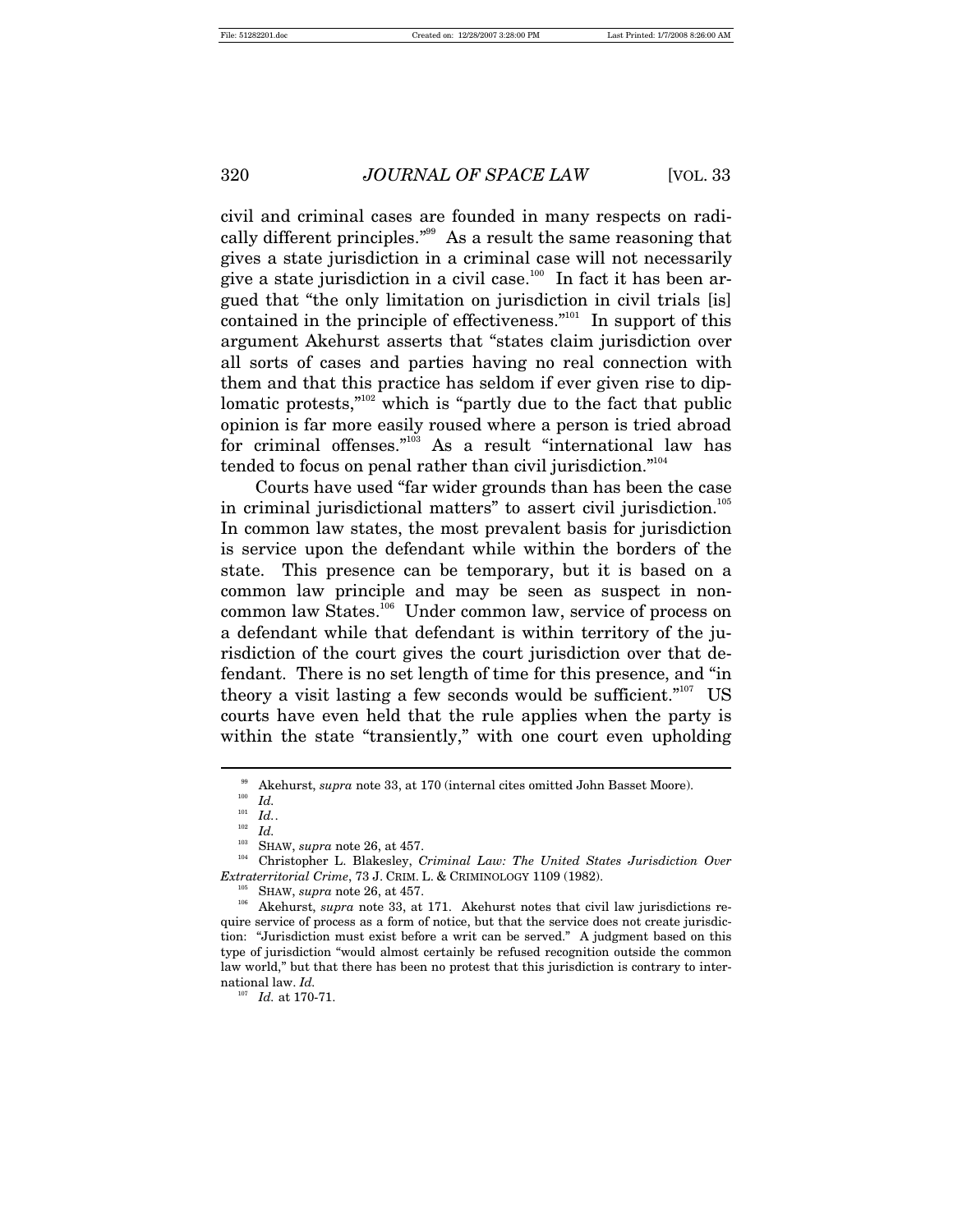service on a defendant who was served while onboard an airplane over the state.<sup>108</sup> Obviously this basis of jurisdiction would have limited application in space. While onboard a government owned space vessel service may be seen as being made within the territory of the state.<sup>109</sup> It is not clear though whether a space vehicle owned by a private actor would become the *de jure* territory of its registry state or its launching state without domestic legislation declaring it as such.

In civil law countries the traditional basis of civil jurisdiction is often founded on habitual residence of the defendant within the state.<sup>110</sup> To some extent this basis has been undermined by courts that will assert jurisdiction based on a connection to the matter at hand (e.g., the tort occurred within the state); however, while there are good policy reasons for such assertions, it can hardly be accepted as the rule.<sup>111</sup> The idea, though, has gained in popularity and even common law states now use an array of tools in order to extend their jurisdiction. The leading example can be found in the United States Supreme Court case of *International Shoe v. Washington*<sup>112</sup> in which the court held that the "amenability of a party to a suit is based on the party's connection with the forum state."113 However, the test is not a steep one and only requires "minimum contacts," but it does seek to determine the nature of the forum state's connection to the suit and the forum state's interest in the subject matter.<sup>114</sup>

<sup>&</sup>lt;sup>108</sup> Grace v. Macarthur, 170 F. Supp. 442 (E.D. Ark. 1959). These cases are usually dismissed due to *forum non conveniens.* Akehurst, *supra* note 33, at 71. *See also* Amusement Equip. Inc. v. Mordelt, 779 F. 2d 264, 265 ( $5<sup>th</sup>$  Cir. 1985) (noting that "the rule of transient jurisdiction has suffered a fate akin to that of the once proud but now extinct dinosaurs"). 109 *But see* Lauritzen v. Larsen, 345 U.S. 571, 583 (1952) ("the test of location of the

wrongful act or omission, however sufficient for torts ashore, is of limited application to % shipboard torts, because of the variety of legal authority over waters she may navigate").<br>  $^{110}$  SHAW, *supra* note 26, at 458.<br>  $^{111}$  Akehurst, *supra* note 33, at 175.<br>  $^{112}$  Int'l Shoe v. Washington, 326 U.S.

*Space*, 23 SANTA CLARA L. REV. 627, 654 (1983).<br><sup>114</sup> *Id.* at 652. An international formulation of this test can be found in the Notte-

bohm Case (second phase) (Liechtenstein v. Guatemala), 1955 I.C.J. 4; *See* Robbins, *supra* note 113, at 656.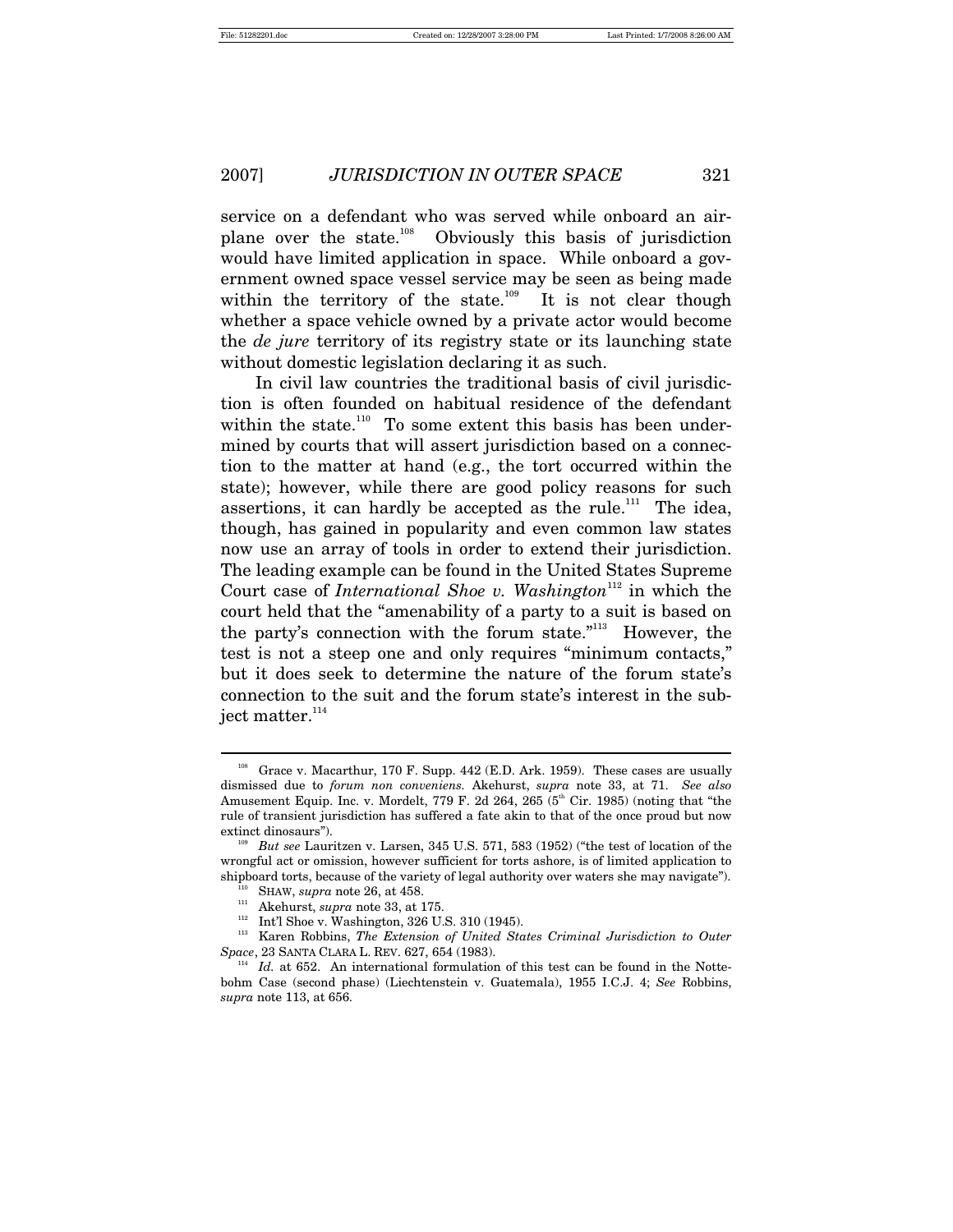A final basis of jurisdiction is that of *forum patrimonii,*  which allows a state to exercise jurisdiction in cases where the defendant has assets within the country. While some states limit the jurisdiction of the court to those assets alone, others can take jurisdiction over ancillary matters that are unrelated to the assets.<sup>115</sup> The result of course can seem unjust as in the example of when "a tourist who left his slippers behind in a hotel bedroom" could find himself subject to unrelated suits within that jurisdiction.<sup>116</sup> Regardless of the strange outcome no state has made a protest against this sort of jurisdiction.<sup>117</sup>

If diplomatic protests are indeed the "acid test of the limits of jurisdiction in international law,"118 it seems, though, that the only truly accepted limit to civil jurisdiction under international law is that of effectiveness. This is illustrated by the routine extension of jurisdiction of US Anti-Trust Laws. These laws have been held to have a significant extraterritorial effect, and while they have been met with some diplomatic protest they are still routinely applied. In fact many states have found the best way of dealing with these sorts of laws is by enacting laws that counter the effects of the US legislation within their own borders.<sup>119</sup> Additionally, the minimum contacts test generally only serve to determine whether a state can exercise jurisdiction, and not whether another state has better claim to jurisdiction. In the international context, this creates a situation in which the enforcement of a judgment becomes the limiting factor as to the validity of the judgment, because a foreign court would retain the right to review the jurisdiction before enforcing a judgment. $120$ 

<sup>&</sup>lt;sup>115</sup> Akehurst, *supra* note 33, at 171-72.<br><sup>116</sup> *Id.* at 172.<br><sup>117</sup> *Id* 

 $^{118}$   $\,$  Id. at 176. Akehurst notes that the few on record are isolated and that the "law must be taken to follow the general practice rather than the isolated protest." *Id. But see* D.W. Bowett, *Jurisdiction: Changing Patterns of Authority Over Activities and Resources* <sup>119</sup> SHAW, *supra* note 26, at 486.<br><sup>119</sup> SHAW, *supra* note 26, at 486.<br><sup>120</sup> An example of this sort of limitation at work is the Hague Convention on the

Recognition and Enforcement of Foreign Judgments in Civil and Commercial Matters, Feb. 1, 1979, *available at* http://www.hcch.net/index\_en.php?act=conventions.text&cid=78. Instead of addressing domestic jurisdiction this treaty grants the right to deny a judgment for a set of particular reasons. *Id.*at arts. 4-5. In so doing it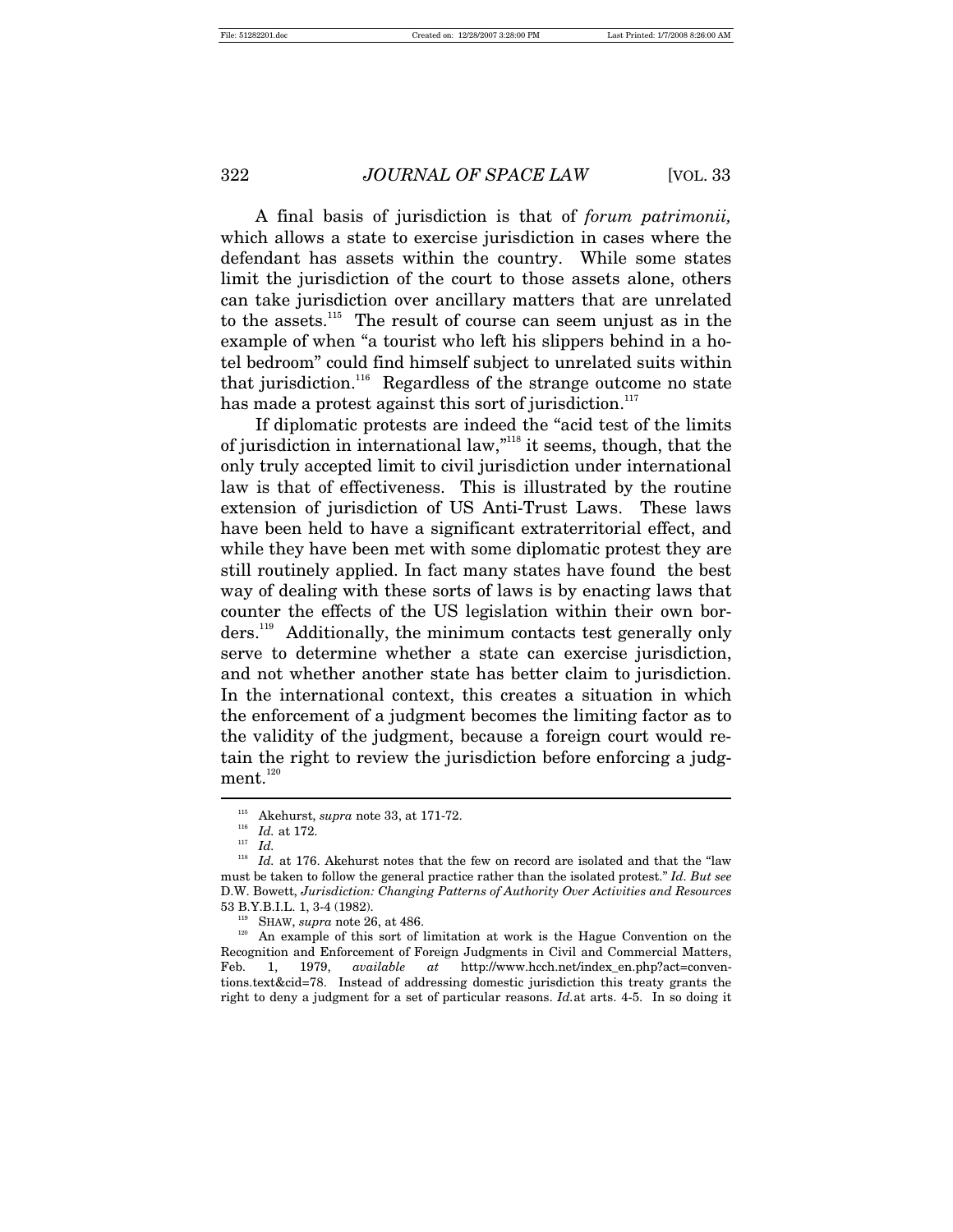## *B. Treaty Law*

As already stated the OST defines space as "the province of all mankind," and little more needs to be said about the ramifications of this premise. $121$  The treaty does go farther in setting up civil liability rules than it does in stating any sort of criminal ones. In addition to the jurisdictional clause in Article 7, the OST also states that a state will have "international responsibility for national activities in outer space" even if those activities are carried out by a non-governmental entity.<sup>122</sup> In addition, it requires the state to authorize and supervise activities of nongovernmental entities. $123$  While this clause is attempting to assign liability for damage done by space activities, it can certainly be argued that by virtue of the fact that a state authorization implicitly puts that entity within the jurisdiction of that state by giving it a minimum contact. On the other hand, one could argue that this clause would only give jurisdiction over civil causes occurring during a "national activity" that causes damage giving rise to international responsibility - excluding an interpersonal contract violation or personal tort.<sup>124</sup>

The Liability Convention adds another dimension to the dilemma of civil jurisdiction. It assigns liability based on the idea of the launching state. The launching state can be the state that launches the object, the state that procures the launch of the object, the state from whose territory the object is launched, or the state that owns the facility from which the object is launched.<sup>125</sup> It is, theoretically, possible that there can be up to four launching states. It could be argued that any launching state is connected enough to the object that it could assert civil jurisdictions for acts thereon. But the jurisdiction clause in the OST grants jurisdiction to the state that registers the object which would then be controlled by the Registration Conven-

limits the jurisdiction of the contracting parties through effectiveness as opposed to an affirmative statement of jurisdiction.<br><sup>121</sup> OST, *supra* note 3, at art 1.<br><sup>122</sup> *Id.* at art 6.<br><sup>124</sup> *Id.* 

 $\frac{124}{125}$  *Id.* 

Liability Convention, *supra* note 98.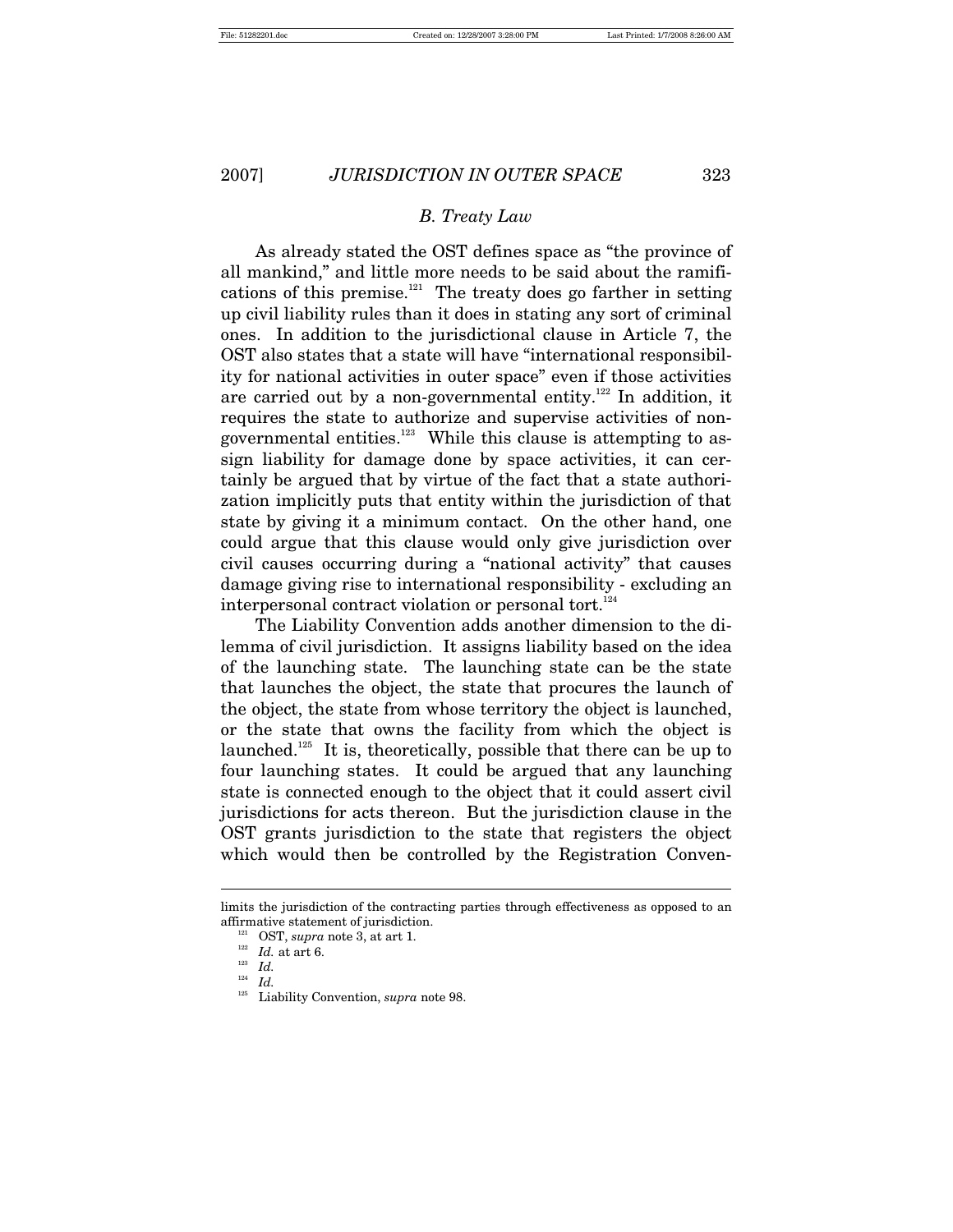tion.<sup>126</sup> Thus, a distinction is necessary between the registering state, which has jurisdiction, and the launching state which (unless granted in an agreement between parties) lacks jurisdiction, but is still liable for damage. It should be noted that the Liability Convention only covers damage caused by space objects and not by individuals, thus its usefulness in extending jurisdiction further than the bounds of the space object are limited.

# *C. Other Considerations*

An ancillary problem is that of choice of law. Virtually all judicial systems have a system of inquiry in place to help and determine which law to apply in its courts when there are multiple jurisdictions involved. This would change little in the space law context. The only significant change would be that there could be no line of questioning as to territory; however, the balancing tests that many jurisdictions use would simply take into account other features of the litigation in order to make their determination.

Choice of law could come into play if another court has to examine the enforceability of a judgment (enforcement being the only real limitation on civil law jurisdiction). This could lead to precedent being adopted in which certain contacts to a given jurisdiction are treated differently in the space law context.

# *D. Specific Problems*

#### 1. A Lack of Minimum Contacts

With the wide latitude of jurisdictional options for states in the civil matters the only real problem could be in a case that has a defendant without any minimum contacts. For instance, the case of a long term space resident that contracts to sell a piece of chattel property (that is in space) and then reneges, could create a fact pattern in which there are no minimum contacts which could allow a court to extend jurisdiction. The per-

<sup>126</sup> OST, *supra* note 3, at art. 7.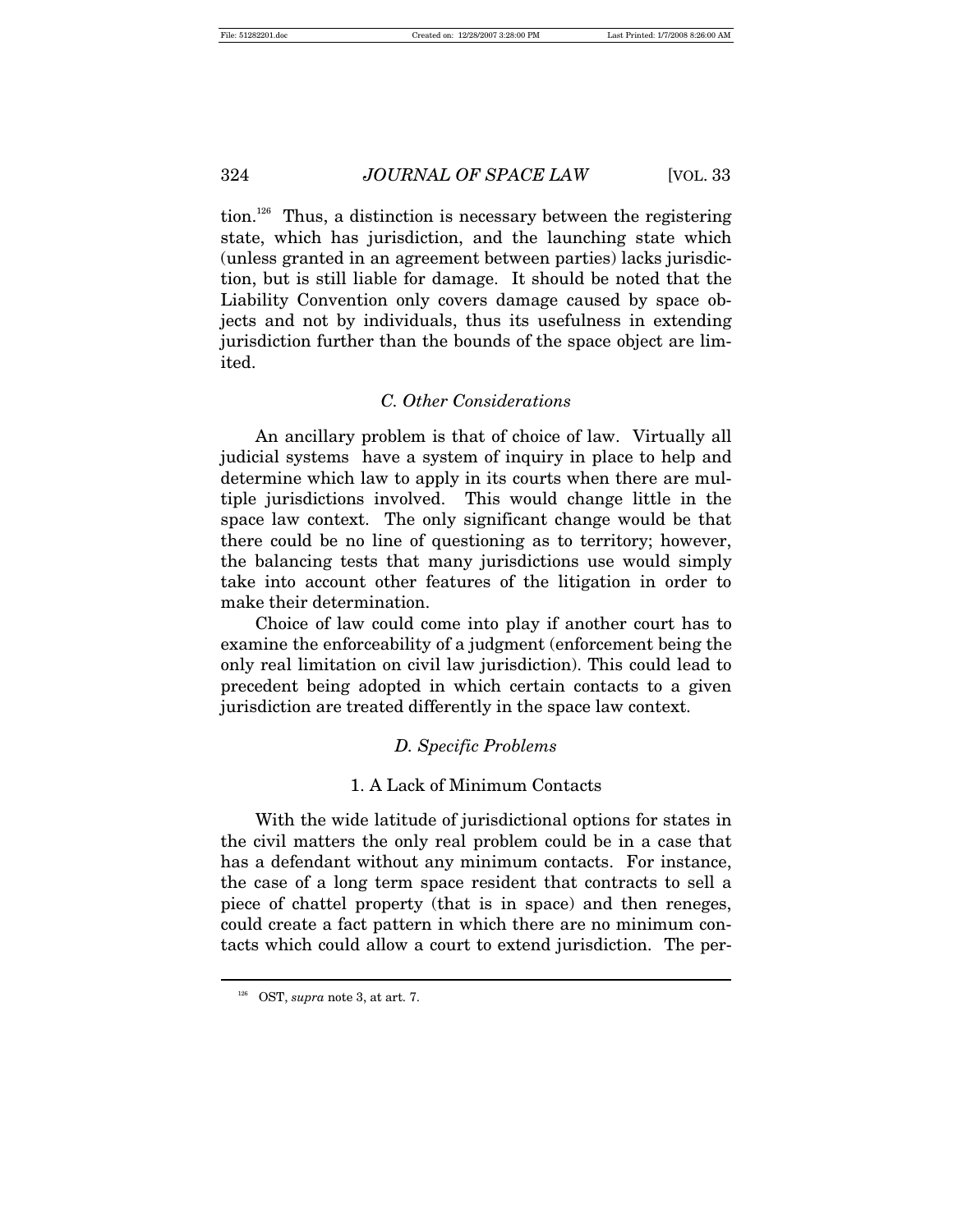$\overline{a}$ 

# 2007] *JURISDICTION IN OUTER SPACE* 325

son lacks presence in a territory and could also feasibly lack domicile in any territory. The contract and breach were both completed in space and the property is also in space; therefore, there are no minimum contacts under which a state could extend jurisdiction. The only possibility would be if a state is able to extend jurisdiction over the person due to his citizenship or presence on a registered space craft.

#### 2. Judgment Enforcement in Space

If the true limitation on jurisdiction is the ability to enforce the judgment then there is a distinct problem of the space resident. If a person has begun to permanently reside in space it might be impossible (short of the use of some sort of force) to enforce a judgment against that person. A person winning such a judgment would have no court to turn to in order to get the judgment enforced due to the lack of courts in space. The only option would be to search out any terrestrial assets that the space resident might still retain.

#### V. NATIONAL LAWS

Many nations have enacted national laws, under the OST duty to supervise, that extend a limited amount of jurisdiction into outer space. However, many nations with space programs are lacking these laws. For instance, India "has not put in place a law regulating space activities by Indian nationals and corporations within Indian Territory."127 Most countries only have licensing schemes that help control the commercial aspects and questions of launching state status, but these generally do not make affirmative statements as to the extent of jurisdiction over the participants on these flights. $128$  In fact, many of these stat-

<sup>127</sup> C. Jayaraj, *India's Space Policy and Institutions, in United Nations treaties on outer space: actions at the national level*, PROCEEDINGS OF THE UNITED NATIONS, REPUBLIC OF KOREA WORKSHOP ON SPACE LAW, U.N. Office of Outer Space Affairs, ST/SPACE/22, at 106 (Daejeon, Republic of Korea, Nov. 3-6, 2003) *available at* http://www.unoosa.org/pdf/publications/st\_space\_22E.pdf.<br><sup>128</sup> Among these countries are Australia, Space Activities Act 1998, No. 123 (1998),

*available at* http://www.unoosa.org/oosa/SpaceLaw/national/australia/space\_activities\_ act\_1998E.html; Brazil, Ministry of Science and Technology Brazilian Space Agency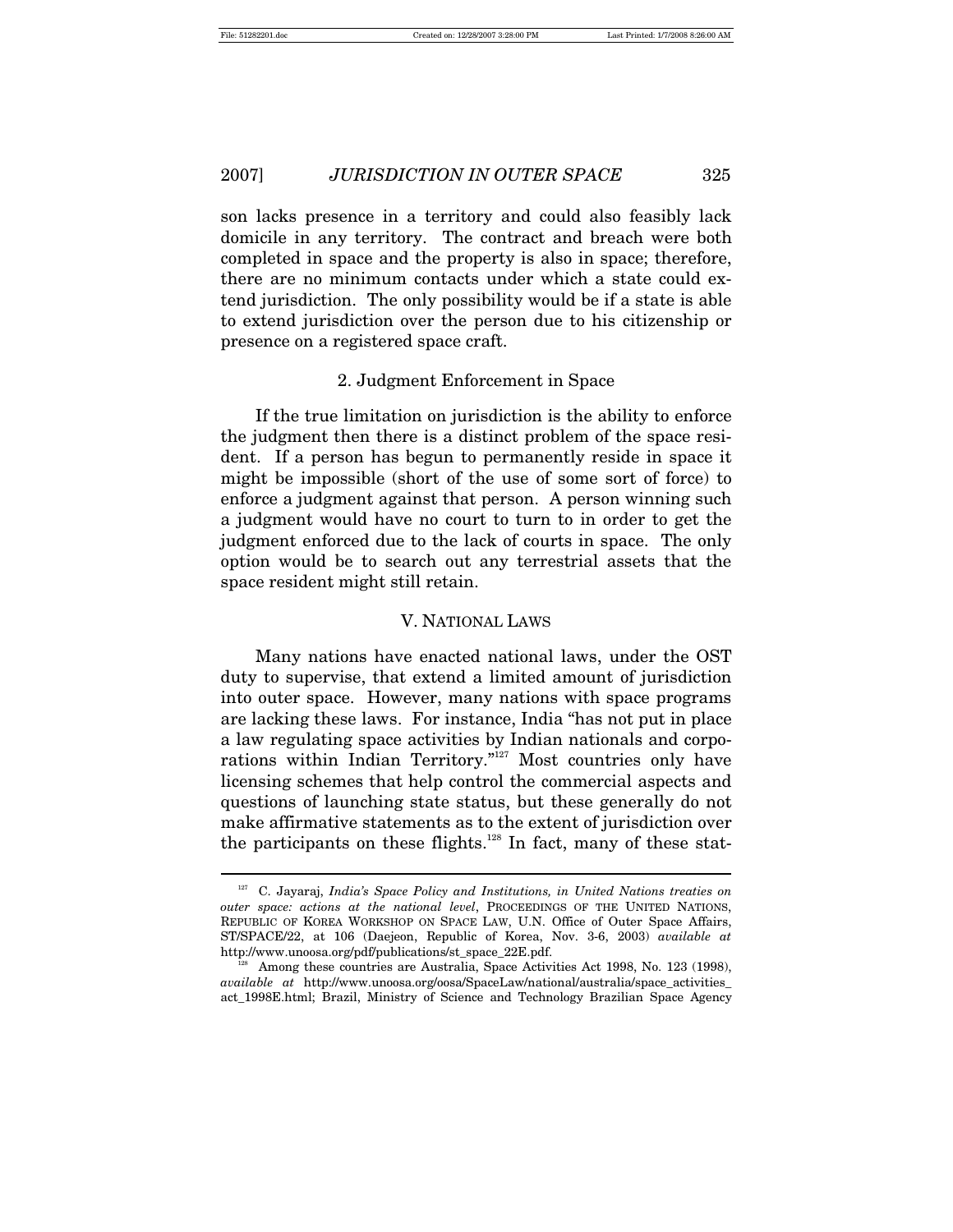utes only apply to an entity needing a license for launching space objects, reentry of space objects, and running facilities for launching or reentry of space objects. This section will address three national regimes that attempt to deal with the jurisdiction problem and the inadequacies of each.

#### *A. United States*

The current leader in space exploration is the United States,<sup>129</sup> and it follows that the US has a highly developed legal system for its outer space activities. In the realm of jurisdiction the US has extended some extraterritorial jurisdiction that reaches into space through its Special Maritime and Territorial Jurisdiction legislation. Under this law, jurisdiction extends to:

Any vehicle used or designed for flight or navigation in space and on the registry of the United States pursuant to the Treaty on Principles Governing the Activities of States in the Exploration and Use of Outer Space, Including the Moon and Other Celestial Bodies and the Convention on Registration of Objects Launched into Outer Space, while that vehicle is in flight, which is from the moment when all external doors are closed on Earth following embarkation until the moment when one such door is opened on Earth for disembarkation or in the case of a forced landing, until the competent authorities take

States "represents eighty percent of the total investment in space activities").

Administrative Edict N. 27, June 20, 2001, *unofficial translation available at* http://www.unoosa.org/oosa/SpaceLaw/national/brazil/administrative\_edict\_27\_2001E.ht ml; The Russian Federation, Law of the Russian Federation, *About Space Activity*, Decree No. 5663-1 of the Russian House of Soviets, *unofficial translation available at* http://www.unoosa.org/oosaddb/showDocument.do?documentUid=312 (the Russian code does affirmatively extend its laws on board its vessels); South Africa, Space Affairs Act 1993, *available at* http://www.unoosa.org/oosa/SpaceLaw/national/south\_africa/ space\_affairs\_act\_1993E.html; United Kingdom, Outer Space Act chap. 38 (1998), *available at* http://www.unoosa.org/oosa/SpaceLaw/national/united\_kingdom/ outer\_space\_ act\_1986E.html; and Ukraine, Ordinance of the Supreme Soviet of Ukraine, On Space Activity, Law of Ukraine, Nov. 15, 1996, *unofficial translation available at* http://www.unoosa.org/oosa/SpaceLaw/national/ukraine/ordinance\_on\_space\_activity\_19 96E.html. For an overview of these types of laws *see* United Nations Committee on Peaceful Uses of Outer Space (UNCOPUOS), Legal Sub-Comm., *Review of existing national space legislation illustrating how states are implementing as appropriate, their responsibilities to authorize and provide continuing supervision of non-governmental entities in outer space*, UN A/AC.105/C. 2/L. 224 (Apr. 2001). 129 Japan Aerospace Exploration Agency, *supra* note 21, at 32 (noting the United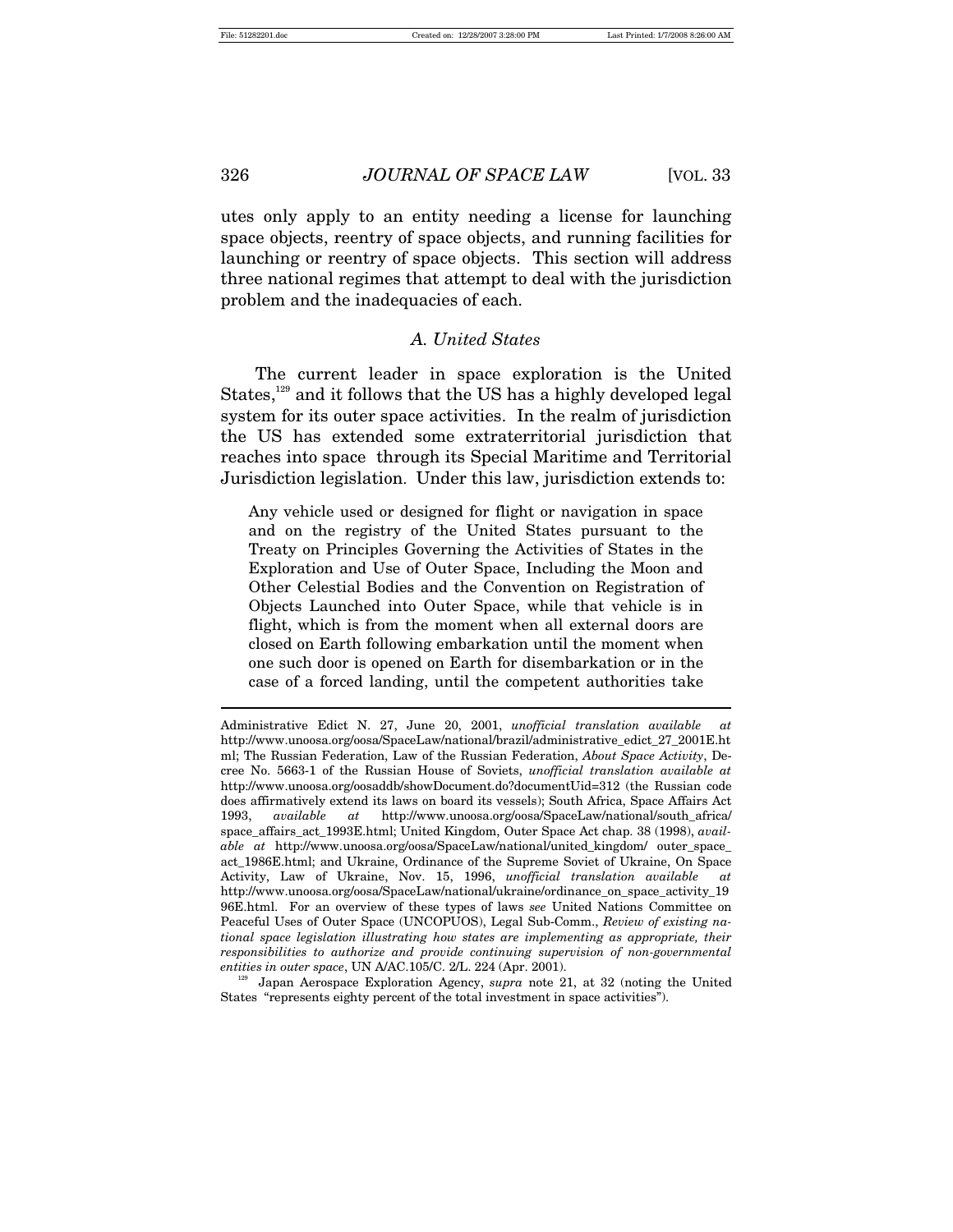over the responsibility for the vehicle and for persons and property aboard. $130$ 

The extension of jurisdiction by this law is in line with the Outer Space treaties, but it is not entirely clear as to how far it extends. Jurisdiction is most certainly accorded to the United States on a vehicle, but there is no comment as to the effects of the doors of the craft being opened in space. Furthermore, the initial clause functionally extends jurisdiction over "any vehicle used or designed for flight or navigation in space." The jurisdiction applies to the territory of the craft and not to the territory outside the craft, thus the result is that a person who leaves the craft also leaves the jurisdiction of the United States.<sup>131</sup> So, in the mugging scenario, if the mugger had been on a US space object he would have left the jurisdiction of the US. The US could still use its extraterritorial jurisdiction that applies to international spaces, but if the neither the mugger nor the victim were US citizens,<sup>132</sup> the mugger would be immune from prosecution, because US courts will refuse to enforce extraterritorial jurisdiction without evidence of specific Congressional intent.<sup>133</sup> Therefore, a crime committed by a space traveler who was not personnel or a US citizen but had left the confines of US space object would be outside US jurisdiction.

One must look further into the US legislation to find any other sort of jurisdictional connections extended to space travelers. The Commercial Space Launch Activities Act requires an entity (not necessarily an individual person) to get a license in order to launch or reenter a space vehicle or to operate a site in

<sup>&</sup>lt;sup>130</sup> 18 U.S.C. §7(6) (2006). <sup>131</sup> This sort of jurisdiction has been held to extend to an Arctic iceberg in a manslaughter case. See United States v. Escamilla, 467 F. 2d 341 (4<sup>th</sup> Cir. 1972) (the en banc appeals court was equally divided on the issue of jurisdiction and therefore upheld the decision of the lower court to exercise jurisdiction.) *But see* Smith v. United States, 507 U.S. 197, 204 (1993) ("we assume that Congress legislates against the backdrop of the

presumption against extraterritoriality.") 132 18 U.S.C. §7(7) (2006). 133 *See* McCulloch v. Sociedad Nacional de Marineros, 372 U.S. 10, 20-21 (1963) (looking for and finding no "construction which would exert United States jurisdiction over and apply its laws to the internal management and affairs of the vessels here flying the Honduran flag, contrary to the recognition long afforded them not only by our State Department but also by the Congress.").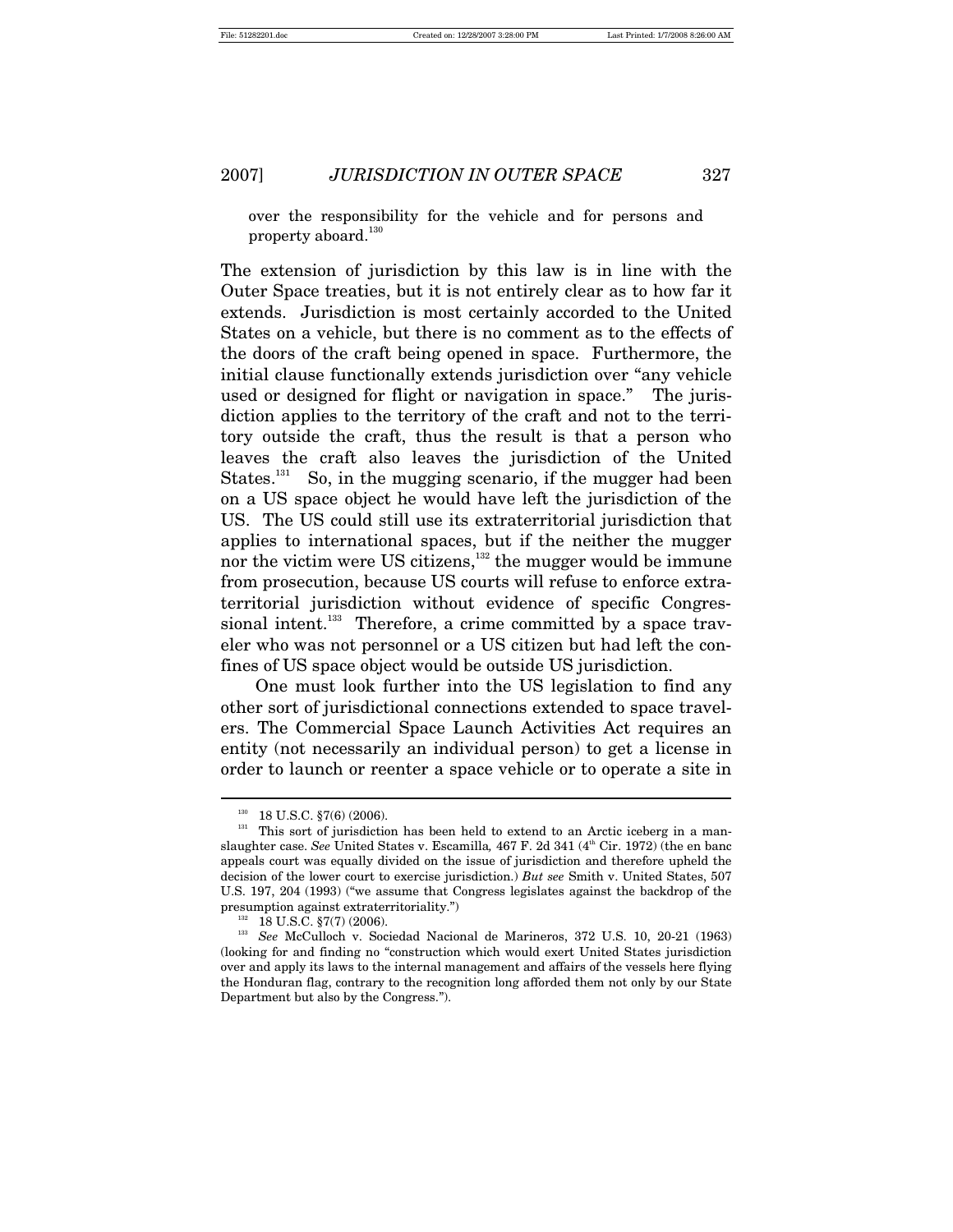the business of doing  $so^{134}$ . This license is needed both inside the territory of the US and also for a US citizen outside of the US. The obvious effect and purpose is to regulate which space objects the US will be classed as a launching state, but it leaves out any reference to jurisdiction over those that are aboard the vehicle. Interestingly, this particular code has been augmented by recent regulations passed by the Federal Aviation Administration (FAA), The Human Space Flight Requirements for Crew and Space Flight Participants (a regulation with a direct bearing on the space tourism industry), makes no mention of any jurisdictional issues.<sup>135</sup> In fact, these regulations are more inclined towards "protect inglet the uninvolved public,"<sup>136</sup> than the participants who "travel at their own risk"<sup>137</sup> and are required only to waive any claims against the US.<sup>138</sup>

## *B. Sweden*

Swedish law is representative of the most common type of legislation used to supervise nationals in outer space. The Swedish Act on Space Activities requires a license in order to take part in space activities in the territory of Sweden or by a "Swedish natural or juridical person" even if not in the territory of Sweden.139 Significantly, there is a penal punishment if this act is violated.140 Space Activities, according to the Decree on Space Activities, are to be controlled by the National Board of Space Activities. $141$  This control is as close to a comment on jurisdiction that can be found in the Swedish laws. The act is un-

<sup>&</sup>lt;sup>134</sup> 429 U.S.C. §70104(a) (2006). <sup>135</sup> Human Space Flight Participants, 71<sup>35</sup> Human Space Flight Requirements for Crew and Space Flight Participants, 71 Fed. Reg. 75616 (Dec. 15, 2006) (to be codified at 14 C.F.R. 401ff) [hereinafter Human Space Flight Requirements].<br><sup>136</sup> WALL STREET JOURNAL ONLINE, *supra* note 1.<br><sup>137</sup> Id.

<sup>&</sup>lt;sup>138</sup> Human Space Flight Requirements, *supra* note 135.<br><sup>139</sup> Act on Space Activities, § 2 (1982:963), *unofficial translation available at* http://www.unoosa.org/oosaddb/showDocument.do?documentUid=318&level2=none&nod e=SWE1970&level1=countries&cmd=add. 140 *Id.* §5. Either a fine or imprisonment of up to a year. *Id.*

<sup>141</sup> Decree on Space Activities, § 2 (1982:1069), *unofficial translation available at* http://www.unoosa.org/oosaddb/showDocument.do?documentUid=319&level2=none&nod e=SWE1970&level1=countries&cmd=add.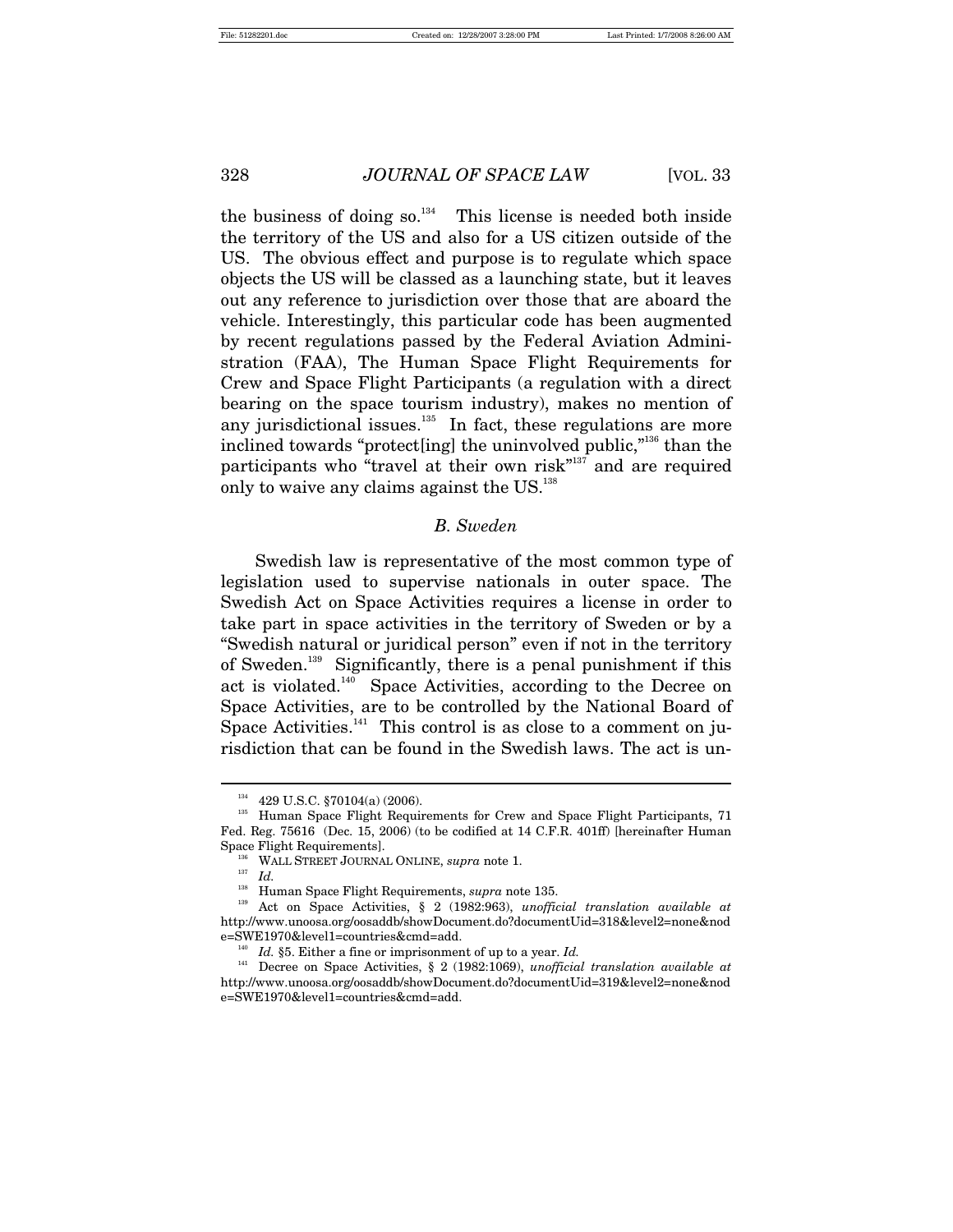$\overline{a}$ 

2007] *JURISDICTION IN OUTER SPACE* 329

clear as to whether each individual taking part must gain a license or if a license can be granted to a company. Presumably (by the use of the word "party" instead of person in §2) a company could gain a license which would then leave open questions of jurisdiction for individuals. This is of particular import because Virgin Galactic has built its first space port in Sweden.142 Whether or not each individual space tourist will have to gain a space license is questionable, because the term "space activities" is not specifically defined, making it difficult to determine whether mere transit through space is a space activity or not. In the end the Swedish law is not definite enough to solve jurisdictional problems.

Swedish law might soon be changing, though. Sweden has signed a deal with Virgin Galactic for Spaceport Sweden to be used for Virgin Galactic flights to observe the Aurora Borealis. Part of the agreement calls for the Swedish Government to enact a regulatory regime that is modeled on the United State's.<sup>143</sup> The goal of this probably has more to do with safety regulations than with jurisdictional issues.

## *C. Finland*

Even though Finland can not be classed as a space power, the Finnish Penal Code is a fine example of a criminal code that has jurisdictionally been extended into outer space. Instead of including territorial requirements in the elements of the individual crime, the Finnish code makes a blanket jurisdictional statement at the beginning of the code effectively extending its entire criminal law. First, the Finnish code uses the passive personality principle to extend its jurisdiction over crimes committed against its citizens, but only if that crime is punishable by more than six months imprisonment.<sup>144</sup> Similarly, the nationality principle has been codified, but if the crime is committed outside the territory of any state the act again must be punish-

<sup>142</sup> Peter de Selding, *Virgin Galactic Strikes Deal with Swedish Government*, SPACE.COM, Jan. 28, 2007, http://www.space.com/news/070128\_sweden\_virgin.html. 143 *Id.* 144 The Penal Code of Finland, at Chap. 1.§5 (2003), *unofficial translation available* 

*at* http://www.finlex.fi/pdf/saadkaan/E8890039.PDF.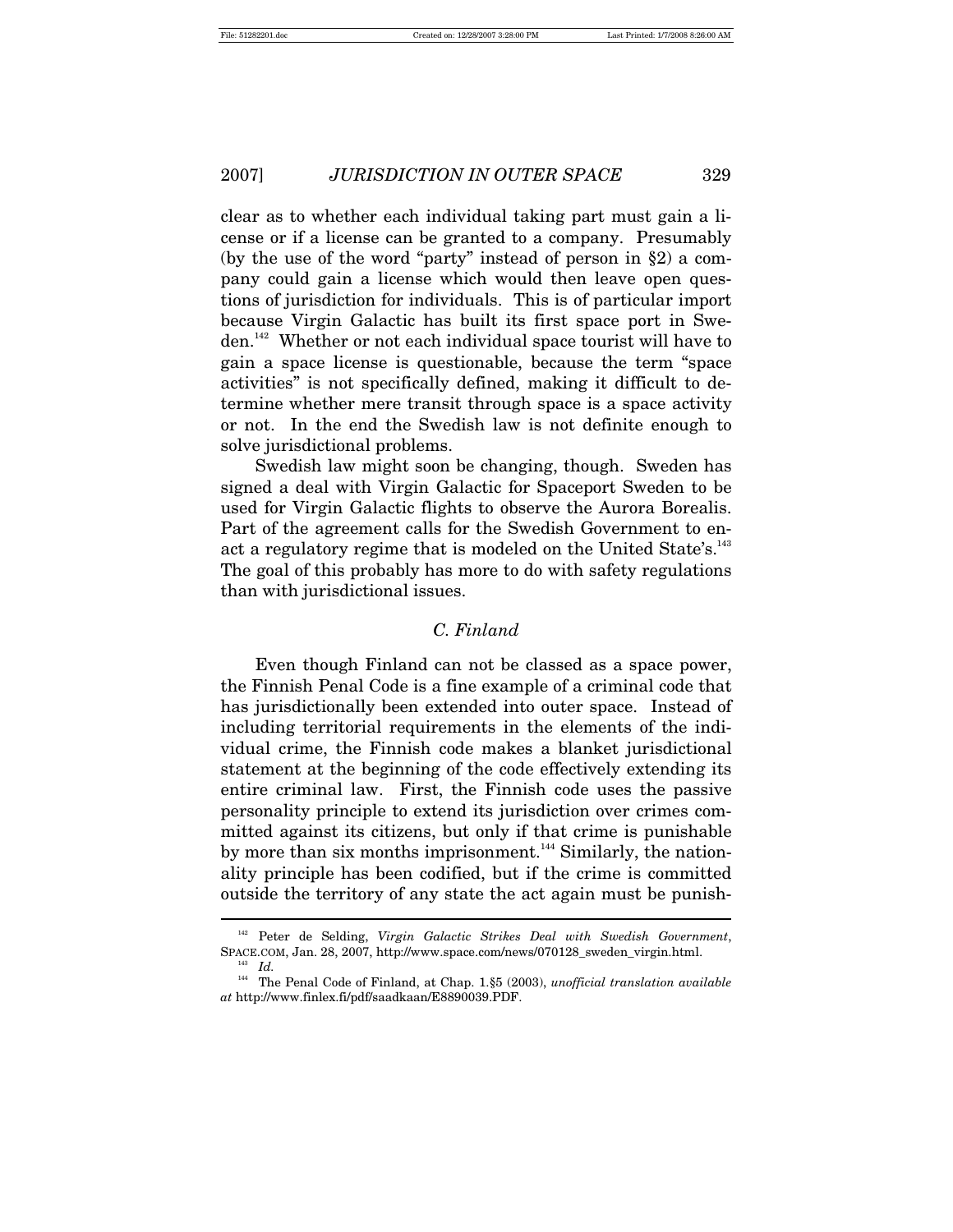able by more than 6 months imprisonment.<sup>145</sup> The Finnish code also extends over what it deems to be international offences:

Finnish law applies to an offence committed outside of Finland where the punishability of the act, regardless of the law of the place of commission, is based on an international agreement binding on Finland or on another statute or regulation internationally binding on Finland *(international offence*).<sup>146</sup>

Finland could use this provision to extend its law into outer space in order to supervise in accordance with the OST. This section of the code could only be used to apply the criminal code to space travelers that are either on board space objects for which Finland is a launching state or Finnish nationals, as it has no obligation to supervise others in space. There would still be limitations depending on how one defines "national activities" as used in the OST.

#### VI. PROPOSALS

#### *A. Suggestions from other scholars*

#### 1. Astrolaw

George Robinson, in his article "Astronauts and a Unique Jurisprudence: A Treaty for Spacekind," calls for a specific treaty to address the legal problems that may occur between individuals in space. $147$  He cites research that states that the space environment could cause different human reactions due to the biological effects of the space environment on the human body.<sup>148</sup> To deal with this particular problem he proposes a treaty that allows space inhabitants to create the law that is applicable to their unique situation.<sup>149</sup> In addition to dealing with the specific biological effects of space, he claims that his proposal will allow for a new type of law that will reflect the

<sup>&</sup>lt;sup>145</sup> *Id.* at Chap. 1 §6(1).<br><sup>146</sup> *Id.* at Chap. 1. §7(1).<br><sup>147</sup> Robinson, *supra* note 90, at 494.<br><sup>149</sup> *Id.* at 494.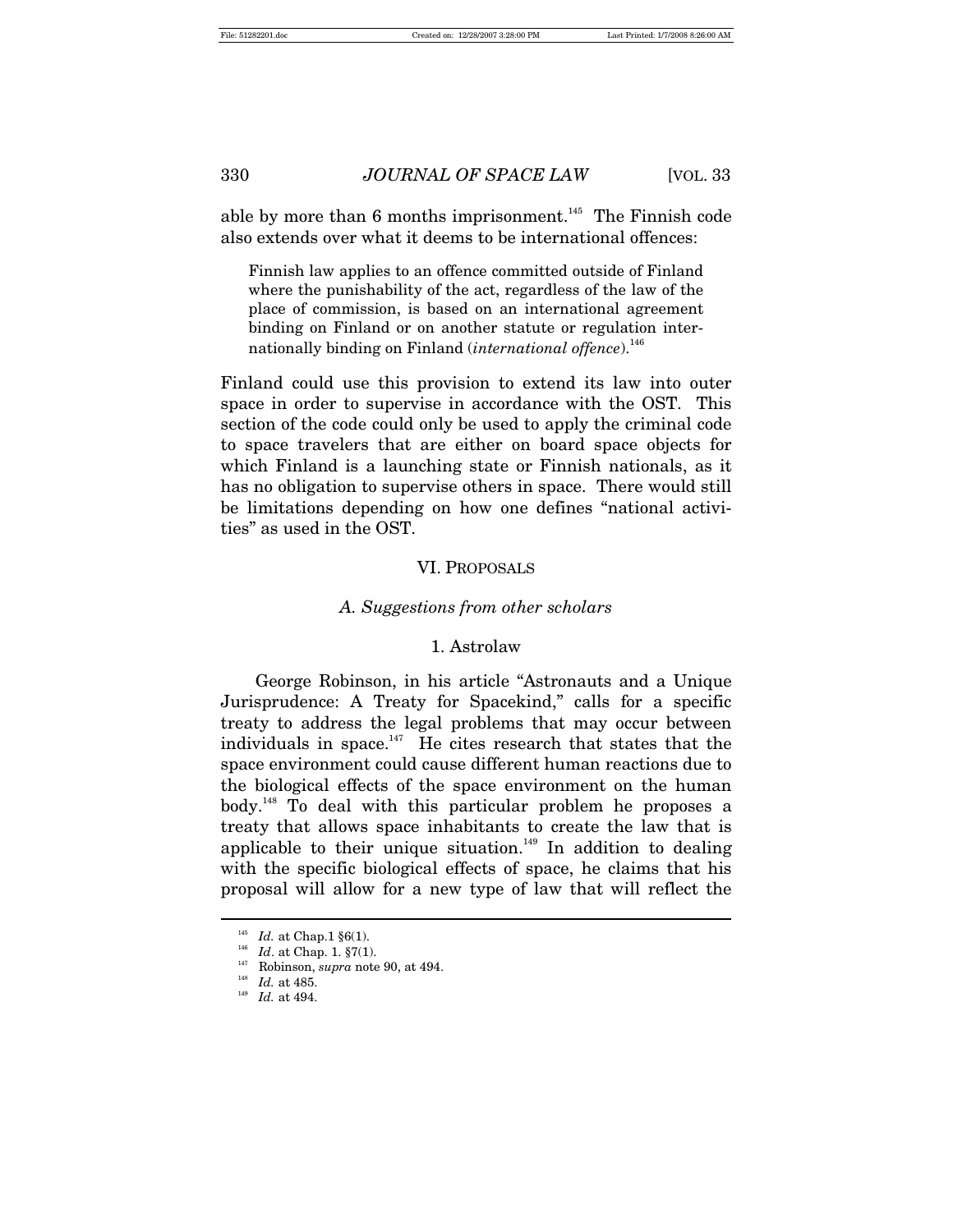cultural differences of astronauts.<sup>150</sup> His proposed treaty allows for an expert academy, as part of the UN, to create law (including jurisdiction for Spacekind, as opposed to Earthkind).<sup>151</sup>

Robinson's assertion that "Earth-indigenous laws, as cultural institutions, have evolved hand in glove with human biological evolution" is a useful reminder for future space legislation, but his proposed treaty fails to cope with the current problems of space travel.<sup>152</sup> Actual space societies are far in the future, thus making the potential for any sort of treaty specifically regulating those societies irrelevant as present. Man's emergence into space will be slow and methodical due to the risk involved and the most acceptable rules in the initial stages of space exploration will be the extension of terrestrial rules into space. Robinson's proposal is not without value, and in time could be particularly useful when dealing with the problems of long term or even permanent space residents; however, it does not cure regulatory problems for Earth residents entering outer space.

2. Minimum Contacts as a Basis for Criminal Jurisdiction

Reacting to the Special Maritime Jurisdiction Act of the United States, Karen Robbins suggests the adoption of a minimum contacts approach for criminal cases in space (such an approach would already be used in US for civil cases).<sup>153</sup> Her argument is that the extraterritorial jurisdiction legislation that the US has passed is inadequate and confusing. She suggests that due to the "unusually complex set of possibilities" in outer space a minimum contacts test in which a court determines, for the purposes of jurisdiction, "the nature and degree of the accused's connection with a nation and the interest the nation in the subject matter."154 She claims that by basing jurisdiction on a multiplicity of factors, the best jurisdictional results are reached.  $\overline{a}$ 

<sup>150</sup> *Id.* at 493.<br>
<sup>151</sup> *Id.* at 499.<br>
<sup>152</sup> *Id.* at 484.<br>
<sup>153</sup> *Robbins, supra* note 113.<br>
<sup>154</sup> *Id.* at 652.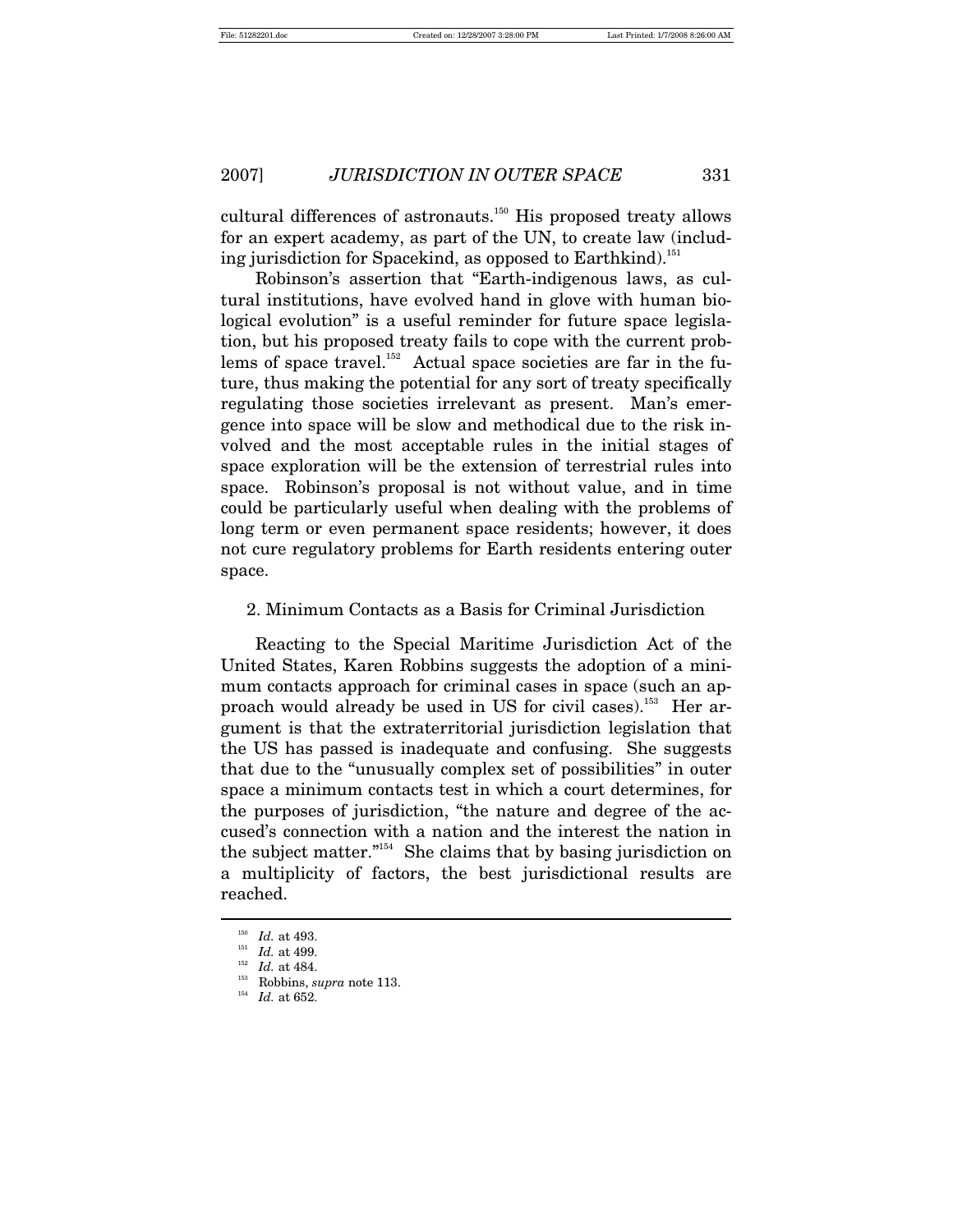There are shortcomings to the test, however. Its traditional role has been in the civil law jurisdiction and its application to criminal law in this case would be unique.<sup>155</sup> The major shortcoming to this test is that it could result in the application of criminal laws to parties that would not expect those laws to be applied to them. If a state were to determine that it had jurisdiction to try a crime that occurred between two non-citizens then that state's law could suddenly be imposed on a party that was unaware it applied. Furthermore, if a state decided it had "minimum contacts" it could assert jurisdiction over a state that might have more contacts leading to potential friction between the two states. Minimum contacts is effective in the realm of civil law due to the sparse diplomatic objections to its exercise. Since the test seeks to determine whether a state has jurisdiction at all and not whether it is the best court to be asserting jurisdiction, in the criminal law arena it would lead to uncertain results causing numerous diplomatic problems.

# 3. Space Crimes as Piracy

One final proposal was made by C. Wilfred Jenks in his book, *Space Law.* He argues that violent acts in space should be considered as acts of piracy and thus subject to universal jurisdiction. He argues that though piracy was originally a maritime offence, it is not necessarily an exclusively maritime offense.<sup>156</sup> He cites authority that endorses the extension of piracy to the realm of air and other extraterritorial areas to support his the- $\mathrm{sis.}^{157}$ 

Piracy might, in the future, be a crime that could occur in the realm of outer space and at that point the extension of universal jurisdiction to such acts would be proper. The extension of universal jurisdiction to "violent acts" in space is a bit far reaching and ill defined. It is the indefiniteness as to what would then constitute a violent act that would constitute piracy

<sup>&</sup>lt;sup>155</sup> Id. at 654. *See also* McCord, *supra* note 69, who endorses the test for use on the ISS.<br><sup>156</sup> C WH ERED JENES SPACE LAW 202 (Storens & Sons 1965)

<sup>&</sup>lt;sup>156</sup> C. WILFRED JENKS, SPACE LAW 292 (Stevens & Sons 1965).<br><sup>157</sup> *Id.* at 292-93.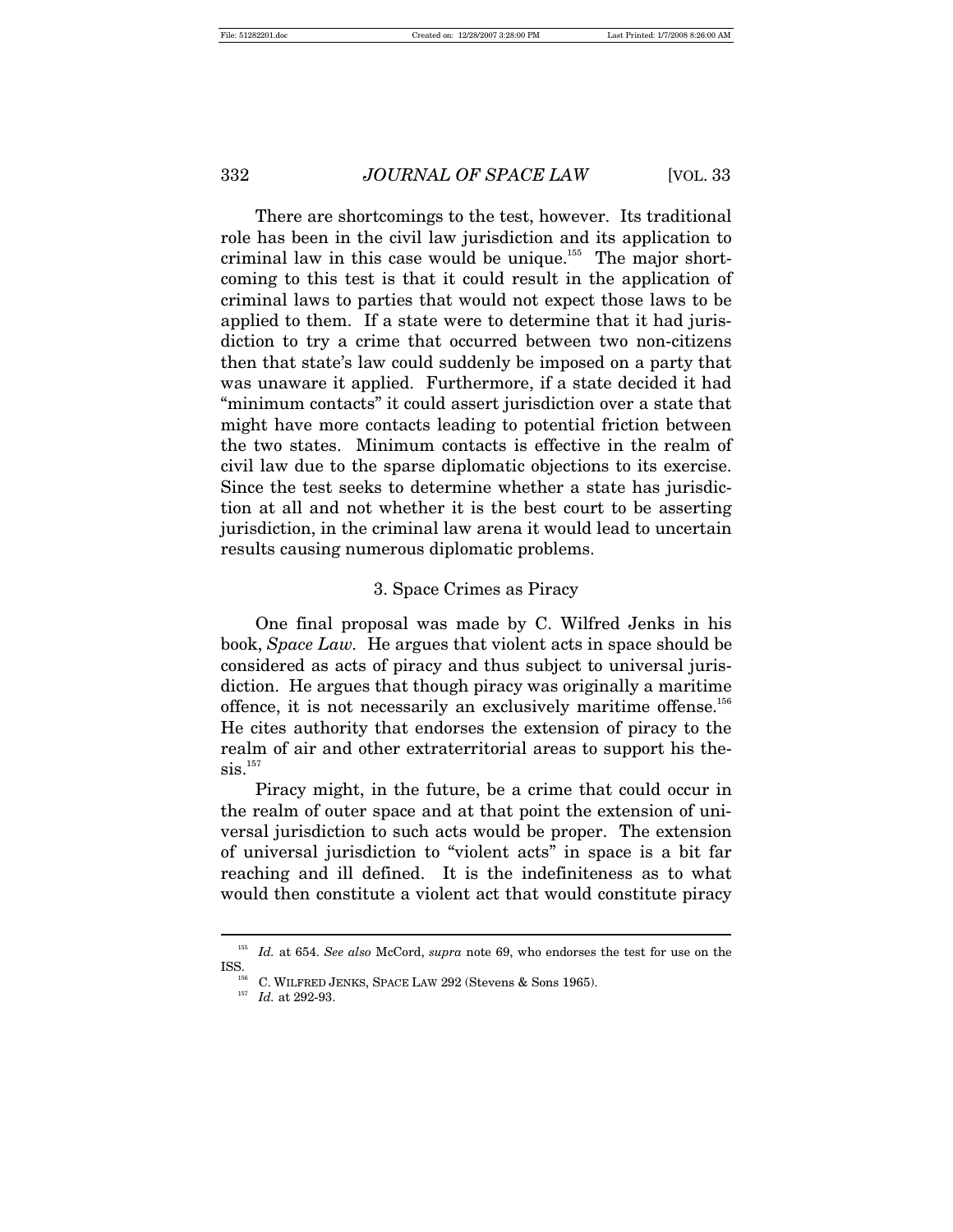that is problematic for Jenks' proposal. Definite laws are desirable and this proposal, while interesting, comes up short in addressing the complexities of criminal law and the competing interests that states retain in its application.

# *B. Proposed Space Visa*

It is not argued that states are powerless to control people in the bounds of outer space, instead that the framework for this control is currently absent. At best there is a patchwork of jurisdiction with numerous holes. While a seamless jurisdictional regime is distant at best, a uniform international system for dealing with jurisdictional issues is not an impossibility.

As is often recognized*,* definite rules and regulations can help to encourage private sector investors. The nebulous nature of exactly what jurisdiction applies in space could be seen as a restraint of obstacle to private investors who would like to invest in space explorations. Also, knowing what law applies, to whom, and where would be highly beneficial for private citizens who enter space. While such determinations can be made quite easily within the confines of a registered space object, the jurisdictional lacunae will cause problems. This is particularly true when it comes to moon exploration where there will be a significantly higher likelihood of two people meeting in a non-space object context. Furthermore, the "function of State Jurisdiction in outer space, as elsewhere, is to maintain legal order and stability. The growing importance of rules governing the exercise of state jurisdiction over space activities parallels the development of the exploitation of outer space."158 Currently, order is only present on board space objects, and while this has yet to actually create a problem, it would be advisable to be prepared for such a problem when it occurs rather than be caught unawares. The absence of jurisdictional rules compounded by emerging private interests in space creates a "great urgency for a national legal authority in space to be well-defined, comprehensive, and yet flexible enough to accommodate emerging patterns of extra-

<sup>158</sup> CSABAFI, *supra* note 4, at xvii.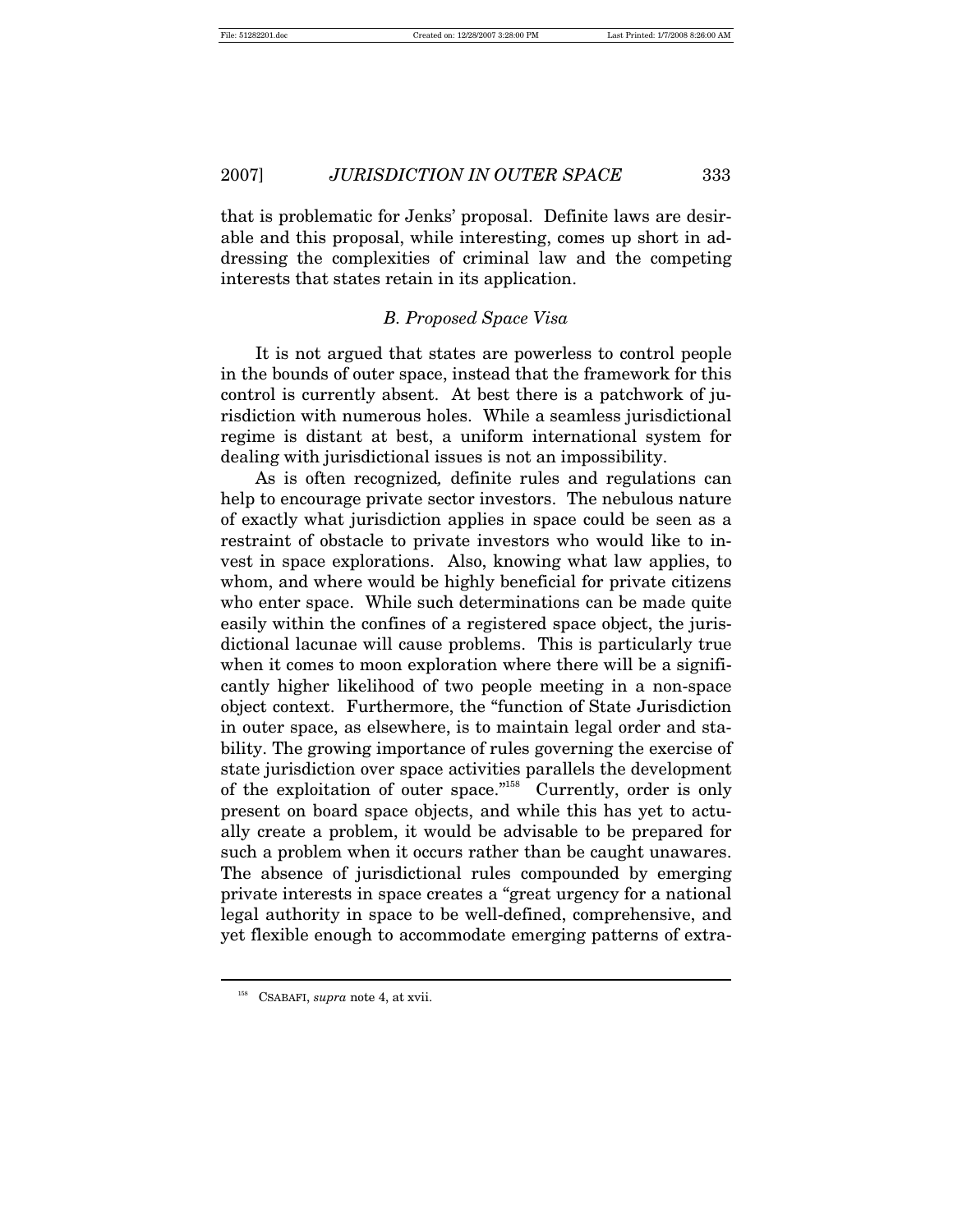terrestrial interaction between nations."159 The proposed space visa fulfills the three requirements for criminal jurisdiction and it helps to supplement civil jurisdiction by creating at least one state with sufficient contacts to an individual in space.

The space visa is apt for a variety of reasons. While it could be titled a license or permit, the analogy of the visa is particularly appropriate due to the emerging focus on space tourism and the existing parallels between space tourism and terrestrial tourism. The visa is used to control the flow of peoples over international boundaries and airports often serve as the border area in which passports and visas are presented. A spaceport will serve the same functions as an airport and it, similarly, should also be treated as a boundary area for people passing into space, thus the space visa will fits neatly into an preexisting and internationally accepted regime. The space visa itself would function in the same way that a terrestrial visa functions. It would be granted by a state and affixed in a traveler's passport. It would then be stamped upon exit to and re-entry from space by a border control agent. Each state could implement its own visa system and accompanying set of conditions, and could extend the visa to any class of people that they deemed fit (including foreigners). The criminal and civil codes of a nation would be applicable to the visa holder at all times while in space. This creates a situation in which no one would be able to enter a jurisdictional lacunae, because there would constantly be a jurisdictional authority to which that person had subjugated himself.

State control over citizens is a desirable element of space exploration, but this control cannot be linked to the appropriation of any territory of outer space. Therefore, it is necessary to develop "special rules governing the exercise of jurisdiction in outer space."160 It is proposed that a space visa should be developed, which a person must obtain before entering outer space. While numerous countries already employ licensing schemes, they are intended to deal more with commercial liability than

Robbins, *supra* note 113, at 653.<br>CSABAFI, *supra* note 4, at 52.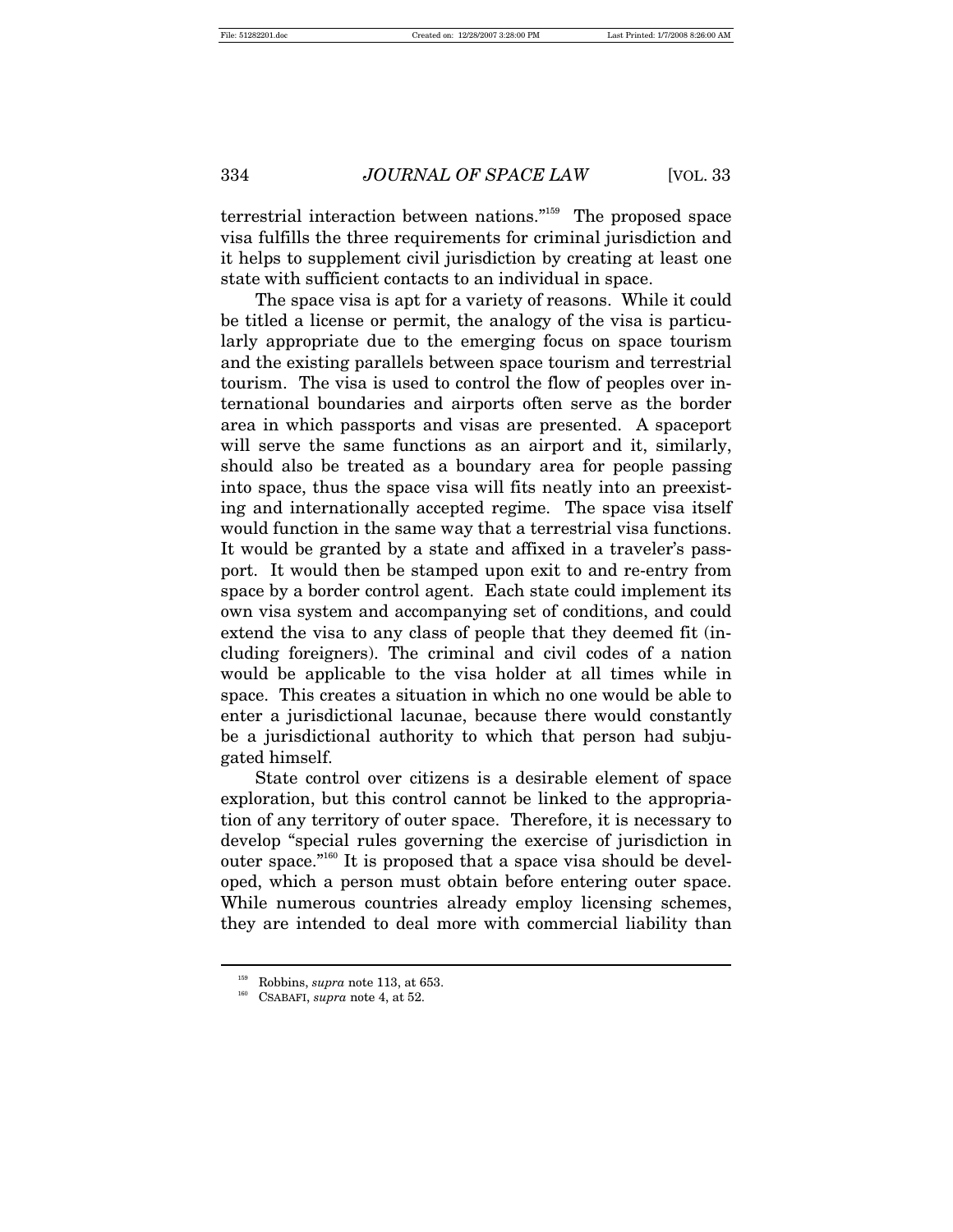with jurisdictional matters and often come at a high cost.<sup>161</sup> Visas, on the other hand, are "government-issued travel documents that grant foreigners the right to travel to and enter" another territory.162 The space visa would allow an individual to submit to a particular domestic law regime. This would be the controlling law on the person throughout the outer space journey (except, of course, when on board a properly registered space object which would retain its jurisdiction as granted by the OST). Additionally, it would allow states to fulfill their duties to supervise non-governmental entities in space as required under the OST.<sup>163</sup> State responsibility promotes "responsible state regimes" that can be "expressed and manifested by domestic licensing or other authorization mechanisms."164 A space visa, therefore, would be a valid use of state power to implement a responsible regime in order to supervise private actors in space.

The space visa, which could be attached to a passport (much like any terrestrial visa), would have numerous advantages. One of the largest would be its relative ease of implementation. It is reasonable to assume that "control over space will not, in the foreseeable future, be relinquished by sovereign nations to an international authority. $n_{165}$  Due to the lack of a central legislative body in the realm of international law, lawmaking can be a long process. An international code of conduct for outer space could be quite long in the making, because states' interests in such a code would be substantial. However, a visa scheme might be readily accepted by the states as it would allow them to extend their domestic laws over an easily identifiable class of persons in space. The protection of states' sovereign interests is paramount in setting up such a scheme. As seen with the Moon

<sup>&</sup>lt;sup>161</sup> See Swedish Act on Space Activities (SASA 1982:963). The Swedish code restricts Swedish Nationals from carrying on Space Activities from outside Sweden without a license, and the penalty is penal. The Swedish regime is closer to that suggested here than others, it however lacks any language extending its jurisdiction *en banc* over its licensees. *Id.*

<sup>162</sup> Bryan Paul Christian, *Visa Policy, Inspection, and Exit Controls: Transatlantic Perspectives on Migration Management,* 14 GEO. IMMIGR. L.J. 215 (1999-2000).<br><sup>163</sup> OST, *supra* note 3, art. 6.<br><sup>164</sup> Tennen, *supra* note 91, at 342-43.<br><sup>165</sup> Robbins, *supra* note 113, at 653.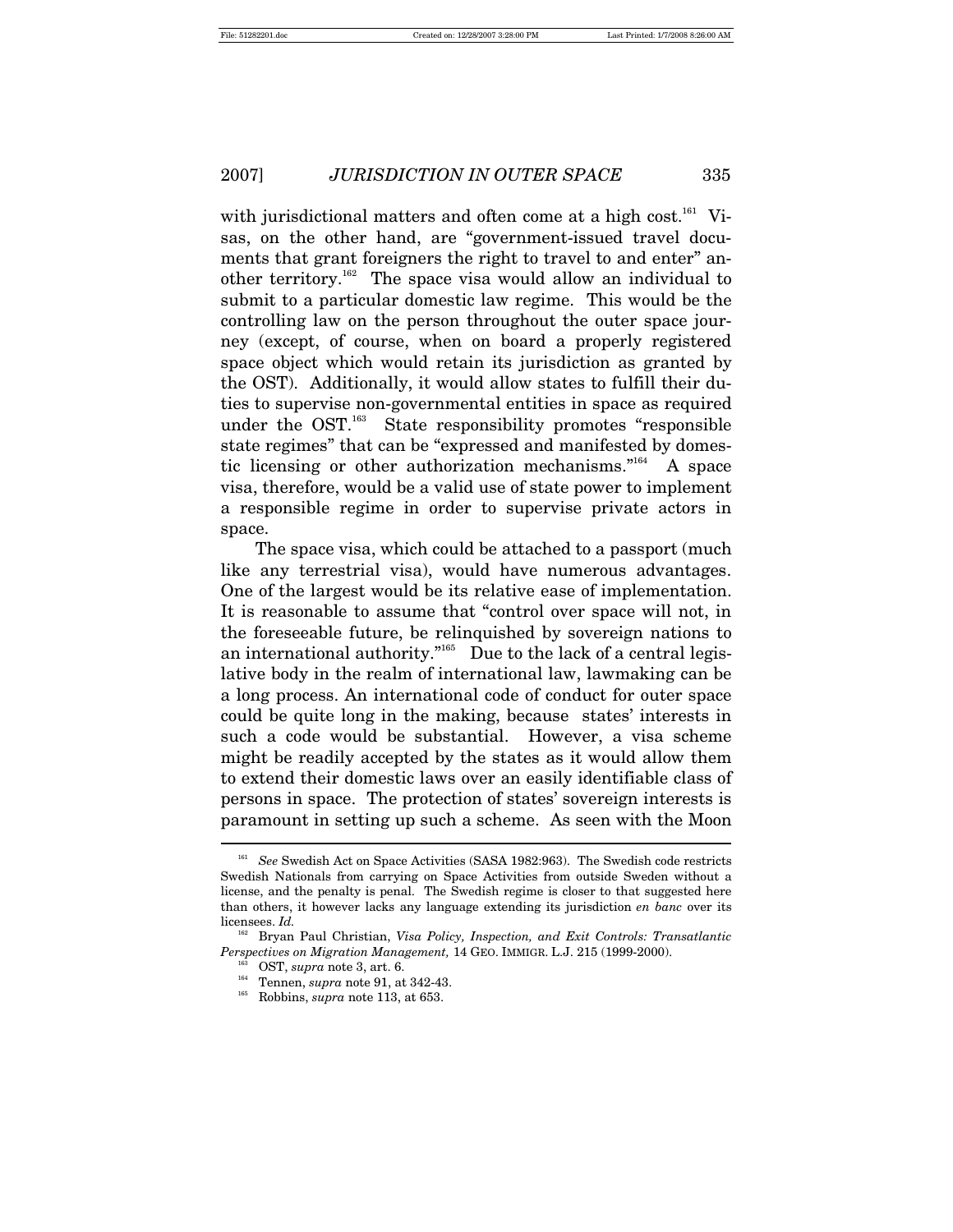Treaty, states will shy away from treaties that they feel do not protect their interests.<sup>166</sup> The space visa would protect states' interests, because it would only be an addition to an already working and accepted international system. Because "each visa system must be viewed as a product of its distinct national configuration, and not as superior or inferior to another, $n_{\text{167}}$  states would each have the power to craft the space visa into the sort of document that it deems best protects it and those traveling under that regime.

The passport regime in the international arena helps to "facilitate people's movements."168 It also does much more than this, though; it also "ensures that their bearers may avail themselves of the protections that state may provide."<sup>169</sup> The space visa would allow a traveler to avail himself to the protection of the issuing state. In exchange for this protection, the traveler submits to the "control function" of the modern passport.<sup>170</sup> The control element that states gain through the issuing of passports is exactly the element that preserves their sovereign interests in a space visa regime. Not only do they grant permission to enter the territory of space, but they are able to extend their control over individuals there. A state can, as with a terrestrial visa, choose whether it will grant it to a particular person or not. This determination is made under the domestic laws of that nation and is not a matter of international control. Persons have "increasingly come to be seen as lacking any *prima facia* claim to access to the territory of a state other than their own."171 By the same reasoning it could be claimed that a person would lack any claim to accessing the territory of space. While it is considered the "province of all mankind," $172$  it is defined in such a manner by states in order to preserve state interests, and

<sup>&</sup>lt;sup>166</sup> STATUS, *supra* note 10.<br><sup>167</sup> Christian, *supra* note 162, at 216.<br><sup>168</sup> JOHN TORPEY, *The Great War and the Birth of the Modern Passport System, in* DOCUMENTING INDIVIDUAL IDENTITY: THE DEVELOPMENT OF STATE PRACTICES IN THE MODERN WORLD 257 (Princeton University Press 2001).<br><sup>169</sup> *Id.*<br><sup>170</sup> *IJ* 

<sup>&</sup>lt;sup>170</sup> *Id.* at 269.

<sup>0</sup>ST, *supra* note 3, at art. 1.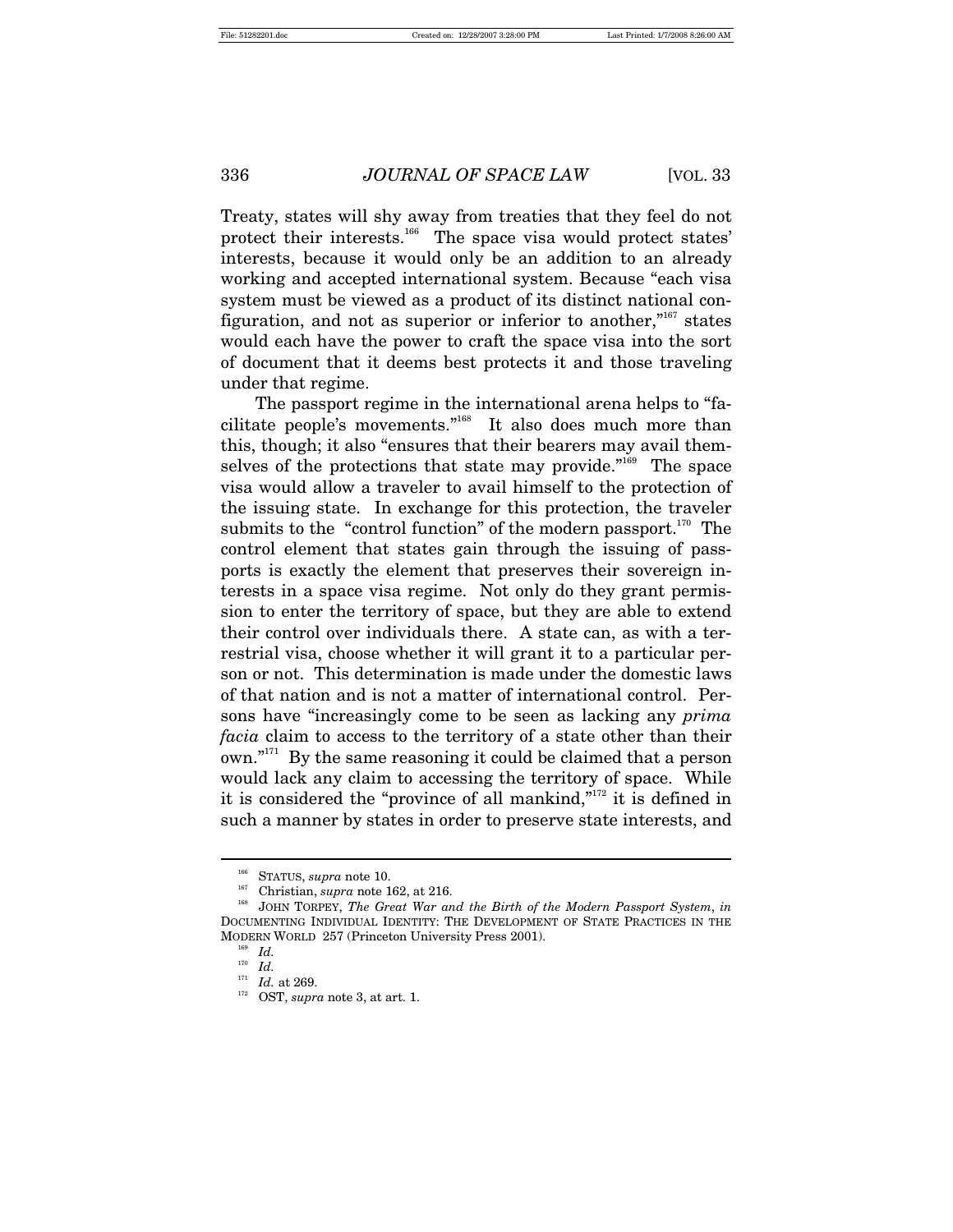not to preserve individual citizen's specific claims to access.<sup>173</sup> It would seem counter productive for a state to massively restrict its citizens' access outer space, but many states do severely restrict the rights of their citizens to leave the states' territories, and "[p]assports are the primary document that states use to regulate the permeability of their borders."<sup>174</sup> Also, due to state responsibility for non-governmental actors imposed by the space treaties, states would have definite interests in restricting, for example, convicted felons from entry into outer space. Since "[m]ovement is strictly determined as legitimate or illegitimate at the will of the sovereign state," then it can only be concluded that this includes movement into international territories such as space.175 "Subjects of a state cannot automatically assume that they have the right to travel abroad, a situation both manifested and exacerbated by the fact that most states now require passports for departure from their domains."176 However, a passport is not the only requirement for some countries. Many nations "insist that the international voyager acquire an exit visa as evidence of the state's acquiescence in the traveler's . . . departure."177 The space visa would also function as an exit visa in which the state would acquiesce to the traveler's departure in return for the traveler's acquiescence to the states jurisdiction over his or her acts while in the territory of space.

Passports serve to "connect the individual to the realm of the international. $n_{178}$  It is this connection that makes the passport (and visa's placed therein) the natural vehicle for initial jurisdictional controls in outer space in lieu of territorial jurisdiction. A space visa would further the notion that the passport "connects the individual to international law through the sovereign state."179 It has been argued that jurisdiction is the "distri-

<sup>&</sup>lt;sup>173</sup> See id. at art. 6.<br><sup>174</sup> SALTER, *supra* note 47, at 2.

<sup>&</sup>lt;sup>175</sup> Id. at 7. *Id.* at 7. *superally in State Monopolization of the 'Legitimate* John Torpey, *Coming and Going: On the State Monopolization of the 'Legitimate Means of Movement*, Soc. THEORY, at 239, 251 (Nov. 1998).<br><sup>177</sup> *Id.* It should be noted that Torpey sees this as a state monopolization over its

citizens' movements, and he views it in less than favorable light. *Id.*

<sup>178</sup> SALTER*, supra* note 47, at 1. 179 *Id.* at 4.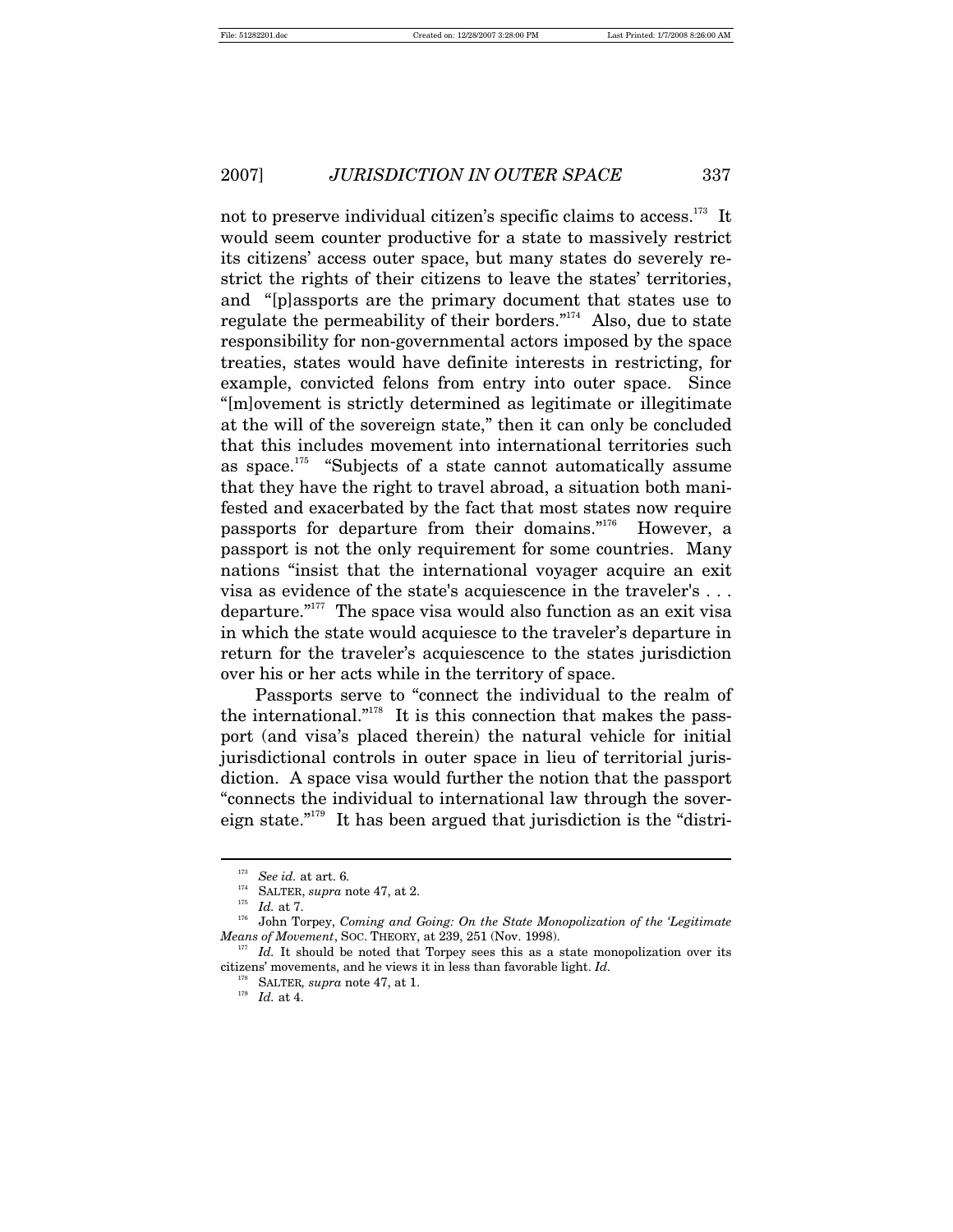bution of *authority* (as distinguished from power) among different legal institutions and separate political entities."180 If states were to use space visas authority to prosecute and oversee would be distributed amongst the states. This is particularly important in the arena of space where the spacial boundaries that usually demarcate these distributions are absent. Additionally, by making this distribution horizontally among the states it is likely that a "more rational delimitation of jurisdiction will result" than by attempting to "centralize authority."<sup>181</sup>

Also, this arrangement would allow passengers to enter outer space with a reasonable certainty of the law that could be exerted over them and actually allows that person to submit to that code. When a citizen enters the territory of a different state he or she must "relinquish the rights that her home country grants when she petitions" to enter the foreign state.<sup>182</sup> In essence this traveler has "subjugated those rights to the sovereign whose territory she is entering."183 Space lacks territorial control except in the case of properly registered space objects. A space visa would allow the traveler to subjugate her rights to a sovereign on a personal jurisdiction level, because a visa can come with "attendant benefits" which could include the benefits of jurisdiction.<sup>184</sup> The result is that the state has extended its control over a person in outer space without violating the OST's ban on claims of jurisdiction over regions of space, and the individual involved has voluntarily submitted to the personal jurisdiction of the state granting the visa.

It should be noted that the space visa system would not eclipse customary international law rules or treaty rules, instead it allows a state to have primary jurisdiction. In the same way Article 8 of the OST does not create "exclusive" jurisdic-

<sup>180</sup> RICHARD A. FALK, THE ROLE OF DOMESTIC COURTS IN THE INTERNATIONAL LEGAL ORDER 21 (Syracuse University Press 1964). 181 *Id.* at 22. Horizontal order, according to Falk, is like that among the states and is

non-hierarchical. Vertical order on the hand is like that between a federal government and the states below it, which is hierarchical. *Id*.<br><sup>182</sup> SALTER, *supra* note 47, at 128.<br>*Id.*<br><sup>184</sup> Christian supports 192, at 215

<sup>184</sup> Christian, *supra* note 162, at 215.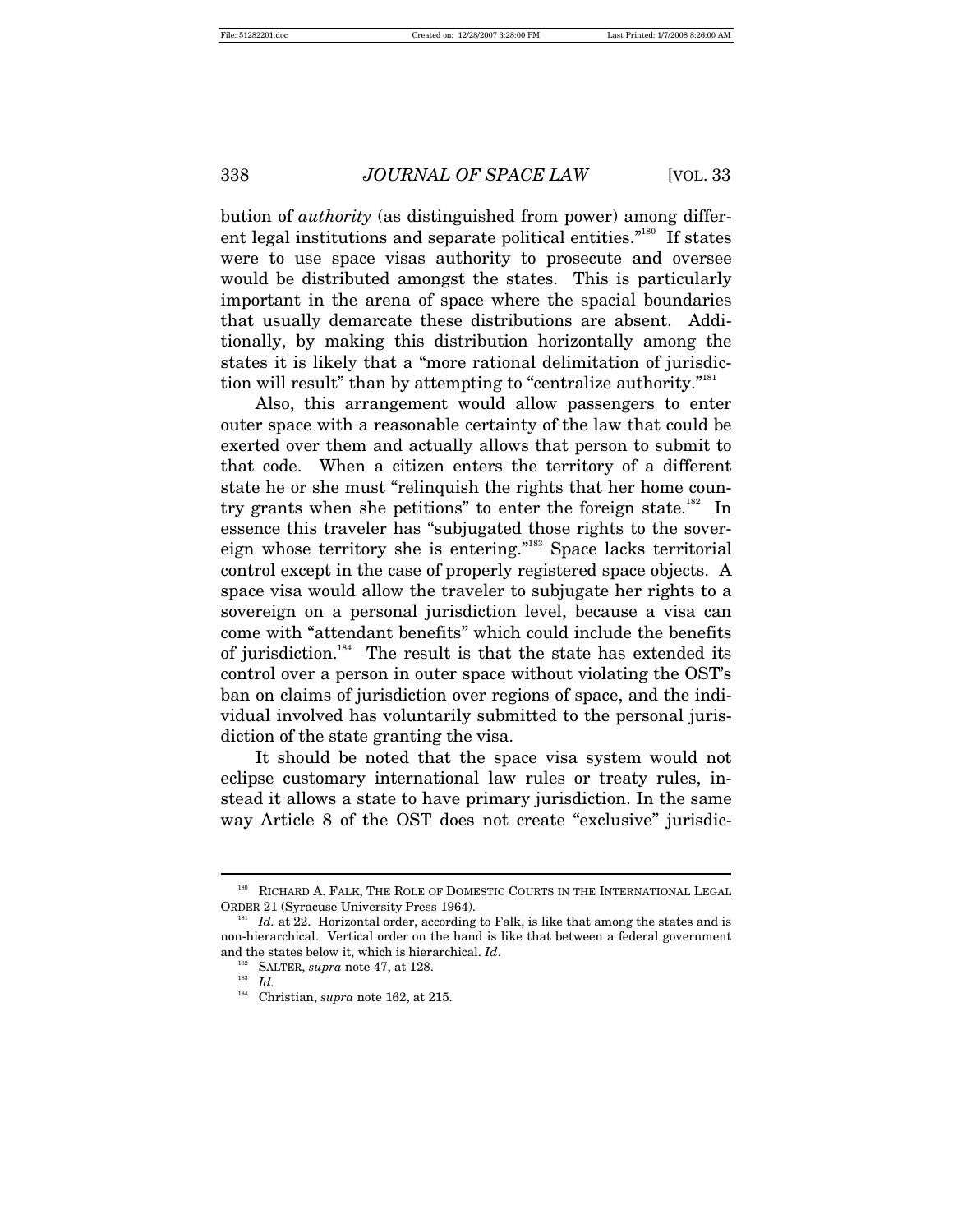$\overline{a}$ 

2007] *JURISDICTION IN OUTER SPACE* 339

 $\chi$  tion<sup>185</sup> over a space object, a space visa would not create exclusive jurisdiction in the issuer.<sup>186</sup> Other states with an interest could exert jurisdiction under customary or treaty law as they would be able to on earth.

Additionally, this system would allow for flexibility. As space law progresses this is a system that would allow for the easy implementation of an international space code of conduct that could then be applied uniformly to all bearers of space visas (and even include penalties for those who fail to obtain such a visa). Other systems might prematurely limit legal growth in outer space, which could be potentially bad due to the fact that the unknowns of outer space could make for situations that a rigid international treaty would be unable to adapt to due to the slow process of producing international law. This flexibility is desirable, because in the future it could be expected that there will be space colonies, at which point some new way of documentation and legislation will be needed. Instead of being bogged down by an international treaty, the international community will be able to react in an efficient way to ensure that the rule of law continues in space and that there is some sort of body that can exert jurisdiction over malefactors.

Ideally the implementation of such a regime would be a simple treaty, but it could be initiated through a Generally Assembly resolution with sufficient backing. A standard form could be adopted through the ICAO, as has been done with the Machine Readable Passport.<sup>187</sup> It would then be up to individual states to create the domestic legislation that best suits their own needs in the execution of its treaty obligations.

<sup>185</sup> *See* Gorove, *supra* note 93, at 316-17 ("if the state of registry for some reason did not prosecute, this fact alone should not necessarily bar prosecution by another state on the basis of invoking some other recognized principle of criminal jurisdiction.").<br><sup>186</sup> For example, Finland would still be able to assert its criminal code on its own

nationals regardless of what country's visa the national were to hold. 187 MRTD - Machine Readable Travel Documents, http://mrtd.icao.int (last viewed

June 19, 2006). The ICAO currently adopts the specifications for the internationally interpretable passport.